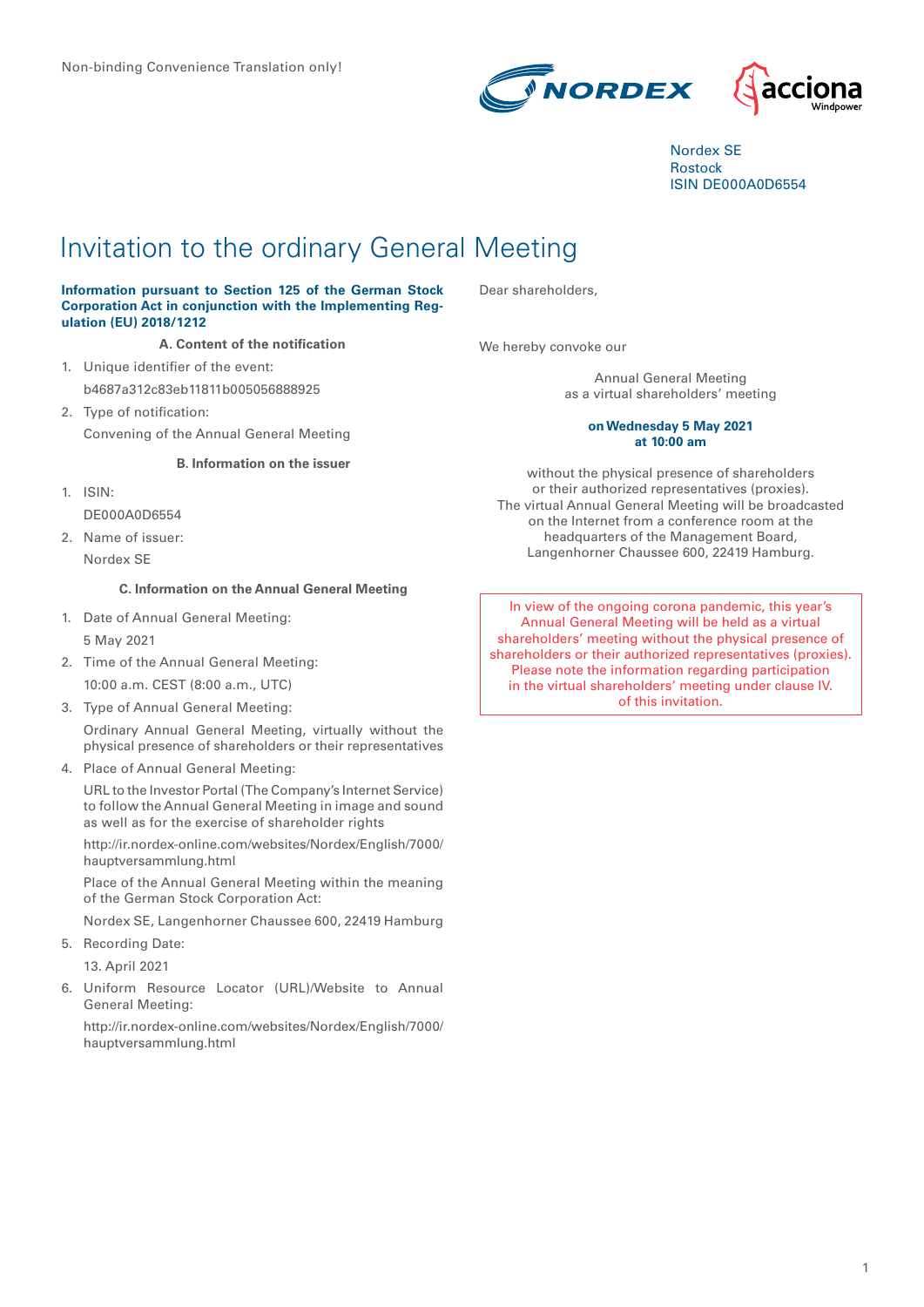#### **I. Agenda and motions to be voted upon**

**1. Presentation of the final financial statements and approved consolidated financial statements for fiscal year 2020 as well as the combined Company and Group management report for fiscal year 2020 and the Supervisory Board's report as well as the Explanatory Report of the Management Board relating to the details pursuant to §§ 289a Abs. 1; 315a Abs. 1 HGB**

These documents with the exception of the approved annual financial statements, are an integral part of the Annual Report 2020. All aforementioned documents are available on our website

#### **http://ir.nordex-online.com/websites/Nordex/ English/7000/annual-general-meeting.html**

They will be explained in more detail at the Annual General Meeting.

The Supervisory Board has approved the financial statements as well as the consolidated statements. Therefore, the financial statements are final. The Annual General Meeting will not draw any resolution for this topic.

# **2. Ratification of the Appropriation of Profits**

The Management Board and the Supervisory Board propose that the net profit as stated in the financial statement of Nordex SE for the financial year 2020 in the amount of EUR 5,974,037.92 shall be allocated to other retained earnings.

#### **3. Ratification of the Acts of the Management Board**

The Management Board and the Supervisory Board propose that the acts of the members of the Management Board in office during the fiscal year 2020 be ratified for that period.

# **4. Ratification of the Acts of the Supervisory Board**

The Management Board and the Supervisory Board propose that the acts of the members of the Supervisory Board in office during the fiscal year 2020 be ratified for that period.

#### **5. Election of the members of the Supervisory Board**

According to Art. 40 (3) sentence 1 of Council Regulation (EC) No 2157/2001 of 8 October 2001 on the statute for a European company, § 17 (1) and (2) of the Act regarding the implementation of Council Regulation (EC) No 2157/2001 of 8 October 2001 on the statute for a European company (Gesetz zur Ausführung der Verordnung (EG) Nr. 2157/2001 des Rates vom 8. Oktober 2001 über das Statut der Europäischen Gesellschaft (SE); SEAG) in conjunction with § 10 (1) of the Articles of Association the Supervisory Board consists of six members to be elected by the Annual General Meeting. The tenure of all the members of the Supervisory Board expires by the end of this Annual General Meeting.

In accordance with the proposal of the Executive Committee acting as Nomination Committee, the Supervisory Board proposes the election of the following candidates:

- Connie Hedegaard, Copenhagen, Denmark, Chairperson of the OECD Round Table on Sustainable Development;
- Jan Klatten, Munich, Germany, Executive Director and Shareholder of momentum Beteiligungsgesellschaft mbH;
- Juan Muro-Lara Giro, Madrid, Spain, Chief Strategy & Corporate Development Officer of Acciona S.A.;
- Rafael Mateo Alcalá, Teruel, Spain, Chief Executive Officer of Acciona Energía S.A.U.;



- Martin Rey, Traunstein, Germany, Attorney at Law and Managing Director and Shareholder of Maroban GmbH; and
- Dr.-Ing. Wolfgang Ziebart, Starnberg, Germany, Business Advisor, previousl Group Engineering Director of Jaguar Land Rover Automtive PLC, Great Britain, Chairman of the Management Board of Infineon AG and previous member of the Mamangement Board of Continental AG and BMW AG,

each for a period until the end of the Annual General Meeting that is to resolve ratification of the acts of management in respect of the fiscal year 2025. CVs of the candidates are published below under II. 1. and on the website of the Company.

It is intended that the Annual General Meeting decides on the election of the new members of the Supervisory Board by way of individual election.

The following personal or business relationships between candidates and the Company, the bodies of the company or a shareholder substantially invested in the company, to be disclosed in accordance with Section C. 13 of the German Corporate Governance Code, are as follows:

- (1) The member of the Supervisory Board Jan Klatten, who is nominated for re-election, under German securities trading law, is entitled to 4.79% of the voting rights of the Company via the following companies controlled by him or related parties Ventus Venture Fund GmbH & Co. Beteiligungs KG, momentum Beteiligungsgesellschaft mbH and momentum-capital Vermögensverwaltungsgesellschaft mbH. He also holds a 44.2% stake of C&C Wind Sp.z.o.o. via momentum infra 1 GmbH in which the Company also holds a 40% indirect stake and which the company has with the supply and construction of further wind turbines for the expansion of the C&C Wind Sp.z.o.o. operated wind farms commissioned in the financial year 2015. He has been a member of the Company's Supervisory Board since 2005.
- (2) The member of the Supervisory Board Juan Muro-Lara Girod, who is nominated for re-election, is Chief Strategy & Corporate Development Officer of Acciona S.A., the largest shareholder of the company with a current stake of 33.63%.
- (3) The member of the Supervisory Board Rafael Matteo Alcala, who is nominated for re-election, is Chief Executive Officer of Acciona Energéa S.A.U., a company wholly owned by Acciona S.A., Acciona Energéa S.A.U. and/or its affiliates have contractual relations with Corporacion Nordex Energy Spain S.L., a wholly owned subsidiary of Nordex SE.
- (4) The Chairman of the Supervisory Board Professor Dr.-Ing. Wolfgang Ziebart, who is nominated for reelection, has been a member of the Company's Supervisory Board since February 2009.
- (5) The member of the Supervisory Board Martin Rey, who is nominated for re-election, has been a member of the Company's Supervisory Board since 2005.

**Details of memberships in other statutory supervisory boards and comparable domestic and foreign corporategovernance bodies of economic entities are:**

# **Connie Hedegaard:**

- *Chairwoman of the board of the KR Foundation*
- *Chairwoman of the board of the University of Arhus*
- *Chairwoman of the Danish green think tank CONCITO*
- *Chairwoman of the OECD Round Table for sustainable growth*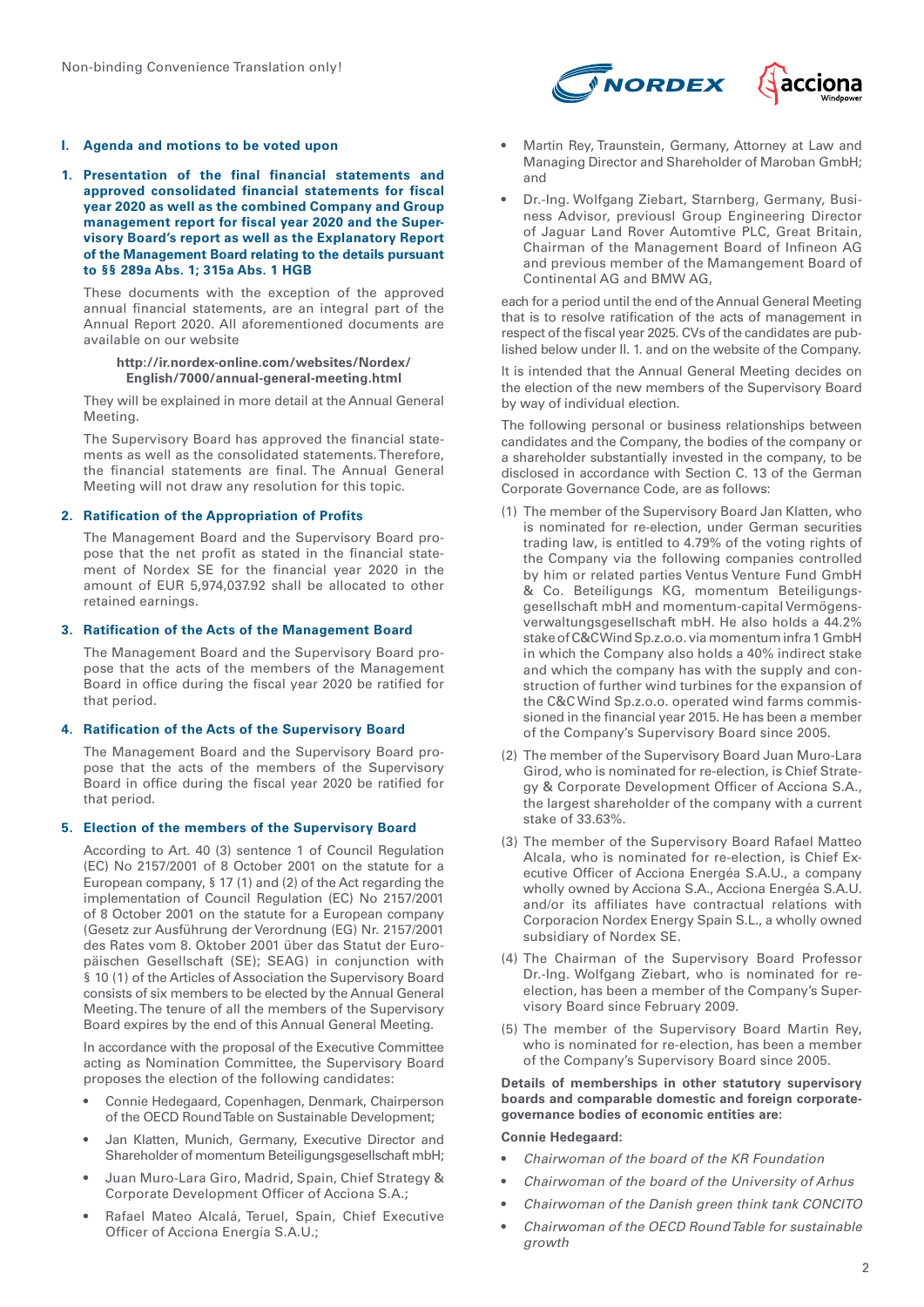- *Chairwoman of the board of the Berlingske Media A/S*
- *Member of the board of directors of Danfoss A/S*
- *Member of the board of directors of CADELER A/S*
- *Member of the sustainability council of Volkswagen AG* **Juan Muro-Lara Girod:**
- *Chief Strategy & Corporate Development Officer of Acciona S.A.*
- *Member of the board of directors of Acciona Energía Internacional, S.A*
- *Member of the board of directors of Acciona Global Renewables, S.A.*
- *Vice Chairman of the board of directors of Bestinver Gestión, S.A. SGIIC*
- *Chairman of of the board of directors of Bestinver Pensiones EGFP, S.A.*
- *Member of the board of directors of Bestinver Sociedad de Valores, S.A.*
- *Vice Chairman of the board of directors of Bestinver, S.A.*
- *Vice Chairman of the board of directors of Fidentis Gestión, S.A. SGIIC*
- *Chairman of the board of directors of Fidentis Equities, Sociedad de Valores, S.A.*
- *Member of the board of directors of Grupo Bodegas Palacio, S.A.*

# **Rafael Matteo Alcalá:**

- *Chairman of the board of directors of Acciona Energía Internacional, S.A.*
- *Member of the board of directors of Acciona Energía, S.A.*
- *Member of the board of directors of Acciona Energy Australia Global Pty Ltd*
- *Member of the board of directors of Acciona Energy Oceania Construction Pty Ltd*
- *Member of the board of directors of Acciona Energy Oceania Pty Ltd*
- *Chairman of the board of directors of Acciona Global Renewables, S.A.*
- *Chairman of the board of directors of AT Operadora Puerto Libertad, S.A.P.I. De C.V.*
- *Chairman of the board of directors of AT Solar I, S.A.P.I. De C.V.*
- *Chairman of the board of directors of AT Solar II, S.A.P.I. De C.V.*
- *Chairman of the board of directors of AT Solar III, S.A.P.I. De C.V.*
- *Chairman of the board of directors of AT Solar V, S. De R.L. De C.V.*
- *Member of the board of directors of Corporación Acciona Energías Renovables, S.L.*
- *Member of the board of directors of Desarrollo De Energías Renovables De Navarra, S.A.*
- *Member of the board of directors of Energías Renovables Mediterráneas, S.A.*
- *Member of the board of directors of Eólicas Mare Nostrum, S.L.*
- *Chairman of the board of directors of Iniciativas Energéticas Renovables, S.L.*



- *Member of the board of directors of Operador Del Mercado Ibérico De Energía-Polo Español, S.A.*
- *Chairman of the board of directors of Tuto Energy I, S.A.P.I De C.V.*
- *Chairman of the board of directors of Tuto Energy II, S.A.P.I. De C.V.*

# **Martin Rey:**

- *Managing shareholder of Babcock & Brown GmbH*
- *Member of the board of directors of BayWa r.e. LLC*
- *Member of the supervisory board of Kommunalkredit Austria AG*
- *Member of the advisory board of Groenleven B.V.*
- *Chairman of the supervisory board of clearvise AG*
- *Chairman of the advisory board of O2 Power Ltd.*

# **Professor Dr.-Ing. Wolfgang Ziebart:**

- *Member of the board of directors of Veoneer, Inc.*
- *Member of the advisory board of Webasto SE*

# **6. Resolution on the remuneration of Supervisory Board members**

Pursuant to Section 113 (3) of the German Stock Corporation Act (AktG) as amended by the German Act Transposing the Second Shareholder Rights Directive (ARUG II) of 12 December 2019, the Annual General Meetings of listed companies are required to pass a resolution on the remuneration of Supervisory Board members at least every four (4) years. The resolution must be passed for the first time by the end of the first regularly scheduled Annual General Meeting following 31 December 2020.

The currently applicable remuneration for the Supervisory Board in § 18 of Nordex SE's Articles of Association is based on a resolution by the regularly scheduled Annual General Meeting that took place on 2 June 2015. The current provision in § 18 of the Articles of Association is to be confirmed in light of Section 113 (3) AktG under b) on the basis of the system for the remuneration of Supervisory Board members described in II. 2 below.

The Supervisory Board and Management Board propose the following resolution:

*The remuneration of the Supervisory Board governed by § 18 of the Company's Articles of Association and the underlying remuneration system for the Supervisory Board described in II. 2 of the convening notice are hereby confirmed in accordance with Section 113 (3) AktG for a limited period up to the Annual General Meeting that will ratify the actions of the Supervisory Board for fiscal year 2024.*

#### **7. Approval of the remuneration system for Management Board members**

Section 120a AktG entered into force by way of the German Act Transposing the Second Shareholder Rights Directive (ARUG II) of 12 December 2019; this provision stipulates that the Annual General Meetings of listed companies must pass a resolution approving the remuneration system for Management Board members presented by the Supervisory Board in the case of any material change, but no less frequently than every four (4) years. The resolution on the remuneration system for Management Board members must be passed for the first time no later than at the regularly scheduled Annual General Meeting in 2021.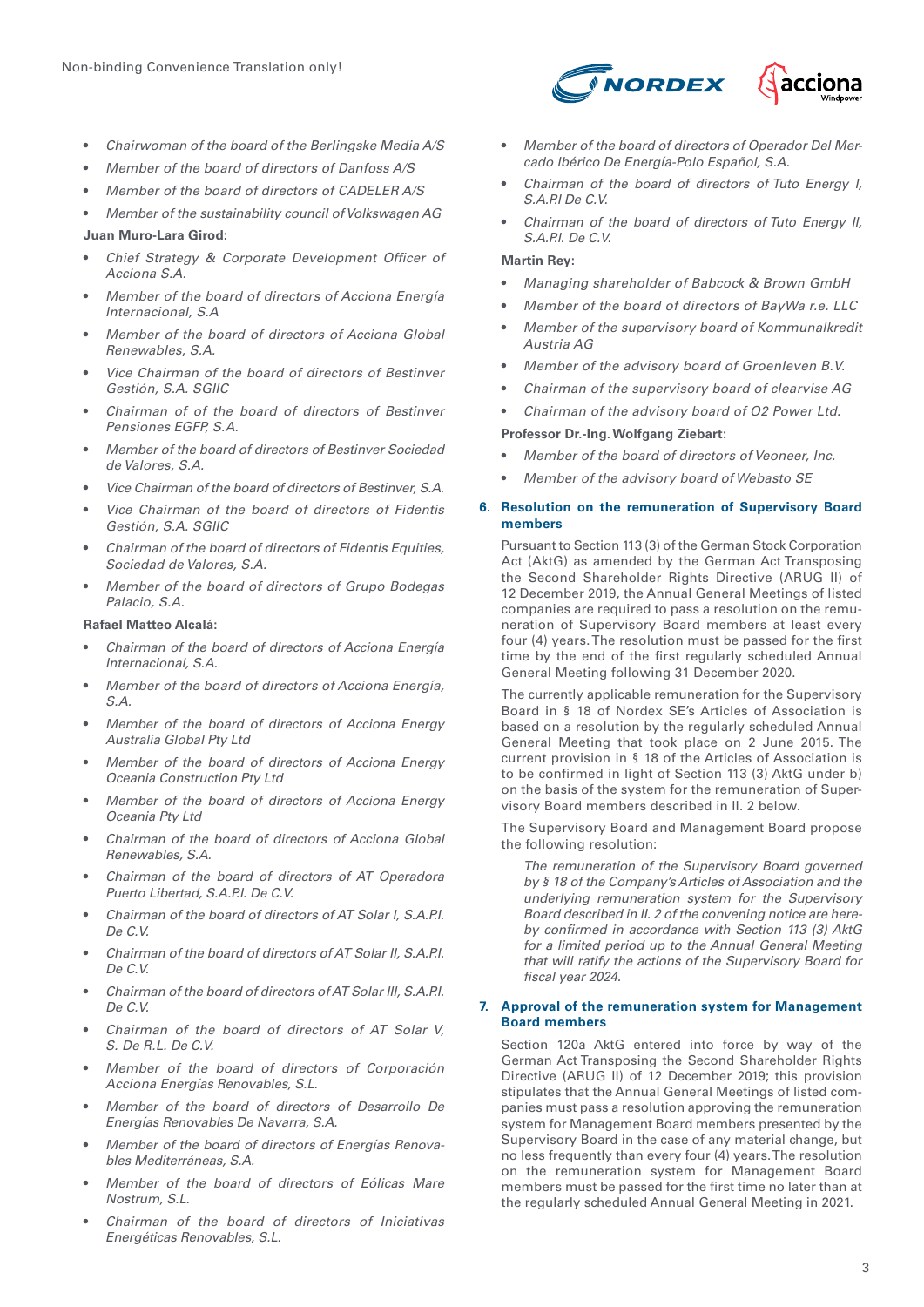The Supervisory Board proposes the following resolution:

*The remuneration system for Management Board members of Nordex SE described in II. 3 of the convening notice and approved by the Supervisory Board effective 19 March 2021 is hereby approved in accordance with Section 120a (1) AktG.*

#### **8. Resolution on the authorization for the issuance of New Bearer Shares against Contribution in cash or kind and the creation of Authorized Capital I and the corresponding amendment of Company Articles of Association and dissolution of the previous Authorized Capital I**

The existing Authorised Capital I amounts to EUR 15,522,041.00 after a partial utilization as of 1 December 2020. The authorization to exclude the subscription right with regards to shares in the amount of 10% of the share capital was consumed in the course of this utilization. In order to ensure that the Company is always able to adjust its equity base flexibly and sustainably in accordance with any upcoming requirements and possibilities, it is proposed to create a new Authorised Capital I in the amount of EUR 23,469,751.00 (20% of the current share capital) with a maturity of three years and reauthorising the subscription rights exclusion.

The new Authorised Capital I provides once again for an authorization to exclude subscription rights for a capital increase in cash or in kind totalling up to 10% of the current share capital. As already resolved in the extraordinary general meeting on July 2020, the Company will also only be able to issue new shares from all authorized capitals available to the Company with a maximum of 40% of the total share capital, taking also into account new shares issued or to be issued for the service of bonds with conversion and/or option rights or a conversion obligation or to serve subscription rights from share options of executives and members of the management of companies of the Nordex Group. The share capital of EUR 117,348,759, as at the resolution of the Annual General Meeting on 5 May 2021, is now to be decisive for this, i.e. the ceiling is now 46,939,503 new shares.

The Management Board and Supervisory Board propose to adopt the following resolution:

a) Until the end of May 4, 2024, the Management Board is authorised to increase the company's share capital by up to EUR 23,469,751.00 against cash or non-cash deposits by issuing new no-par value shares denominated in the bearer (**"Authorised Capital I"**) once or several times. Shareholders are generally entitled to a subscription right. Pursuant to Art. 5 SE-VO, section 186 para 5 of the German Stock Corporation Act (*AktG*), the new shares may also be taken over by a credit institution or an undertaking operating in accordance with section 53 para 1 sentence 1 or section 53b para 1 sentence 1 or section 7 of the German Credit Act (*KWG*) with the obligation to offer them to shareholders for subscription (**"Indirect Subscription Right"**).

The Management Board is also authorised, subject to the approval of the Supervisory Board, to exclude the statutory subscription rights of shareholders once or several times in the following cases,



#### aa) for fractional amounts; or

- bb)if the total amount of the share capital attributable to the new shares for which the subscription right is excluded on the basis of this authorization does not exceed 10% of the amount of the total share capital at the time at which this authorization is taken into force or, if this amount is less than that amount, the total share capital at the time of exercise of this authorization (**"Maximum Amount"**), and:
	- − in the case of capital increases against cash deposits, the issue amount of the new shares does not significantly fall below the share price of the shares already listed in the company with the same equipment at the time of the final fixing of the issue amount (Art. 5 SE-VO in the case of Section 203 para 1 and 2, Section 186 para 3 sentence 4 AktG); or
	- − the new shares, in particular for the purpose of acquiring companies, parts of undertakings and shareholdings, receivables or other assets, are granted against a contribution in kind.

The above Maximum Amount shall be counted against shares which (i) during the term of this authorization, under the exclusion of the subscription rights, on the basis of other authorizations in direct or corresponding application of Article 5 SE-VO in conjunction with Section 186 para 3 sentence 4 AktG are issued or sold by the Company or (ii) issued or to be issued for the service of bonds with conversion and/or option rights or a conversion obligation, provided that the bonds are issued during the term of this authorization under the exclusion of the right of subscription in accordance in corresponding application of Art. 5 SE-VO in conjunction with Section 186 para 3 sentence 4 AktG. An imputation which, in accordance with the preceding sentence, is due to the exercise of authorization (i) for the issuance of new shares pursuant to Art. 5 SE-VO in conjunction with Section 203 para 1 sentence 1, para 2 sentence 1, section 186 para 3 sentence 4 AktG and/or (ii) for the sale of own shares pursuant to Art. 5 SE-VO in conjunction with 8, Section 186 para 3 sentence 4 AktG and/or (iii) on the issue of convertible and/or option bonds pursuant to Art. 5 SE-VO in conjunction with Section 221 para 4 sentence 2, section 186 para 3 sentence 4 AktG, shall be cancelled with effect for the future if and to the extent that the respective authorization(s) is or will be reissued by the General Meeting in compliance with the legal provisions.

The issuance of new shares pursuant to this authorization is only permitted as long as a total number of new shares of 46,939,503 (corresponding to a share capital in the amount of EUR 46,939,503.00) is not exceeded, counted against new shares which are issued during the term of this authorization on the basis of other authorizations granted to the Management Board pursuant to Art. 5 SE-VO in conjunction with Section 202 AktG (authorised capital), as well as new shares used to service bonds with convertible and/or option rights or conversion obligations are issued or are issued to service stock options of senior executives and members of the management boards of Nordex Group companies, provided that the bonds or subscription rights are issued or granted in advance during the term of this authorization.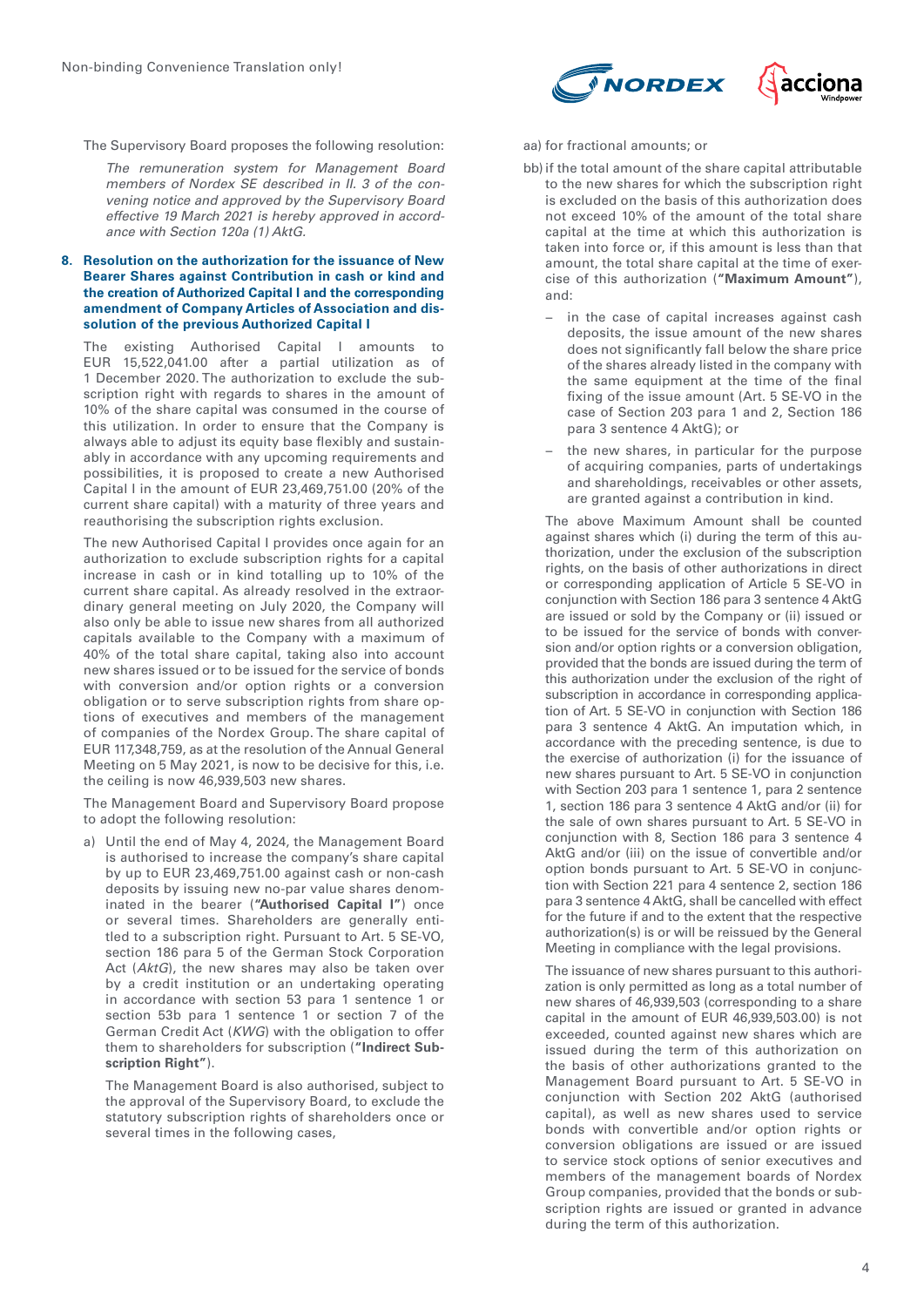The Management Board is authorised, subject to the approval of the Supervisory Board, to determine the details of the implementation of capital increases from this Authorised Capital I, including the further content of the respective shares and the conditions of the share issue. To the extent permitted by law, the Management Board may, in particular – subject to the approval of the Supervisory Board – determine the profit participation of new shares by way of derogation from Section 60 para 2 of the German Stock Corporation Act (AktG), also for a financial year that has already ended. The Supervisory Boards shall be authorised to adjust the version of Article 4 of the Articles of Association after full or partial implementation of the increase in the share capital corresponding to the respective usage of Authorised Capital I and, if the Authorised Capital I has not been used or not fully used by the end of 15 July 2023, after the expiry of the authorization.

- b) Article 4 para 2 of the Articles of Association is amended as follows:
	- *"(2) Until the end of May 4, 2024, the Management Board is authorised to increase the share capital of the Company by up to EUR 23,469,751.00 in total, subject to the approval of the Supervisory Board, against cash or non-cash deposits by issuing new no-par value shares denominated in the holder (***"Authorised Capital I"***). Shareholders are generally entitled to a subscription right. Pursuant to Art. 5 SE-VO in conjunction with Section 186 para 5 of the German Stock Corporation Act (AktG), the new shares may also be taken over by a credit institute or an undertaking operating in accordance with Section 53 para 1 sentence 1 or section 53b para 1 sentence 1 or Section 7 of the German Banking Act (KWG) with the obligation to offer them to shareholders for subscription (***"indirect subscription right"***).*

*The Management Board is also authorised, subject to the approval of the Supervisory Board, to exclude the statutory subscription rights of shareholders once or several times in the following cases,*

*aa) for fractional amounts; or*

- *bb)if the total amount of the share capital attributable to the new shares for which the subscription right is excluded on the basis of this authorization does not exceed 10% of the amount of the total share capital at the time at which this authorization is taken into force or, if this amount is less than that amount, the total share capital at the time of exercise of this authorization (***"Maximum Amount"***), and:*
	- − *in the case of capital increases against cash deposits, the issue amount of the new shares does not significantly fall below the share price of the shares already listed in the company with the same equipment at the time of the final fixing of the issue amount (Art. 5 SE-VO in the case of Section 203 para 1 and 2, Section 186 para 3 sentence 4 AktG); or*
	- − *the new shares, in particular for the purpose of acquiring companies, parts of undertakings and shareholdings, receivables or other assets, are granted against a contribution in kind.*

*The above Maximum Amount shall be counted against shares which (i) during the term of this authorization, under the exclusion of the subscription rights, on the basis of other authorizations in direct or corresponding application of Article 5 SE-VO in conjunction with Section 186 para 3 sentence 4 AktG are issued or sold by the Company or (ii) issued or to be issued for the service of bonds with conversion and/or option rights or a conversion obligation, provided that the bonds are issued during the term of this authorization under the exclusion of the right of subscription in accordance in corresponding application of Art. 5 SE-VO in conjunction with Section 186 para 3 sentence 4 AktG. An imputation which, in accordance with the preceding sentence, is due to the exercise of authorization (i) for the issuance of new shares pursuant to Art. 5 SE-VO in conjunction with Section 203 para 1 sentence 1, para 2 sentence 1, section 186 para 3 sentence 4 AktG and/or (ii) for the sale of own shares pursuant to Art. 5 SE-VO in conjunction with 8, Section 186 para 3 sentence 4 AktG and/or (iii) on the issue of convertible and/or option bonds pursuant to Art. 5 SE-VO in conjunction with Section 221 para 4 sentence 2, section 186 para 3 sentence 4 AktG, shall be cancelled with effect for the future if and to the extent that the respective authorization(s) is or will be reissued by the General* 

*The issuance of new shares pursuant to this authorization is only permitted as long as a total number of new shares of 46,939,503 (corresponding to a share capital in the amount of EUR 46,939,503.00) is not exceeded, counted against new shares which are issued during the term of this authorization on the basis of other authorizations granted to the Management Board pursuant to Art. 5 SE-VO in conjunction with Section 202 AktG (authorised capital), as well as new shares used to service bonds with convertible and/or option rights or conversion obligations are issued or are issued to service stock options of senior executives and members of the management boards of Nordex Group companies, provided that the bonds or subscription rights are issued or granted in advance during the term of this authorization.*

*Meeting in compliance with the legal provisions.*

*The Management Board is authorised, subject to the approval of the Supervisory Board, to determine the details of the implementation of capital increases from this Authorised Capital I, including the further content of the respective shares and the conditions of the share issue. To the extent permitted by law, the Management Board may, in particular – subject to the approval of the Supervisory Board – determine the profit participation of new shares by way of derogation from Section 60 para 2 of the German Stock Corporation Act (AktG), also for a financial year that has already ended. The Supervisory Boards shall be authorised to adjust the version of Article 4 of the Articles of Association after full or partial implementation of the increase in the share capital corresponding to the respective exploitation of Authorised Capital I and, if the Authorised Capital I has not been used or not fully used by the end of 4 May 2024, after the expiry of the authorization."*



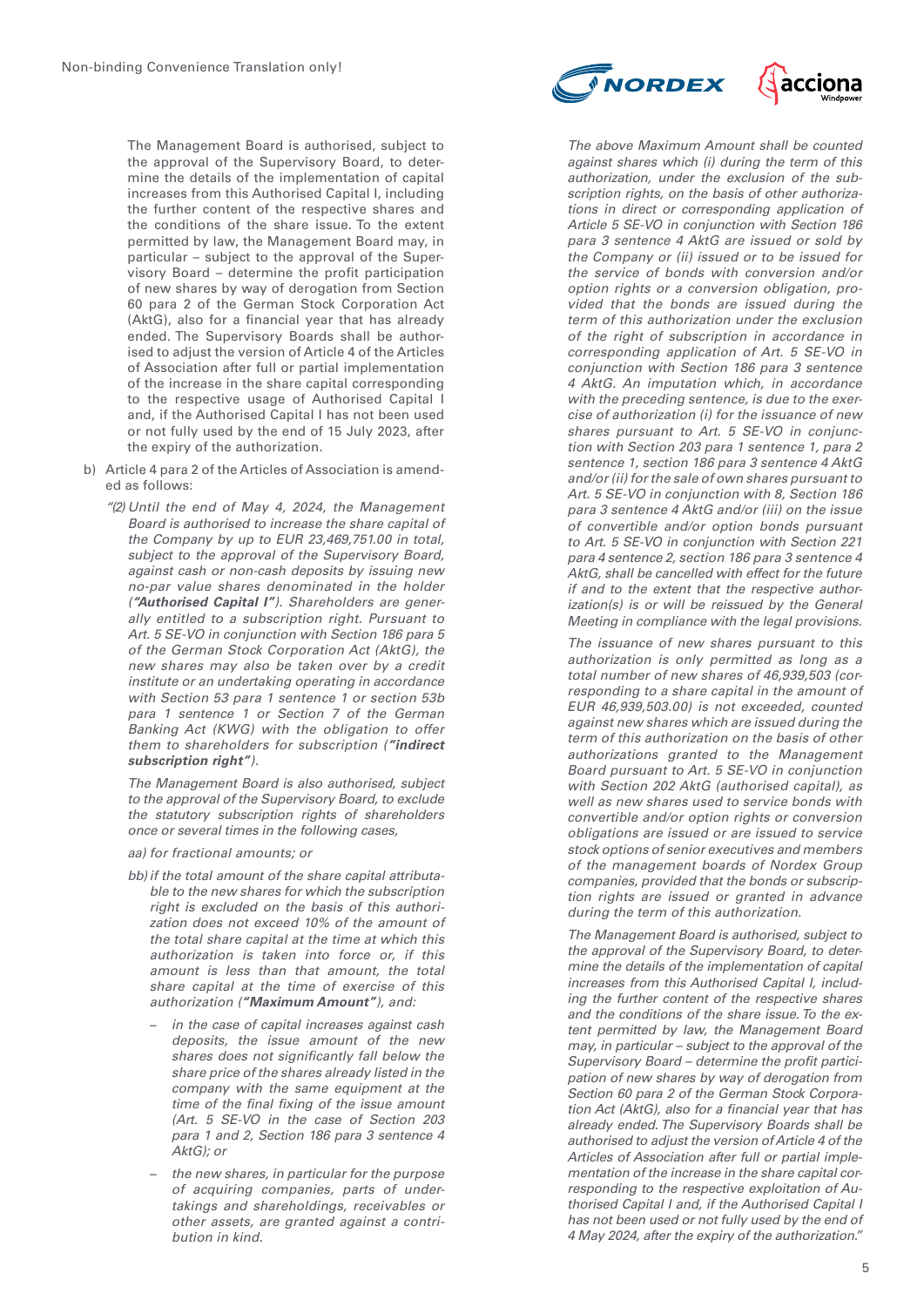

c) The authorization granted at the extraordinary General Meeting on 16 July 2020 to increase the share capital by issuing new shares from the Authorised Capital I, which has not yet been used in the amount of EUR 15,522,041.00, shall be terminated with effect from the date of registration of the new Authorised Capital I to be adopted pursuant to lit. a) above.

#### **9. Resolution on the revision of Authorised Capital III with the authorization to exclude subscription rights and corresponding amendment of the Articles of Association and the repeal of the previous Authorised Capital II and renaming of the previous Authorised Capital III to Authorised Capital II**

The Annual General Meeting on 4 June 2019 had created a new Authorized Capital II in the amount of EUR 2,900,000.00 with the aim of enabling the issuance of employee shares. The Authorized Capital II has not yet been used. An Authorised Capital III in the amount of EUR 3,500,000.00 is to replace it, which can also be used in the future for the conversion of salary rights of employees and members of the Management Board into new shares. The existing Authorised Capital III, approved by the Extraordinary General Meeting of 16 July 2020, is to be renamed to Authorised Capital II.

The Management Board and Supervisory Board propose to resolve as follows:

- **a) Renaming of Authorised Capital III to Authorised Capital II together with corresponding amendment to the Articles of Association**
	- aa) The Authorised Capital III, approved by the Extraordinary General Meeting of 16 July 2020, will be renamed to Authorized Capital II.
	- bb) Article 4 (4) of the Articles of Association is relocated to Article 4 (3) of the Articles of Association and its first sentence and last subparagraph are amended as follows:

*"Until the end of July 15, 2023, the Management Board is authorised to increase the share capital of the Company by up to EUR 16,002,103.00 against cash by issuing new no-par value shares denominated in the holder (***"Authorised Capital II"***) once or several times…."*

*"The Management Board is authorised, subject to the approval of the Supervisory Board, to determine the details of the implementation of capital increases from this Authorised Capital III, including the further content of the respective shares and the conditions of the share issue. To the extent permitted by law, the Management Board may, in particular – subject to the approval of the Supervisory Board – determine the profit participation of new shares by way of derogation from Section 60 para 2 of the German Stock Corporation Act (AktG), also for a financial year that has already ended. The Supervisory Boards shall be authorised to adjust the version of Article 4 of the Articles of Association after full or partial implementation of the increase in the share capital corresponding to the respective exploitation of Authorised Capital II and, if the Authorised Capital II has not been used or not fully used by the end of 15 July 2023, after the expiry of the authorization."*

# **b) Creation of the Authorized Capital III**

The Management Board is authorized, with the consent of the Supervisory Board, to increase the Company's share capital until 4 May 2024 up to a total of EUR 3,500,000, once or several times, by issuing new bearer shares against cash and non-cash contributions (**Authorized Capital III**).

The shareholders are generally entitled to the statutory subscription right. Pursuant to article 5 SE-VO in conjunction with section 186 para. 5 AktG, the new shares may also be taken over by a credit institution or an enterprise operating pursuant to Section 53 para. 1 sentence 1 or Section 53b para. 1 sentence 1 or para. 7 of the German Banking Act (KWG) with the obligation to offer them to the shareholders for subscription.

The Management Board is authorized to exclude the statutory subscription right for shareholders subject to the approval of the Supervisory Board. Exclusion of the subscription right is admissible particularly in the following cases:

- to issue up to a total of 1,500,000 shares as employee shares to executives and employees of the Nordex SE and its affiliated companies in Germany and abroad (**"Nordex Group"**) and to members of the management boards of Nordex Group companies which are not members of Nordex SE's Management Board;
- to issue up to a total of 1,000,000 shares to members of the Management Board of Nordex SE against contribution in kind in the form of bonus, royalty and comparable compensation claims against Nordex SE;
- to issue up to a total of 1,000,000 shares to executives of the Nordex Group against contribution in kind in the form of bonuses, royalty and comparable compensation claims against Nordex SE or any company affiliated with it; and
- for fractional amounts.

The issuance of new shares pursuant to this authorization is only permitted as long as a total number of new shares of 46,939,503 (corresponding to a share capital in the amount of EUR 46,939,503.00) is not exceeded, counted against new shares which are issued during the term of this authorization on the basis of other authorizations granted to the Management Board pursuant to Art. 5 SE-VO in conjunction with Section 202 AktG (authorised capital), as well as new shares used to service bonds with convertible and/or option rights or conversion obligations are issued or are issued to service stock options of senior executives and members of the management boards of Nordex Group companies, provided that the bonds or subscription rights are issued or granted in advance during the term of this authorization.

The Management Board is authorized, with the approval of the Supervisory Board, to stipulate the further content of the respective stock rights and the terms and conditions of the share issue. The Supervisory Board is authorized to amend the wording of Article 4 of the Articles of Association in accordance with the respective utilization of Authorized Capital III and, if Authorized Capital III will not or not fully be utilized by 4 May 2024, after the expiration of the term of the authorization.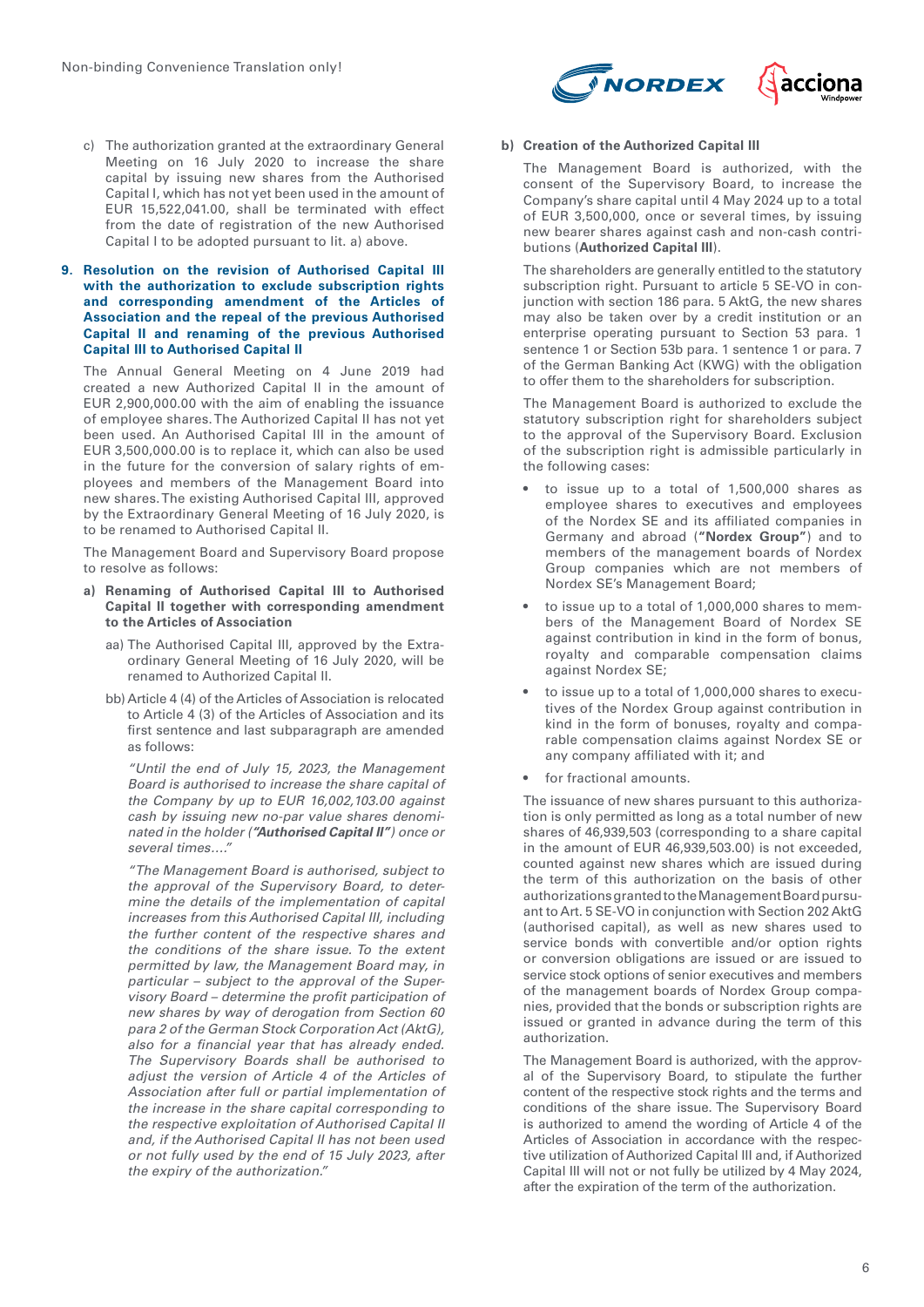#### **c) Amendments of the Articles of Association**

Article 4 of the Articles of Association shall be reworded in the following manner:

aa) Article 4 (4) is amended as follows:

*"The Management Board is authorized to increase the Company's share capital with the approval of the Supervisory Board until 4 May 2024 up to a total of EUR 3,500,000 by issuing new bearer shares against cash and/or non-cash contributions*  **(Authorized Capital III***).*

*The shareholders are generally entitled to the statutory subscription right. Pursuant to article 5 SE-VO in conjunction with § 186 para. 5 AktG, the new shares may also be taken over by a credit institution or an enterprise operating pursuant to Section 53 para. 1 sentence 1 or Section 53b para. 1 sentence 1 or para. 7 of the German Banking Act (KWG) with the obligation to offer them to the shareholders for subscription.*

*The Management Board is authorized to exclude the statutory subscription right for shareholders subject to the approval of the Supervisory Board. Exclusion of the subscription right is admissible particularly in the following cases:*

- *to issue up to a total of 1,500,000 shares as employee shares to executives and employees of the Nordex SE and its affiliated companies in Germany and abroad ("Nordex Group") and to members of the management boards of Nordex Group companies which are not members of Nordex SE's Management Board;*
- *to issue up to a total of 1,000,000 shares to members of the Management Board of Nordex SE against contribution in kind in the form of bonus, royalty and comparable compensation claims against Nordex SE;*
- *to issue up to a total of 1,000,000 shares to executives of the Nordex Group against contribution in kind in the form of bonuses, royalty and comparable compensation claims against Nordex SE or any company affiliated with it; and*
- *for fractional amounts.*

*The issuance of new shares pursuant to this authorization is only permitted as long as a total number of new shares of 46,939,503 (corresponding to a share capital in the amount of EUR 46,939,503.00) is not exceeded, counted against new shares which are issued during the term of this authorization on the basis of other authorizations granted to the Management Board pursuant to Art. 5 SE-VO in conjunction with Section 202 AktG (authorised capitals), as well as new shares used to service bonds with convertible and/or option rights or conversion obligations are issued or are issued to service stock options of senior executives and members of the management boards of Nordex Group companies, provided that the bonds or subscription rights are issued or granted in advance during the term of this authorization.*

*The Management Board is authorized, with the approval of the Supervisory Board, to stipulate the further content of the respective stock rights and the terms and conditions of the share issue.* 



*The Supervisory Board is authorized to amend the wording of Article 4 of the Articles of Association in accordance with the respective utilization of Authorized Capital III and, if Authorized Capital III will not or not fully be utilized by 4 May 2024, after the expiration of the term of the authorization."*

# **d) Dissolution of the previous Authorised Capital II**

The authorization granted at the extraordinary General Meeting on 4 June 2019 to increase the share capital by issuing new shares from the Authorised Capital II, which has not yet been used in the full amount of EUR 2,900,000.00, shall be terminated with effect from the date of registration of the new Authorised Capital III to be adopted pursuant to lit. b) and c) above.

#### **10. Resolution on amending the resolutions comprising agenda items 2 and 3 passed by the Extraordinary General Meeting on 16 July 2020, on Authorized Capital III and on the authorization to issue bonds with warrants and/or conversion rights or a conversion obligation for the purpose of increasing the 40% maximum threshold for the issue of new shares**

The 40% maximum threshold for the issue of new shares applicable to all Authorized Capital and to new shares issued and/or to be issued to settle bonds with warrants and/or conversion rights or a conversion obligation or to settle pre-emption rights arising from stock options issued to executives and members of management of companies of the Nordex Group, as per the content of the relevant resolution, is to be modified – pursuant to the proposed resolutions in agenda items 8 and  $9$ in accordance with the current share capital, and ultimately increased to 46,939,503 new shares. The issue of 10,668,068 new shares from the existing Authorized Capital I in December 2020 will no longer be counted toward this threshold. For this purpose, resolutions are required on modifications to the Authorized Capital III resolved by way of agenda item 2 and the authorization issued by way of agenda item 3 for the issue of bonds with warrants and convertible bonds by the Extraordinary General Meeting on 16 July 2020.

The Management Board and Supervisory Board therefore propose the following resolutions:

#### **a) Resolution on increasing the maximum threshold for Authorized Capital II (formerly Authorized Capital III)**

aa) The issue of new shares based on the authorization issued as part of Authorized Capital II (formerly Authorized Capital III) resolved by the Extraordinary General Meeting on 16 July 2020, is only permissible as long as the number of new shares does not exceed a total of 46,939,503 (corresponding to a share of the share capital amounting to EUR 46,939,503.00), including new shares issued previously since the amendment of this authorization by resolution of the Annual General Meeting on 5 May 2021, based on other authorizations issued to the Management Board pursuant to Art. 5 of the SE Regulation (SE-VO) in conjunction with Section 202 of the German Stock Corporation Act (AktG) (*Authorized Capital*), and including new shares issued or to be issued to settle bonds with warrants and/or conversion rights or a conversion obligation or to settle pre-emption rights arising from stock options for executives and members of management of companies of the Nordex Group, as long as the bonds or pre-emption rights are issued or granted previously during the term of this authorization.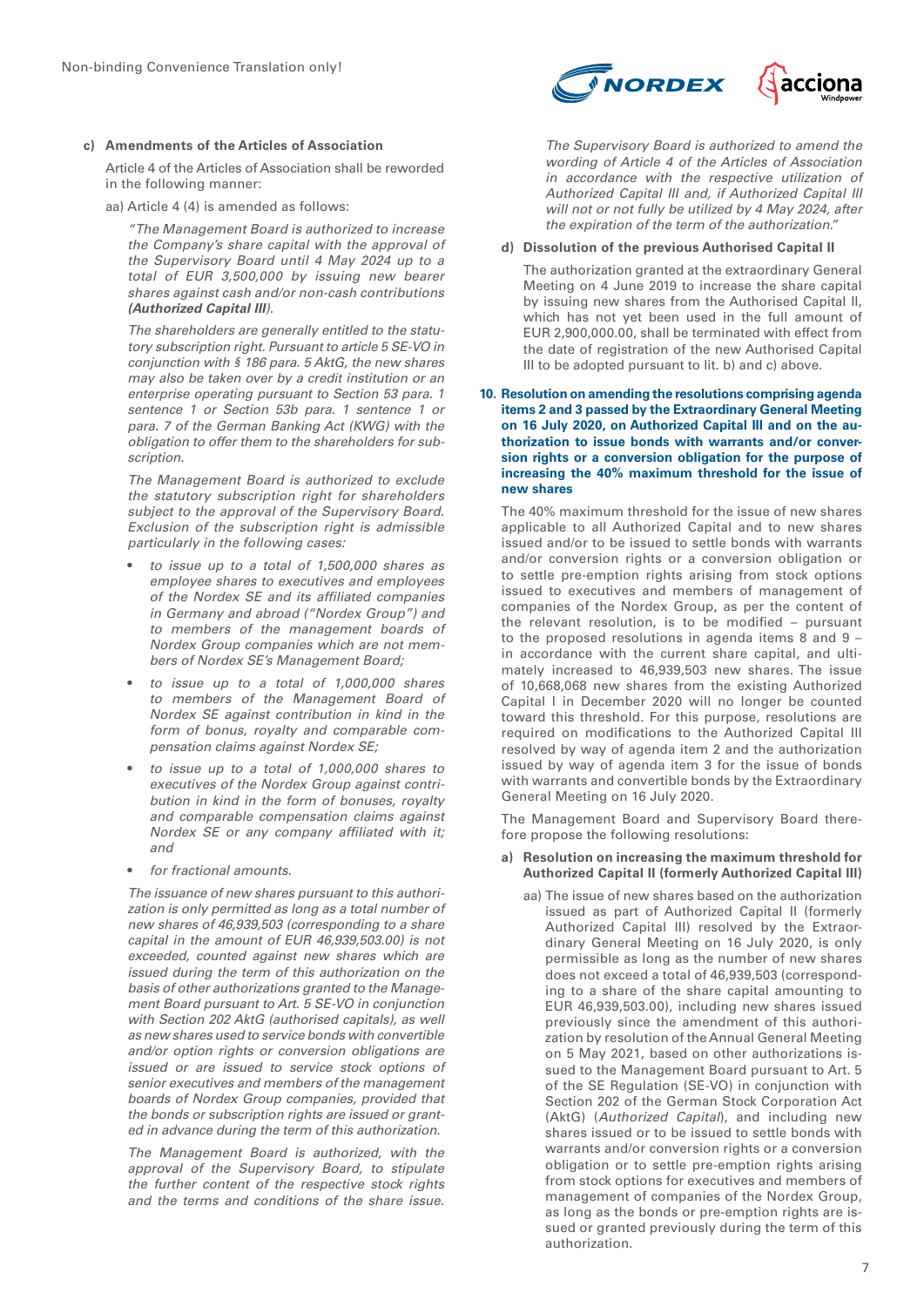bb) The third paragraph of § 4 (4) (§ 4 (3) in the future due to the amendment to be resolved as per agenda item 9 a) bb)) of the Articles of Association will be amended as follows:

*"The issue of new shares based on this authorization is only permissible as long as the number of new shares does not exceed a total of 46,939,503 (corresponding to a share of the share capital amounting to EUR 46,939,503.00), including new shares issued previously since the amendment of this authorization by resolution of the Annual General Meeting on 5 May 2021, based on other authorizations issued to the Management Board pursuant to Art. 5 of the SE Regulation (SE-VO) in conjunction with Section 202 of the German Stock Corporation Act (AktG) (Authorized Capital), and including new shares issued or to be issued to settle bonds with warrants and/or conversion rights or a conversion obligation or to settle pre-emption rights arising from stock options for executives and members of management of companies of the Nordex Group, as long as the bonds or pre-emption rights are issued or granted previously during the term of this authorization."*

- **b) Resolution amending the authorization in agenda item 3 issued by the Extraordinary General Meeting on 16 July 2020, for the issue of bonds with warrants and convertible bonds for the purpose of increasing the maximum threshold and the corresponding amendment of the Articles of Association with regard to Contingent Capital I**
	- aa) The authorization in agenda item 3 issued by the Extraordinary General Meeting on 16 July 2020, for the issue of bonds with warrants and convertible bonds will be reworded as follows under a) aa) paragraph 2 of the resolution in agenda item 3:

*"The issue of bonds based on this authorization is only permissible as long as the number of shares which give rise to a warrant or conversion right or a conversion obligation by way of the issue of bonds, including shares issued previously from any authorized capital since the amendment of this authorization by resolution of the Annual General Meeting on 5 May 2021, and including shares issued or to be issued to settle pre-emption rights arising from stock options for executives and members of management of companies of the Nordex Group, as long as the pre-emption rights are granted during the term of this authorization, does not exceed a total of 46,939,503 (corresponding to a share of the share capital amounting to EUR 46,939,503.00)."*

bb) Article 4 (5) sentence 2 of the Articles of Association will therefore be amended as follows:

*"The contingent capital increase will be carried out only insofar as the holders or creditors of warrants or conversion rights or those subject to a conversion obligation arising from bonds with warrants or convertible bonds issued against cash contributions that are issued or guaranteed by the Company based on the authorization of the Management Board by resolution of the Annual General Meeting on 16 July 2020, the preceding as amended by resolution of the Annual General Meeting on 5 May 2021, by the end of the day on 15 July 2023, exercise their warrants or conversion rights or, if they are subject to a conversion obligation, they* 



*meet their conversion obligation, or insofar as the Company exercises an option to grant shares of the Company in whole or in part instead of paying the cash amount due, as long as no cash remuneration is granted, or treasury shares or shares of another listed company are used for settlement."*

#### **11. Resolution on the revision of the authorization for the issuance of Stock Options (Stock Option Plan 2021) and the corresponding Contingent Capital II and on the amendment of the Articles of Association respectively as well as the dissolution of the previous authorization and the previous Contingent Capital II**

The Annual General Meeting on 4 June 2019 approved an authorization to issue subscription rights to employees (**"Stock Option Plan 2019"**) and a corresponding Conditional Capital II. According to the plan the group of persons entitled to participate in the program is limited to managers of the 1st and 2nd management levels below the Management Board employed by the Company and its subsidiaries. No use has yet been made of this authorization. The authorization is to be revised in the amount of EUR 3,500,000 and with an increase in the number of beneficiaries and a time extension.

The Management Board and the Supervisory Board propose to resolve as follows:

# **a) Authorization for the issuance of Stock Options**

The Management Board is authorized, with the consent of the Supervisory Board, to grant up to 3,500,000 subscription rights for a total of up to 3,500,000 no-par value bearer shares in the Company (**"Total Volume"**) in accordance with the following conditions (**"Stock Option Plan 2021"**) in tranches to be issued once or several times a year until the end of 4 May 2026, but not before the Authorized Capital II has been entered in the commercial register.

The subscription rights (also referred to as **"Stock Options"**) are exclusively intended for subscription by the beneficiaries specified below. The Stock Options may also be taken over by a bank with the obligation to transfer them in accordance with the Company's instructions to beneficiaries who alone are entitled to exercise the subscription rights.

The issuance of stock options pursuant to this authorization is only permitted as long as a total number of shares of 46,939,503 (corresponding to a share capital in the amount of EUR 46,939,503.00), to which a subscription right is granted, is not exceeded, counted against new shares which are issued during the term of this authorization on the basis of other authorizations granted to the Management Board pursuant to Art. 5 SE-VO in conjunction with Section 202 AktG (authorised capital), as well as new shares used to service bonds with convertible and/or option rights or conversion obligations are issued or are issued to service stock options of senior executives and members of the management boards of Nordex Group companies, provided that the bonds or subscription rights are issued or granted in advance during the term of this authorization.

For the issuance of Stock Options under the Stock Option Plan 2021 the following shall apply:

# **1) Beneficiaries and distribution**

Under the Stock Option Plan 2021, subscription rights are granted to executives and employees of the Company and executives and employees of affiliated companies in which the Company holds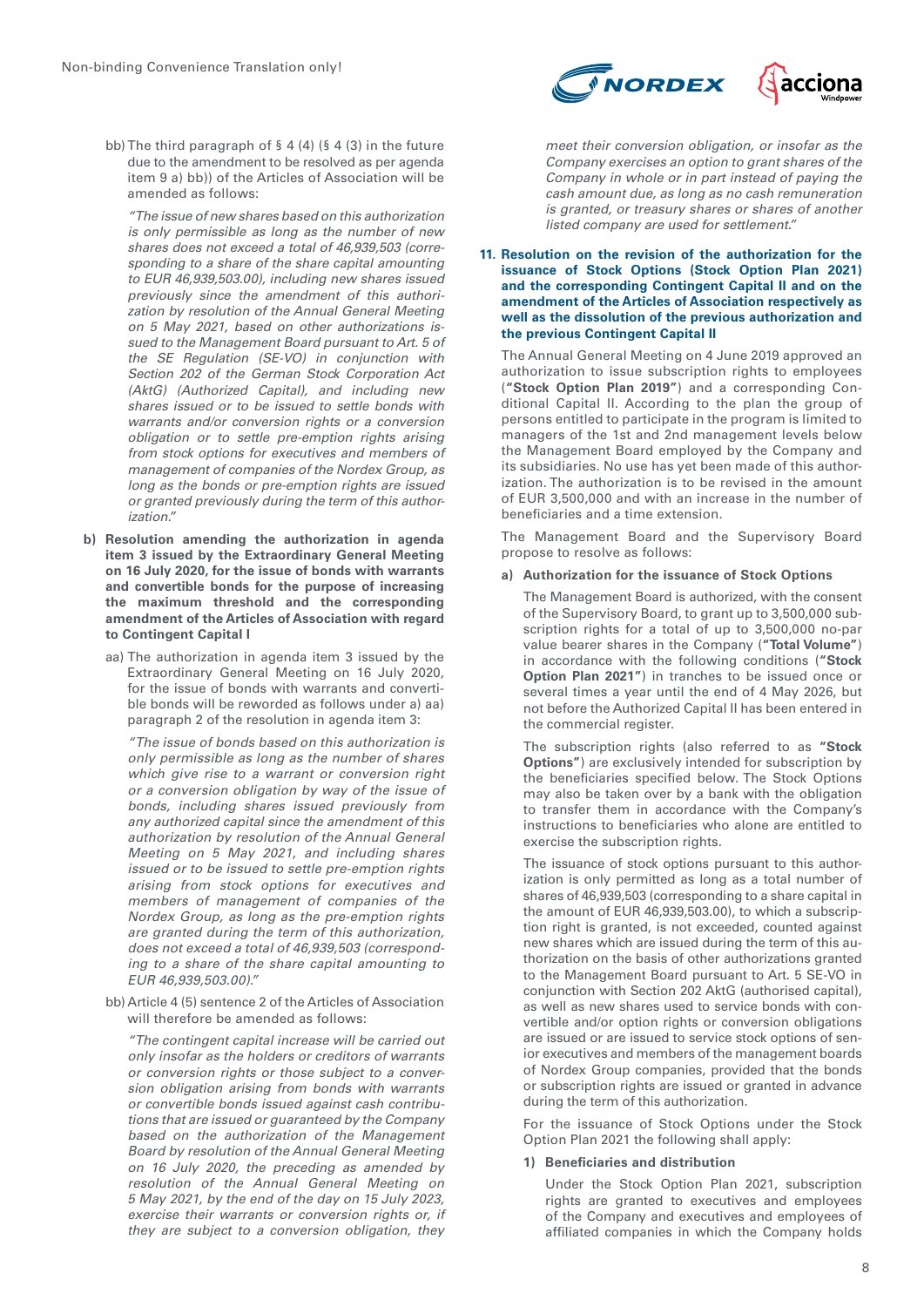**NORDEX** acciona

a majority interest pursuant to sections 15 et seq. AktG (**"Nordex Group"**) and to members of the management boards of Nordex Group companies. It is not intended to issue Stock Options to members of the Management Board of the Company.

The total volume of subscription rights will be allocated to the individual groups of beneficiaries as follows:

- (i) for employees employed by the Company: up to 525,000 subscription rights, of which 157,500 are subscription rights for managers of the first two levels below the Management Board;
- (ii) for members of the management of affiliated companies of the Company in Germany and abroad who are not also members of the Management Board of the Company, and to the extent that they are not covered by (i): up to 525,000 subscription rights, of which 315,000 are subscription rights for executives of the first two levels below the Management Board; and
- (iii) for employees employed by affiliated companies of the company at home and abroad, except as covered by (i) or (ii): up to 2,450,000 subscription rights, of which 490,000 are subscription rights for managers of the first two levels below the Management Board

The exact circle of entitled persons within the aforementioned groups and the exact scope of the Stock Options to be offered to them for subscription will be determined by the Management Board of the Company, who shall, when doing so, duly consider, *inter alia,* the individual performance of the beneficiaries and their capabilities.

Stock Options which expire in accordance with the option conditions (e.g. due to the beneficiary leaving the company) or which are returned as a result of termination may be reissued to other beneficiaries. The number of outstanding Stock Options may not exceed 3,500,000 at any time.

# **2) Subscription right**

The Stock Options grant the holder the right to acquire no-par value voting bearer shares of the Company. Each stock option grants the right to purchase one share of the Company against payment of the exercise price as defined in Section 6) below. The new shares shall participate in profits from the beginning of the financial year for which no resolution on the appropriation of retained earnings has yet been passed at the time the subscription rights are exercised. The option conditions may provide that the Company may, in fulfillment of the subscription right, also grant the beneficiary treasury shares or shares from authorized capital created for this purpose in the future or from additional contingent capital created for this purpose in the future instead of new shares by utilizing the Contingent Capital II.

In addition, the option conditions may also provide for a right of the Company to make an optional cash settlement to satisfy the subscription rights. The cash settlement corresponds to the difference between the exercise price and the closing price of the Company's share in XETRA trading (or a comparable successor system) on the day the subscription right is exercised.

# **3) Acquisition Periods**

The granting of subscription rights is limited to four time periods in the financial year (**"Acquisition Periods"**). Stock Options may be issued within a period of 15 trading days on the Frankfurt Stock Exchange, beginning on the third trading day after the publication of the annual financial statements or the quarterly report for the first, second (halfyear financial report) and third quarter of a fiscal year. The issue of Stock Options is excluded in each case if the respective acquisition period falls within a period beginning on the 30th calendar day prior to the day of publication of an interim report (quarterly or half-yearly financial report) or annual financial report and ending in each case on the second trading day on the Frankfurt Stock Exchange after the respective day of announcement.

The day on which the subscription rights are allocated (**"Allocation Day"**) is determined by the Management Board with the consent of the Supervisory Board. If the resolution on the issue is not adopted within an acquisition period, the issue date shall be the first day of the next acquisition period following the day of the resolution. Restrictions with regard to the acquisition or issue of stock options resulting from the law shall remain unaffected.

# **4) Waiting period and term**

The Stock Options can only be exercised after the waiting period has expired. The waiting period begins on the respective issue date and ends at the beginning of the first exercise period four years after the respective issue date. The term of the Stock Options begins on the issue date and ends after six years.

# **5) Exercise periods**

The exercise of subscription rights is limited to two time periods in the financial year (**"Exercise Periods"**). The Stock Options may be exercised during their term and after expiration of the respective waiting period in Exercise Periods at the beginning of the third stock exchange trading day following the day of publication of the annual financial statements and the half-year financial report. Each Exercise Period amounts to 30 stock exchange trading days on the Frankfurt Stock Exchange. Even within the periods in which exercise is permitted in accordance with the option conditions, exercise restrictions resulting from the law, the European Market Abuse Directive or the Nordex Group's Insider Directive remain unaffected and must be observed by the beneficiaries.

The Stock Options may also not be exercised within an Exercise Period during the following blocking periods:

- (i) in the period beginning on the day on which the Company publishes an offer to its shareholders to subscribe for new shares or bonds or other securities with conversion or option rights in the Federal Gazette (*Bundesanzeiger*) and ending on the day on which the shares of the Company entitled to subscription are listed for the first time on the Frankfurt Stock Exchange as "ex subscription rights", and
- (ii) in the period beginning on the day on which the Company publishes the distribution of a special dividend in the Federal Gazette and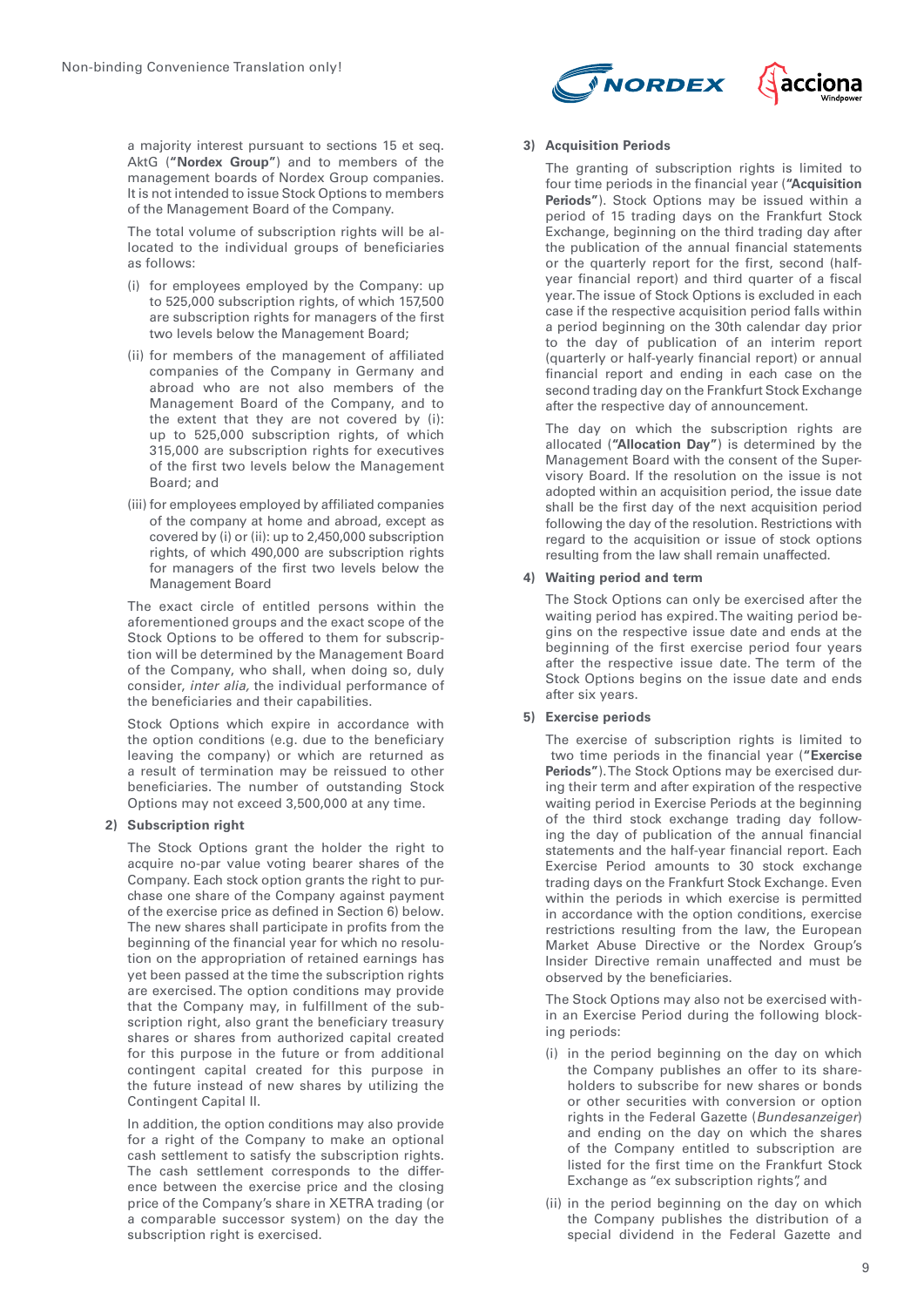ending on the day on which the dividendentitled shares of the Company are first listed "ex-dividend" on the Frankfurt Stock Exchange.

The Management Board may, with the approval of the Supervisory Board, set further blocking periods.

The Exercise Period affected by the blocking period shall be extended by the corresponding number of trading days immediately after the end of the blocking period. Subscription declarations received by the Company (subscription agent) within an Exercise Period but during the blocking period shall be deemed to have been submitted on the first day after expiry of the blocking period.

# **6) Exercise price**

The subscription rights are granted without compensation. When the subscription rights are exercised, an exercise price must be paid for each subscription right exercised. The exercise price for one share of the Company corresponds to the unweighted arithmetic mean of the closing prices of the Company's share in XETRA trading (or a comparable successor system) on the Frankfurt Stock Exchange on the last five trading days prior to the date of issuance of the respective Stock Options. However, the minimum exercise price shall in any case be the lowest issue price within the meaning of section 9 para. 1 AktG.

If during the term of the Stock Options the Company's share capital is increased (and respective subscription rights are granted to the shareholders) by issuing new shares or treasury shares or bonds with conversion or option rights to shares of the Company are issued, the option conditions may provide for a reduction of the exercise price in the ratio of the average price of the subscription right to which shareholders are entitled on all trading days on the Frankfurt Stock Exchange to the closing price of the Company's share in XETRA trading (or a comparable successor system) on the Frankfurt Stock Exchange on the last trading day before the subscription right discount. This reduction will not be made if the beneficiaries of the stock options are provided with subscription rights which are equal to the subscription rights granted to the shareholders. The option conditions may also provide for an adjustment of the exercise price and/or the subscription rights in the event of capital measures (share consolidation or split, capital increase from company funds, capital reduction) during the term of the stock options.

The decision on an adjustment is up to the Management Board.

#### **7) Performance target**

After the waiting period has expired, the Stock Options can be exercised if the performance target has been achieved.

The precondition for exercising the subscription rights is that the relevant reference price (as defined below) exceeds the exercise price pursuant to Section 6) above by at least 15 percent (**"Performance Target"**).

The "relevant reference price" is the unweighted arithmetic mean of the closing prices of the Company's shares in XETRA trading (or a comparable successor system) on the Frankfurt Stock Exchange on the last five trading days prior to the date on which the option right is exercised.



If the Performance Target is not achieved in the period between the expiry of the respective waiting period and the expiry of the term of the subscription rights, the subscription rights issued in each case lapse completely and without compensation.

#### **8) Non-transferability, expiration and termination of stock options**

The Stock Options are not transferable, but can only be exercised by the beneficiary. However, the option conditions may provide that they are transferred to the heir(s) of the beneficiary upon death.

The subscription right arising from the Stock Options may only be exercised as long as the holder of the Stock Options is in an employment/service relationship with the Company or one of its affiliated companies that has not been terminated. Notwithstanding this, subscription rights for which the waiting period has already expired at the time of termination of the employment/service relationship may still be exercised by the holder within a grace period of six months after termination of the employment/service relationship, provided that they can also be exercised in accordance with the provisions of this authorization; thereafter they expire without compensation.

Stock Options for which the waiting period has not expired at the time of termination of the employment/service relationship expire without compensation at this point in time. Special provisions may be made for cases of retirement, professional or occupational disability, amicable withdrawal from the employment/service relationship and/or other cases of hardship. Above provisions shall apply irrespective of the legal or factual reason for termination of the employment/service relationship.

The option conditions may, to the extent permitted by law, provide that the Company may terminate the Stock Options of a beneficiary without compensation if insolvency proceedings are instituted against the assets of the beneficiary or if such proceedings are refused due to lack of assets, if a creditor of the beneficiary enforces the execution of his Stock Options, if the beneficiary injures essential duties of his employment/service relationship or the option agreement or if the employment/service relationship is terminated by the Company or its affiliated company for good cause or extraordinary termination due to personal or behavioral reasons; in the aforementioned cases of termination, the Stock Options shall lapse with immediate effect without compensation even if the waiting period has already expired; the aforementioned grace period shall not apply.

If a beneficiary reduces his or her weekly standard working hours (part-time work) after the issue of Stock Options but before the expiration of the waiting period, the option conditions may stipulate that on the day on which the reduced weekly standard working hours begin, such part of the subscription rights granted to this beneficiary may be reduced, for which the waiting period has not yet expired, is forfeited without compensation in the amount of the reduced standard weekly working time in proportion to the standard weekly working time at the time the stock options are issued and the period of validity of this reduced standard weekly working time in proportion to the total period of the waiting period.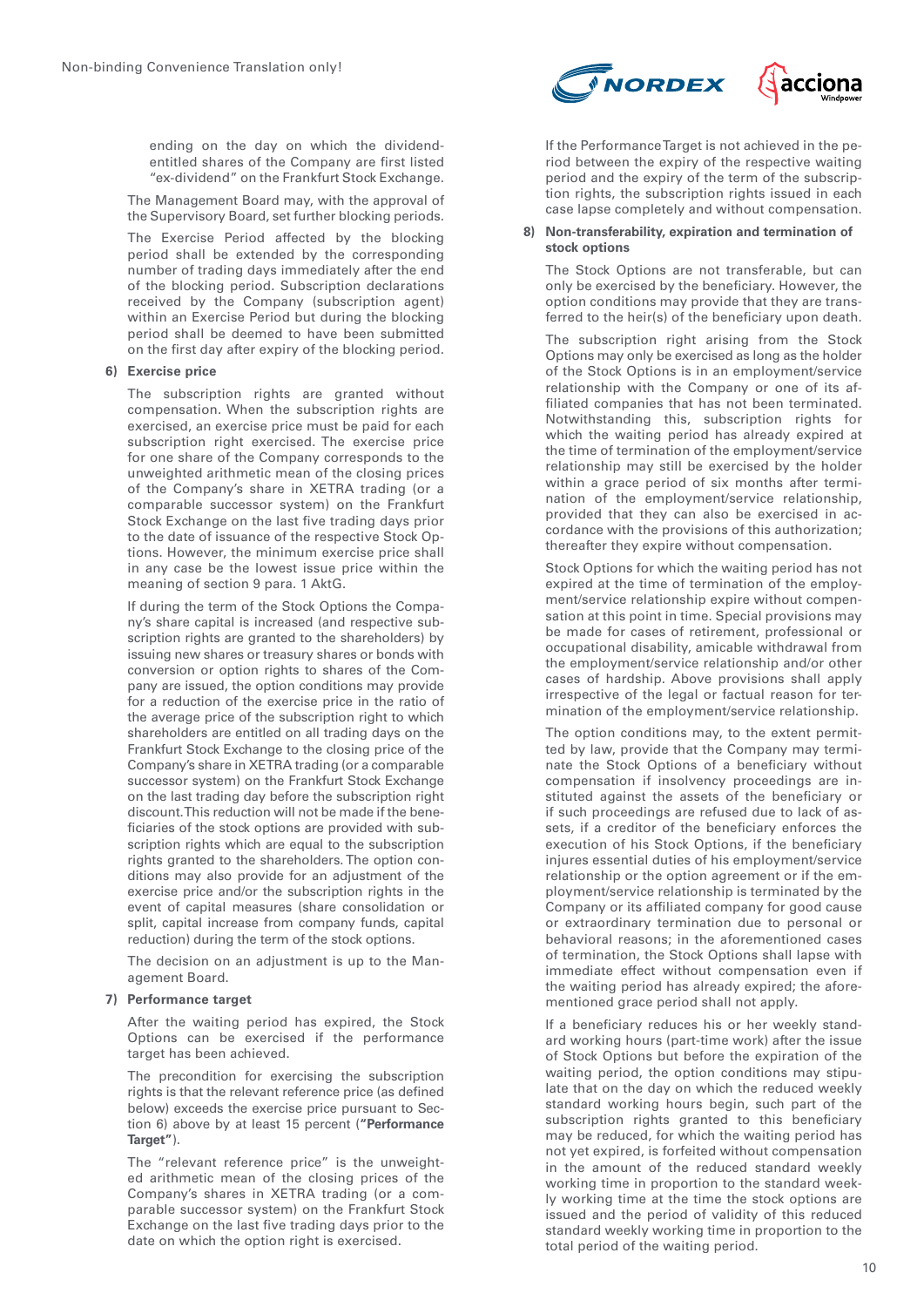The same applies to periods during which the employment/service relationship of a beneficiary is suspended without continued payment of remuneration (e.g. parental leave, periods of long-term illness, unpaid leave); the option conditions may provide that such part of the subscription rights granted to this beneficiary under Stock Options for which the waiting period has not yet expired shall expire without compensation, which corresponds to the duration of the period for which the employment relationship is suspended without continued payment of remuneration in relation to the total period of the waiting period. If the option conditions provide for this, the expiration of the waiting period is also suspended for such periods, i.e. such periods are not taken into account for the completion of the waiting period and the waiting period is extended accordingly.

Contrary to the above provisions, the Management Board is entitled, with the consent of the Supervisory Board, to grant the subscription rights in whole or in part to a departing beneficiary. The same shall apply mutatis mutandis in the aforementioned cases of termination of Stock Options and in the case of reduction of the weekly standard working hours or of the suspended employment/ service relationship.

In addition, the option conditions may provide for further, staggered waiting periods (**"Vesting Periods"**) in addition to the waiting period, which determine when the Stock Options become non-forfeitable (**"Vesting"**); an expiration or a termination option in accordance with the above provisions may thus be excluded after the expiration of the respective vesting periods already, and not after the end of the waiting period.

# **9) Further Regulations**

The Management Board is authorized, with the consent of the Supervisory Board, to determine the further details of the option conditions and the issue of the subscription shares.

All taxes in connection with the subscription rights or a sale of the shares in the Company by the beneficiaries shall be paid by the beneficiaries.

The Management Board and the Supervisory Board will report to the General Meeting on each utilization of the Stock Option Plan 2021 and the subscription rights granted to the beneficiaries.

# **b) Creation of a new contingent capital (Contingent Capital II)**

The following new Contingent Capital II will be created to grant subscription rights under the Stock Option Plan 2021:

Pursuant to section 192 para. 2 no. 3 AktG, the Company's share capital is conditionally increased by up to EUR 3,500,000 by issuing up to 3,500,000 new ordinary bearer shares (Contingent Capital II). Contingent Capital II serves exclusively to grant subscription rights from Stock Options to executives of the Company and the companies of the Nordex Group in Germany and abroad as well as to members of the management of companies of the Nordex Group granted in the period up to May 4, 2026 on the basis of the authorization of the General Meeting of May 5, 2021. The contingent capital increase will only be implemented to the ex-



tent that the holders of the issued subscription rights exercise them and the Company does not grant treasury shares or a cash settlement to satisfy these subscription rights. The shares will be issued from the Contingent Capital II at the exercise price determined in accordance with Section a), 6) above. The new shares shall participate in profits from the beginning of the fiscal year for which no resolution on the appropriation of retained earnings has been passed at the time the subscription rights are exercised. The Management Board is authorized, with the approval of the Supervisory Board, to determine the further details of the implementation of the contingent capital increase.

# **c) Authorization to amend the Articles of Association**

The Supervisory Board is authorized to amend the wording of the Articles of Association in accordance with the scope of the capital increase from Contingent Capital II. The same shall apply mutatis mutandis in the event that the authorization to issue subscription rights (stock options) is not utilized after the expiration of the authorization period and in the event that Contingent Capital II is not utilized after the expiration of the periods for the exercise of subscription rights.

# **d) Amendments of the articles of association**

Article 4 para 6 of the Articles of Association is revised as follows:

*"The share capital of the Company is conditionally increased by up to EUR 3,500,000.00 by issuing up to 3,500,000 new ordinary bearer shares in accordance with section 192 para. 2 no. 3 of the AktG (***Contingent Capital II***). Contingent Capital II serves exclusively to service subscription rights from stock options granted to executives of the Company and the companies of the Nordex Group in Germany and abroad as well as to members of the management of companies of the Nordex Group in the period up to May 4, 2026 on the basis of the authorization granted by the Shareholders' Meeting on May 5, 2021. The contingent capital increase will only be implemented to the extent that the holders of the subscription rights issued make use of them and the Company does not grant treasury shares or a cash settlement to satisfy these subscription rights. The shares will be issued from the Contingent Capital II at the exercise price determined in accordance with the resolution of the Annual General Meeting to be adopted as of 5 May 2021. The new shares shall participate in profits from the beginning of the fiscal year for which no resolution on the appropriation of retained earnings has been passed at the time the subscription rights are exercised. The Management Board is authorized, with the approval of the Supervisory Board, to determine the further details of the implementation of the contingent capital increase."*

# **e) Dissolution of the previous Authorised Capital II**

The authorization for the Stock Option Plan 2019 granted at the extraordinary General Meeting on 4 June 2019 and the corresponding resolution on the previous Contingent Capital II shall be terminated with effect from the date of registration of the new Contingent Capital II to be adopted pursuant to lit. b) and d) above.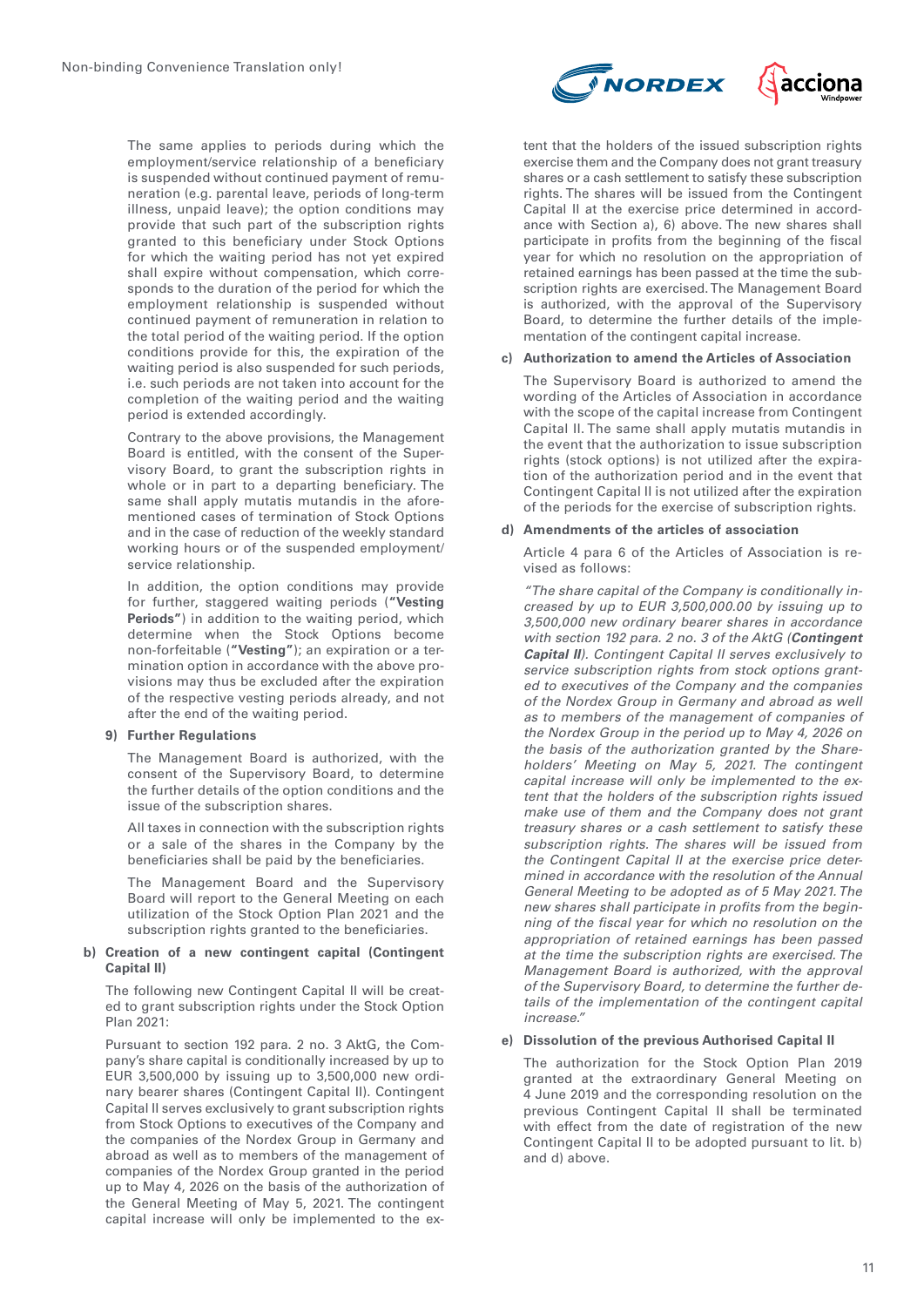



### **12. Resolution on approval to conclude a profit transfer agreement with the subsidiary Nordex International GmbH, after conversion of Nordex Energy B.V. into Nordex International GmbH by way of a cross-border change of legal form**

Nordex Energy B.V., being a wholly owned subsidiary of Nordex SE, is intended to be converted into Nordex International GmbH by way of a cross-border change of legal form, during the current financial year (2021). Its registered office is intended to be moved to Hamburg, Germany. The objective of Nordex International GmbH will be to develop and sell environmentally friendly power generation systems, particularly wind turbines and their components, and to provide related services. Moreover, the object of the company will also be to plan and develop projects worldwide to operate environmentally friendly power generation systems, particularly wind turbines, and to finance such projects. The company's object will also be accomplished by holding and managing equity investments in domestic and international companies, the object of which includes in particular the sale of environmentally friendly power generation systems.

Immediately following the entry into force of this cross-border change of legal form (but with economic/tax effect at the start of the 2021 fiscal year), Nordex SE as the parent company (consolidated tax group parent) and the future Nordex International GmbH, which is an entity identical to the current Nordex Energy B.V., as the dependent company (controlled company) will enter into the profit transfer agreement presented in draft form, the material provisions of which are as follows:

- In accordance with the provisions of Section 301 et seq. AktG, as amended, Nordex International GmbH agrees to transfer its entire profit according to its financial statements to Nordex SE during the term of the agreement. Subject to the recognition or release of reserves, "profit" is the total net income for the year generated prior to profit transfer, less any loss carryforward from the previous year under the German Commercial Code and the amount subject to the limitation on profit distribution pursuant to Section 268 (8) of the German Commercial Code (HGB). The profit transfer is not permitted to exceed a maximum amount to be calculated in accordance with Section 301 AktG, as amended from time to time.
- With the approval of Nordex SE, Nordex International GmbH can allocate amounts from the net income for the year – with the exception of statutory reserves – to revenue reserves (Section 272 (3) HGB) only insofar as this is permitted under the German Commercial Code and is justified in economic terms as dictated by prudent business judgment. The condition for recognizing such a reserve is that it does not endanger the tax recognition of the consolidated tax group for income tax purposes established by way of the profit transfer agreement. Other revenue reserves (Section 272 (3) HGB) recognized during the term of this profit transfer agreement must be released upon request by Nordex SE in accordance with Section 301 AktG, as amended, and used to balance out a net loss for the year, or transferred as profit. The claim to profit transfer arises at the end of each fiscal year of Nordex International GmbH (**"balance sheet date"**) and is due on this date. From this date forward, the claim accrues annual interest at a rate of 200 basis points over the relevant one-month EURIBOR, but no less than 2%.
- Excluded are the transfer of amounts from the release of capital reserves recognized prior to the entry into force of the profit transfer agreement and the transfer of amounts from the release of capital reserves recognized prior to or during the term of this agreement in accordance with Section 272 (2) HGB. The distribution of profit from the release of such other revenue reserves recognized prior to the agreement and such capital reserves recognized prior to or during the term of this agreement in accordance with Section 272 (2) HGB outside of this agreement is permitted.
- Nordex SE agrees to assume the losses of Nordex International GmbH for the duration of the profit transfer agreement in accordance with the provisions of Section 302 AktG, as amended. Nordex International GmbH's resulting claim arises on the balance sheet date and is due on this date. From this date forward, the claim accrues annual interest at a rate of 200 basis points over the relevant one-month EURIBOR, but no less than 2%.
- Prior to their adoption, the annual financial statements of Nordex International GmbH must be submitted to Nordex SE for acknowledgement, review and approval. The annual financial statements of Nordex International GmbH must be prepared and adopted prior to the annual financial statements of Nordex SE. If the financial year of Nordex International GmbH ends on the same date as the financial year of Nordex SE, the profit to be transferred/loss to be assumed of Nordex International GmbH must be included in the annual financial statements of Nordex SE for the same fiscal year.
- The profit transfer agreement, which will be concluded immediately after the entry into force of the cross-border change of legal form of Nordex Energy BV into Nordex International GmbH, will take effect upon entry in the commercial register of Nordex International GmbH and is applicable retroactively to the start of the fiscal year in which the profit transfer agreement enters into force by way of entry in the commercial register of Nordex International GmbH.
- At the earliest, the profit transfer agreement can be terminated with notice of six months effective at the end of a period amounting to six (calendar) years after the start of the fiscal year of Nordex International GmbH in which the profit transfer agreement enters into force, unless there is good cause, i.e., no earlier than at the end of the day on 31 December 2026. If the profit transfer agreement is not terminated in good time, it will be extended for another year in each case after the end of the aforementioned period. Even after the end of the aforementioned period, the profit transfer agreement can be terminated prior to its expiration with notice of six months.
- Good cause for early termination includes but is not limited to the following:
	- the sale or transfer of all shares or a portion of the shares of Nordex International GmbH;
	- reorganization of a party to this agreement in the course of a merger or spin-off according to the provisions of the German Reorganization Act (*UmwG*);
	- liquidation of a party to this agreement;
	- final and legally binding denial by way of a tax assessment or decision, or pending denial based on instructions by the fiscal authorities of the tax recognition of the consolidated tax group for cor-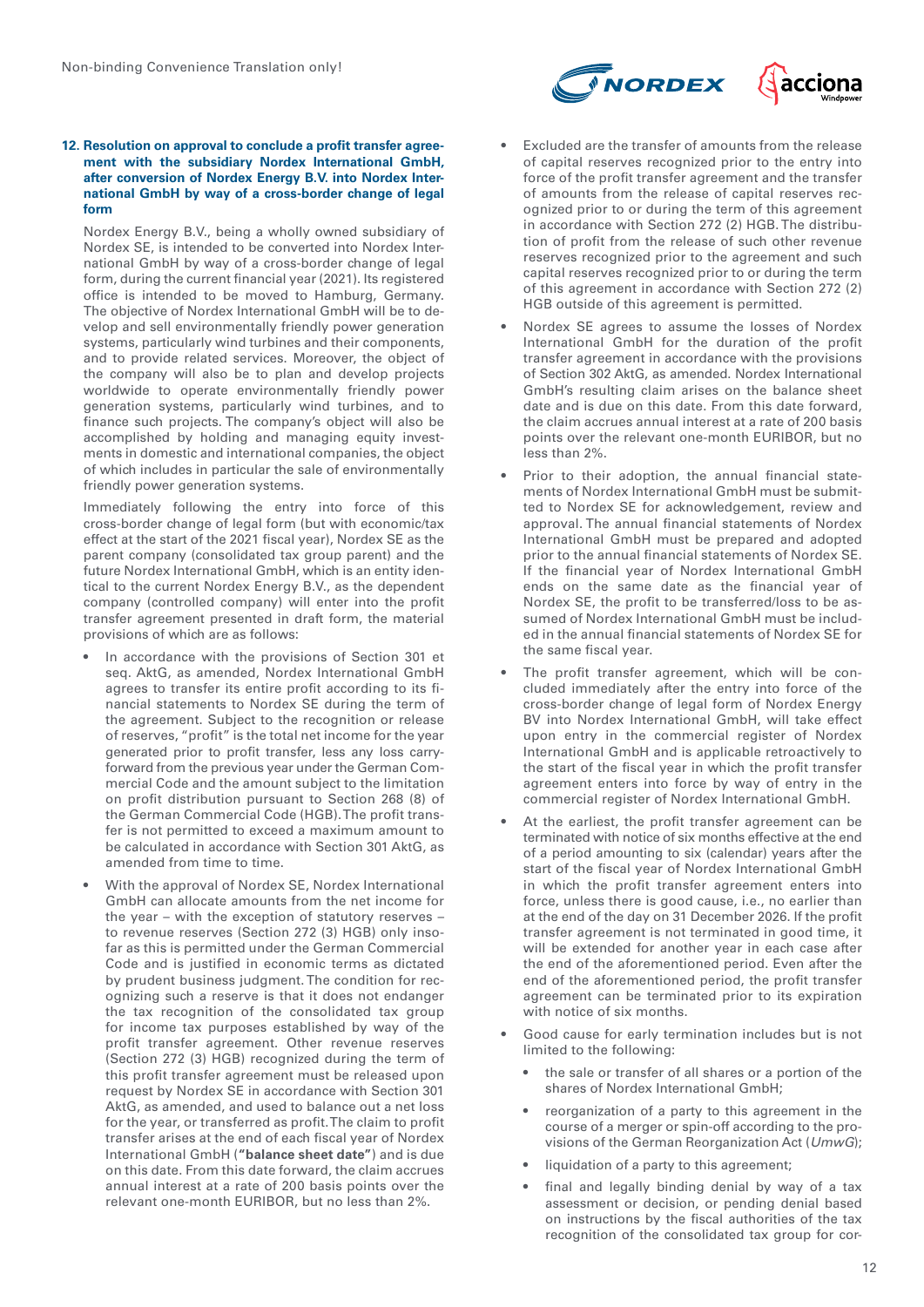poration or income tax purposes pursuant to this agreement;

- other good cause within the meaning of R 14.5 (6) KStR 2015 (Corporate Income Tax Guidelines 2015) or a provision succeeding this guideline.
- If the agreement expires, Nordex SE must provide security to the creditors of Nordex International GmbH in accordance with Section 303 AktG.

The Annual General Meeting of Nordex SE is presented this agreement, which is still to be finalized, for approval in accordance with Section 293 AktG.

The Management Board and Supervisory Board propose the following resolution:

*Approval is issued for the conclusion of the profit transfer agreement presented in draft form between Nordex SE as the parent company and Nordex International GmbH, established on the basis of the cross-border change of legal form of Nordex Energy BV, as the dependent company.*

# **13. Resolution on approval to conclude a profit transfer agreement with the subsidiary Nordex Germany GmbH, which is to be established on the basis of a spin-off from Nordex Energy SE & Co. KG**

Nordex Germany GmbH is a subsidiary of Nordex SE to be formed by way of a spin-off from Nordex Energy SE & Co. KG and formation of a new company, in which Nordex Beteiligungen GmbH will also hold 1/25,000 as an additional shareholder of Nordex Energy SE & Co KG. The spin-off plan is expected to be announced at the end of April 2021, and the Company aims for entry in the commercial register of the spin-off and formation of the new company in May 2021. The spin-off will be conducted with retroactive tax and economic effect to 31 December 2020, at 24:00/ 1 January 2021, at 0:00. The object of the company is to develop, manufacture, and sell environmentally friendly power generation systems, particularly wind turbines and their components, and to provide related services in Germany. Moreover, the object of the company is also to plan and develop projects in Germany to operate environmentally friendly power generation systems, particularly wind turbines. The company can establish or acquire other companies of the same or a similar type, or acquire equity interests in such companies.

Immediately following the entry into force of this spin-off (but with economic/tax effect at the start of the 2021 fiscal year), Nordex SE as the parent company (consolidated tax group parent) and the future Nordex Germany GmbH as the dependent company (controlled company) will enter into the profit transfer agreement presented in draft form, the material provisions of which are as follows:

• In accordance with the provisions of Section 301 et seq. of the German Stock Corporation Act (AktG), as amended, Nordex Germany GmbH agrees to transfer its entire profit according to its financial statements under the German Commercial Code to Nordex SE during the term of the agreement. Subject to the recognition or release of reserves, "profit" is the total net income for the year generated prior to profit transfer, less any loss carryforward from the previous year under the German Commercial Code and the amount subject to the limitation on profit distribution pursuant to Section 268 (8) of the German Commercial Code (HGB). The profit transfer is not permitted to exceed a maximum amount to be calculated in accordance with Section 301 AktG, as amended.



- With the approval of Nordex SE, Nordex Germany GmbH can allocate amounts from the net income for the year – with the exception of statutory reserves – to revenue reserves (Section 272 (3) HGB) only insofar as this is permitted under the German Commercial Code and is justified in economic terms as dictated by prudent business judgment. The condition for recognizing such a reserve is that it does not endanger the tax recognition of the consolidated tax group for income tax purposes established by way of the profit transfer agreement. Other revenue reserves (Section 272 (3) HGB) recognized during the term of this profit transfer agreement must be released upon request by Nordex SE in accordance with Section 301 AktG, as amended, and used to balance out a net loss for the year, or transferred as profit. The claim to profit transfer arises at the end of each fiscal year of Nordex Germany GmbH (**"balance sheet date"**) and is due on this date. From this date forward, the claim accrues annual interest at a rate of 200 basis points over the relevant one-month EURIBOR, but no less than 2%.
- Excluded are the transfer of amounts from the release of revenue reserves recognized prior to the entry into force of the profit transfer agreement and the transfer of amounts from the release of capital reserves recognized prior to or during the term of this agreement in accordance with Section 272 (2) HGB. The distribution of profit from the release of such other revenue reserves recognized prior to the agreement and such capital reserves recognized prior to or during the term of this agreement in accordance with Section 272 (2) HGB outside of this agreement is permitted.
- Nordex SE agrees to assume the losses of Nordex Germany GmbH for the duration of the profit transfer agreement in accordance with the provisions of Section 302 AktG, as amended. Nordex Germany GmbH's resulting claim arises on the balance sheet date and is due on this date. From this date forward, the claim accrues annual interest at a rate of 200 basis points over the relevant one-month EURIBOR, but no less than 2%.
- Prior to their adoption, the annual financial statements of Nordex Germany GmbH must be submitted to Nordex SE for acknowledgement, review and approval. The annual financial statements of Nordex Germany GmbH must be prepared and adopted prior to the annual financial statements of Nordex SE. If the fiscal year of Nordex Germany GmbH ends on the same date as the fiscal year of Nordex SE, the profit to be transferred/loss to be assumed of Nordex Germany GmbH must be included in the annual financial statements of Nordex SE for the same fiscal year.
- The profit transfer agreement, which will be signed immediately after the entry into force of the spin-off of Nordex Germany GmbH from Nordex Energy SE & Co. KG, will take effect upon entry in the commercial register of Nordex Germany GmbH and is applicable retroactively to the start of the fiscal year in which the profit transfer agreement enters into force by way of entry in the commercial register of Nordex Germany GmbH.
- At the earliest, the profit transfer agreement can be terminated with notice of six months effective at the end of a period amounting to six (calendar) years after the start of the fiscal year of Nordex Germany GmbH in which the profit transfer agreement enters into force, unless there is good cause, i.e., no earlier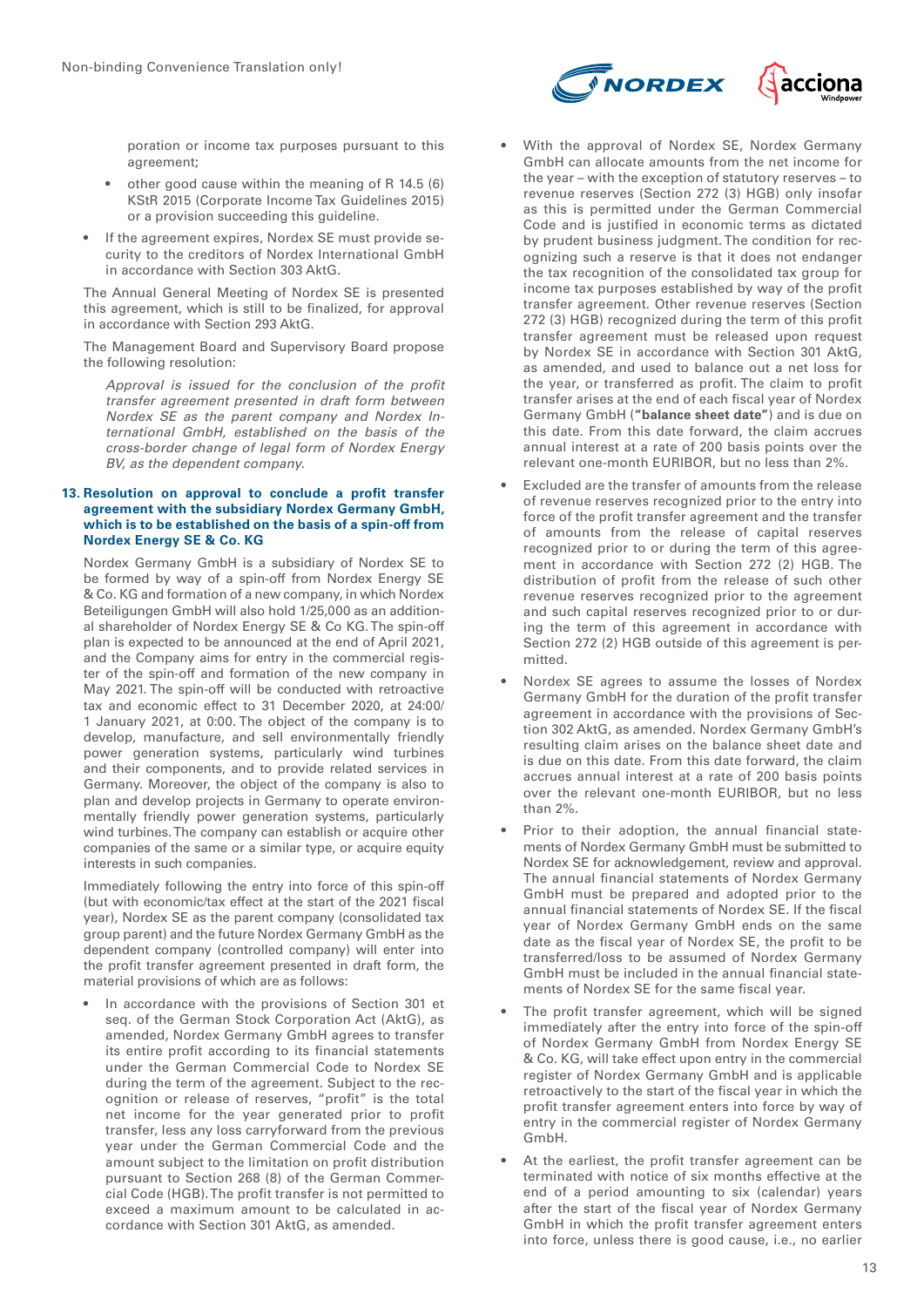

than at the end of the day on 31 December 2026. If the profit transfer agreement is not terminated in good time, it will be extended for another year in each case after the end of the aforementioned period. After the end of the aforementioned period, the profit transfer agreement can be terminated prior to its expiration with notice of six months.

- Since the other shareholder of Nordex Germany GmbH, Nordex Beteiligungen GmbH, in turn is a wholly owned subsidiary of Nordex SE and additionally its equity interest in Nordex Germany GmbH is attributable to Nordex SE by way of a trust agreement, it is not considered an outside shareholder; as a result, no contractual settlement and remuneration arrangement within the meaning of Sections 304, 305 AktG is required. Nordex Beteiligungen GmbH has also agreed to conclusion of the agreement.
- Good cause for early termination includes but is not limited to the following:
	- the sale or transfer of all shares or a portion of the shares of Nordex Germany GmbH; or
	- reorganization of a party to this agreement according to the provisions of the German Reorganization Act in the course of a merger or spin-off;
	- liquidation of a party to this agreement:
	- final and legally binding denial by way of a tax assessment or decision, or pending denial based on instructions by the fiscal authorities of the tax recognition of the consolidated tax group for corporation or income tax purposes pursuant to this agreement;
	- other good cause within the meaning of R 14.5 (6) KStR 2015 (Corporate Income Tax Guidelines 2015) or a provision succeeding this guideline.
- If the agreement expires, Nordex SE must provide security to the creditors of Nordex Germany GmbH in accordance with Section 303 AktG.

The Annual General Meeting of Nordex SE will be presented this agreement, which is still to be finalized, for approval in accordance with Section 293 AktG. The shareholder meeting of Nordex Germany GmbH will also approve the conclusion of the profit transfer agreement.

The Management Board and Supervisory Board propose the following resolution:

*Approval is issued for conclusion of the profit transfer agreement presented in draft form between Nordex SE as the parent company and Nordex Germany GmbH, established on the basis of a spin-off from Nordex Energy SE & Co. KG, as the dependent company.*

#### **14. Amendments to the Articles of Association to adapt to legal changes and to enable resolutions of the Supervisory Board using modern communication techniques**

For German stock corporations, the conditions for participation in the Annual General Meeting and the exercise of voting rights were amended by the Act implementing the Second Shareholders' Rights Directive (ARUG II) of 12 December 2019. In the case of bearer shares of listed companies, the proof of the final intermediary in accordance with the newly inserted Section 67c (3) AktG will be sufficient in the future for participation in the Annual General Meeting or the exercise of voting rights in accordance with the newly inserted Section 67c (3) AktG. Pursuant to Section 67c (3) AktG, the final intermediary must immediately issue to the shareholder, upon request, for the exercise of his rights in the General Meeting of the Company of their shareholding, proof in text form in accordance with the requirements of Article 5 of the Implementing Regulation (EU) 2018/1212 or to transmit it to the Company in accordance with Section 67c (1) of the German Stock Corporation Act (AktG). The current provision in Article 20 (2) sentence 2 of the Articles of Association still follows on from the wording of Section 124 (4) sentence 1 of the AktG old version, according to which a special proof of shareholding prepared by the custodian institution in text form is sufficient.

In addition, the provisions of the Articles of Association for resolutions of the Supervisory Board are to be adapted to the expanded possibilities of modern communication technologies.

The Management Board and Supervisory Board therefore propose to take the following resolution to amend the Company's Articles of Association:

- a) Article 13 (2) of the Articles of Association is revised as follows:
	- *"2. In urgent cases, the chairman of the Supervisory Board may shorten this period. The convocation can be made in writing, by telephone, by fax or by means of other common means of communication (e.g. e-mail)."*
- b) Article 14 (1) sentence 2 of the Articles of Association is revised as follows:

*"Meetings or resolutions by ways of written form, telephone, fax or other common means of communication (e.g. by e-mail or video conference), or the participation of individual members of the Supervisory Board in meetings and resolutions using common means of communication, shall be permitted if the Chairman of the Supervisory Board determines this for the individual case in due time."*

c) Section 14 (3) sentence 3 of the Articles of Association is revised as follows:

*"In the case of a decision taken in writing, by telephone, by fax or by means of other common means of communication (e.g. by e-mail or videoconference), these provisions shall apply accordingly."*

- d) Section 20 (2) of the Company's Articles of Association is revised as follows:
	- *"2. Proof of shareholdings shall be true as of the beginning of the twenty first day prior to the date of the Annual General Meeting. Confirmation of the shareholder holdings in text form issued by the final intermediary in accordance with Section 126b of the German Stock Corporation Act (Aktiengesetz; AktG) shall be sufficient. Such confirmation shall be in the German or in the English language."*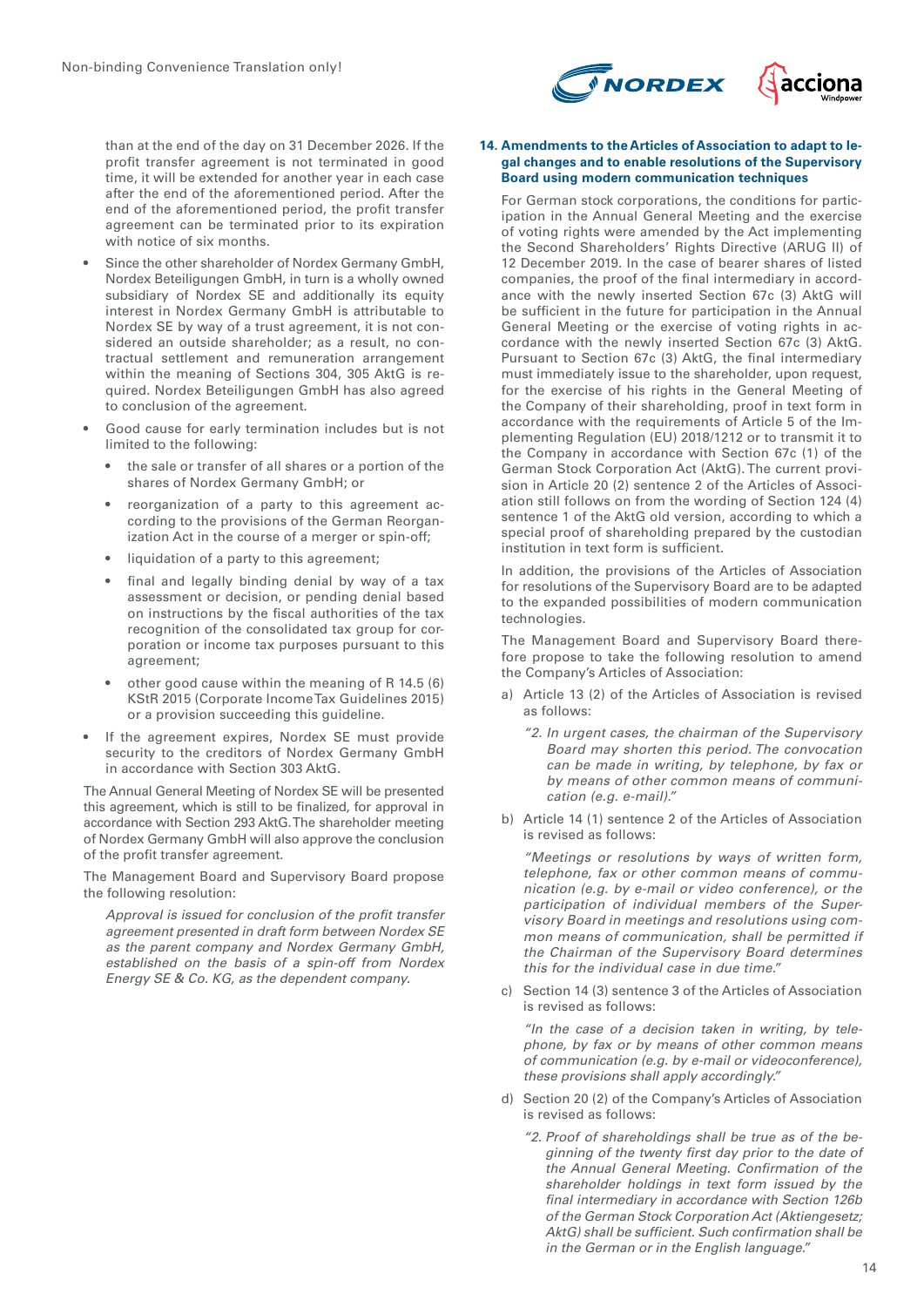



#### **15. Election of the auditors for fiscal year 2021**

The Supervisory Board proposes – upon recommendation of the Audit Committee – electing Pricewaterhouse-Coopers GmbH Wirtschaftsprüfungsgesellschaft, Hamburg, as the Company's auditor, with regard to

- (i) the fiscal year 2021 as well as
- (ii) for the audit of interim financial statements pursuant to §§ 115 (5), 117 no. 2 of the German Securities Trading Act (*WpHG*) if and to the extent that the Management Board decides in favour of such audit of interim financial statements.

The Audit Committee's recommendation was free from undue influence by third parties, nor were any clauses imposed on the Audit Committee that would limit the choices of the General Meeting regarding the selection of a particular statutory auditor or audit firm to carry out the statutory audit at the Company to certain audit categories or lists of statutory auditors or audit firms.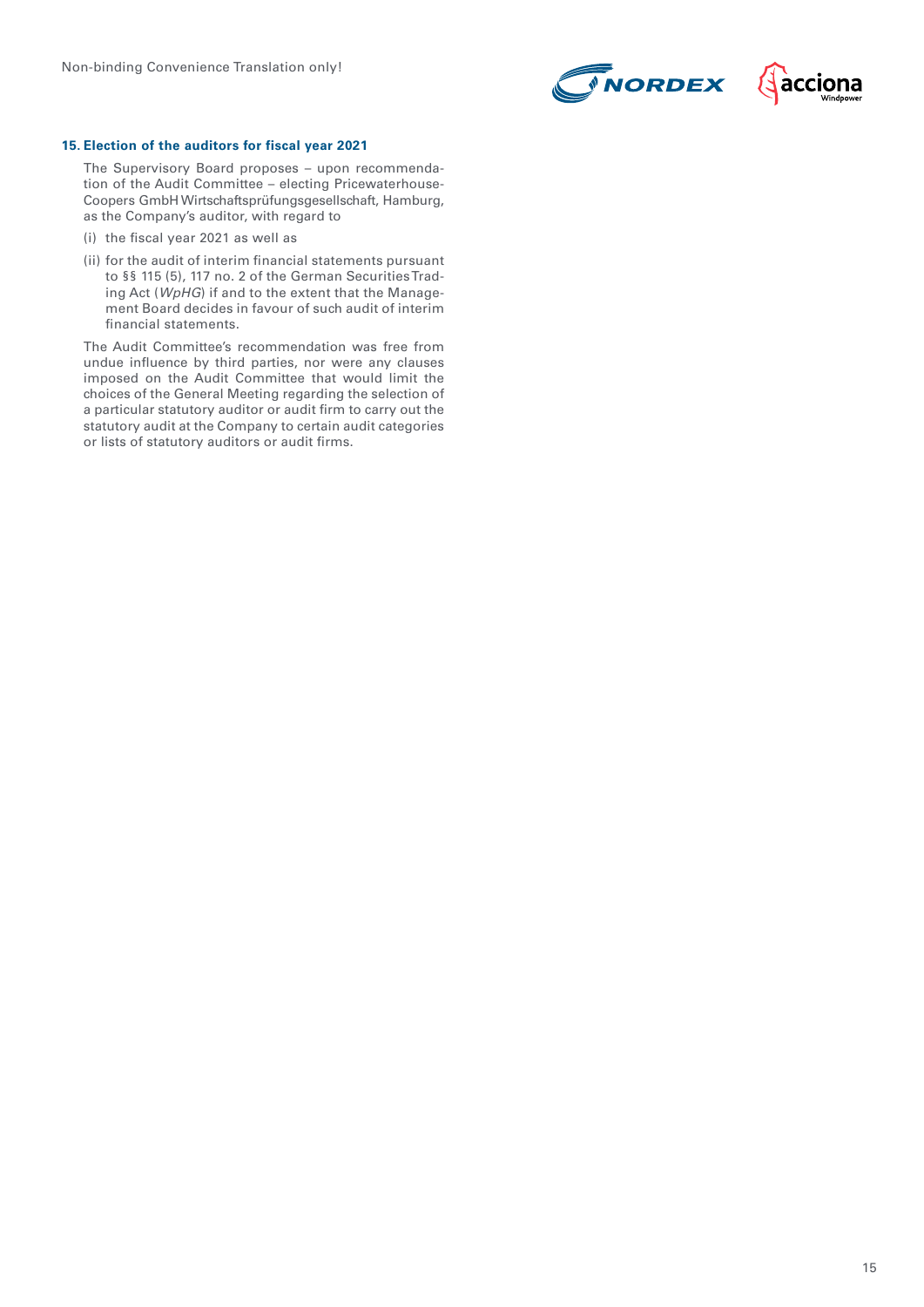

- **II. Information and reports to the virtual general meeting on individual agenda items**
- **1. Curricula vitae of the Supervisory Board candidates to be elected on agenda item 5 PROFESSOR DR WOLFGANG ZIEBART,**

**STARNBERG/GERMANY**

#### **Consultant**

Professor Dr Wolfgang Ziebart, born 30 January 1950, is a German citizen. He studied Mechanical Engineering, later completing a doctorate in the subject at the Technical University of Munich. He joined BMW AG in 1977, assuming numerous positions over the course of his career there, ultimately advancing to that of Management Board member responsible for development and procurement. In 2000, he was appointed to the Management Board of Continental AG, where he was initially responsible for the company's brake and electronics business and later advanced to become Deputy Chairman of the Management Board. Between 2004 and 2008, Professor Dr Ziebart was Chief Executive Officer at Infineon AG, where his responsibilities included overseeing the spin-off of the company's memory chip business. He later moved to Jaguar Land Rover Automotive to assume the position of Director Group Engineering.

Currently, Professor Dr Ziebart is Chairman of the Supervisory Board of the Company, Chairman of the Executive Committee and member of the Strategy and Technology Committee of the Company. He is also a member of the Supervisory Boards of Veoneer, Inc. in Sweden, and of Webasto SE in Germany.

Professor Dr Ziebart was elected to the Supervisory Board of Nordex SE for the first time on 26 May 2009.

#### **JAN KLATTEN, MUNICH/GERMANY**

# **Managing Shareholder of momentum Beteiligungsgesellschaft mbH**

Jan Klatten, born 14 January 1955, is a German citizen. He studied Naval Architecture at the University of Hamburg and Business Administration at the MIT Sloan School of Management. He held management positions in the automotive industry over a period of 15 years before setting up his own business in 1991. Mr Klatten is Managing Director of momentum Beteiligungsgesellschaft mbH, momentum-capital Vermögensverwaltungsgesellschaft mbH, momentum infra2 GmbH, momentum infra 4 Verwaltungs GmbH and Ventus Fonds Verwaltungs GmbH.

He is Chairman of the Strategy and Technology Committee oft he Company and a member of the Supervisory Board's Executive Committee of the Company.

Mr Klatten was elected to the Supervisory Board of Nordex SE for the first time on 10 June 2005.

# **CONNIE HEDEGAARD, COPENHAGEN/DENMARK**

#### **Chair of the OECD Round Table on Sustainable Development**

Connie Hedegaard, born 15 September 1960, is a Danish citizen. She holds a Master of Science degree in History and Literature. She was a member of the Danish Parliament between 1984 and 1990 and between 2005 and 2010, and also served as Danish Minister for the Environment (2004 – 2007) and Minister of Climate and Energy (2007 – 2009). From 2010 to 2014 she was the European Commissioner for Climate Action. She is currently Chairperson of the OECD Round Table on Sustainable Development and, since 2015, has also chaired the KR Foundation, an international environmental organization. Since fall 2016, she has been a member of the Volkswagen AG Sustainability Advisory Board. Since February 2017, she has also chaired the Management Board of Aarhus University, the Board of Berlingske Media A/S and the Administrative Council of CONCITO, a Copenhagen-based think tank working in the field of greenhouse gas reduction.

Ms Hedegaard is a member of the current Supervisory Board's Audit Committee of the Company, a member of the Administrative Council of Danfoss A/S, Denmark, and a member of the board of directors of CADELER A/S, Denmark.

Ms Hedegaard was elected to the Supervisory Board of Nordex SE for the first time on 10 May 2016.

# **JUAN MURO-LARA GIROD, MADRID/SPAIN**

#### **Chief Strategy & Corporate Development Officer of Acciona S.A.**

Juan Muro-Lara, born 4 September 1967, is a Spanish citizen. He holds a degree in Business Administration & Management from the Colegio Universitario de Estudios Financieros (CUNEF) in Madrid, Spain. He began his career working in accounting for Banco de España. Between 1990 and 1992, he served as Assistant to the CFO of Afisa S.A. He then went on to join the investment bank UBS, working at its London and Madrid offices before being appointed to the role of Executive Director. In 2005, he assumed his current position at the Acciona Group.

Mr Muro-Lara is Deputy Chairman of the Supervisory Board and a member of both the Executive Committee and the Audit Committee of the Company. He is also Chairman of the board of directors of Bestinver Pensiones EGFP, S.A., and Fidentis Equities, Sociedad de Valores, S.A., Vice Chairman of the board of directors of Bestinver Gestión, S.A. SGIIC, of Bestinver, S.A. and of Fidentiis Gestión, S.A. SGIIC, and member of the board of directors of Acciona Energía Internacional, S.A., of Acciona Global Renewables, S.A., of Bestinver Sociedad de Valores, S.A., and of Grupo Bodegas Palacio, S.A., all seated in Spain.

Mr Muro-Lara was elected to the Supervisory Board of Nordex SE for the first time on 10 May 2016.

#### **RAFAEL MATEO ALCALA, TERUEL/SPAIN**

#### **CEO Acciona Energía S.A.U.**

Rafael Mateo, born 26 April 1959, is a Spanish citizen. He studied Industrial Engineering at the School of Industrial Engineering of the University of Zaragoza, Spain, gaining a degree with distinction in 1982. In 1987, he went on to additionally complete a General Management Program at the IESE Business School and, in 1995, a Management Program at the INSEAD Business School. He began his professional career in 1982 at the Spanish utility company Endesa, holding numerous management positions until his departure in 2009. Among these was the role of Managing Director of Endesa Chile, which he assumed in 2005, and that of CEO of Endesa Latinoamerica S.A, which he assumed subsequently and held until 2009. In 2010, he joined the Acciona Group and, in 2013, was appointed CEO of Acciona Energía S.A.U., a position he still holds today.

Mr Mateo is a member of the Supervisory Board's Strategy and Technology Committee of the Company. He is also Chairman of the Supervisory Board of Acciona Energía International, Spain, and a member of several administrative bodies of other Acciona Group subsidiaries.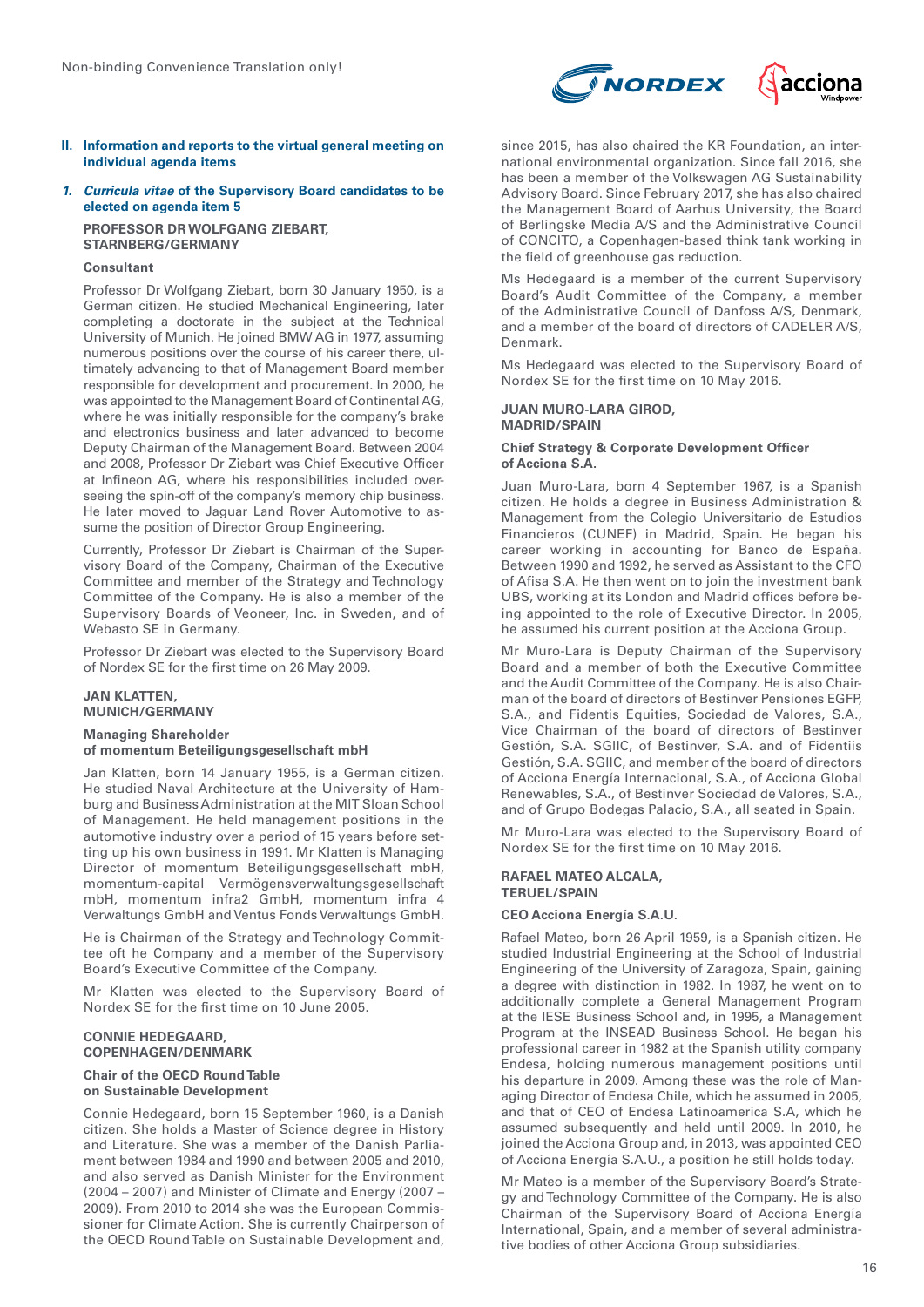

Mr Mateo was elected to the Supervisory Board of Nordex SE for the first time on 10 May 2016.

# **MARTIN REY, TRAUNSTEIN/GERMANY**

#### **Lawyer and Managing Shareholder of Maroban GmbH and Babcock & Brown GmbH**

Martin Rey, born 23 February 1957, is a German citizen. He studied Law in Bonn and Business Administration at the University of Hagen. He then joined Bayerische Vereinsbank AG, later Bayerische Hypo- und Vereinsbank AG, where he held numerous management positions, most recently that of member of the Group Executive Management Board. Thereafter, Mr Rey was appointed member of the Board of Directors, responsible for the European, Middle East and Africa region at Sydney-based global investment and consulting company Babcock & Brown. He was also a member of the board at Knight Infrastructure B.V. and the Chairman of Sword Infrastructure I B.V., the Netherlands, a Board member of Brisa AutoEstradas de Portugal S.A., the Chairman of Renerco Renewable Energy Concepts AG, a Board member of debis AirFinance B.V. and Deputy Chairman of the export credit agency AKA Ausfuhrkredit-Gesellschaft mbH.

Mr Rey works as an Industrial Advisor for the funds of EQT Partners, Sweden, and is a member of the Investment Committee at IST Investmentstiftung für Personalvorsorge, Switzerland.

Mr Rey is Chairman of the current Supervisory Board's Audit Committee of the Company. He is also a member of the Board of Directors of BayWa r.e. LLC, USA, a member of the Advisory Board of Groenleven B.V., the Netherlands, as well as Chairman of the Advisory Board of O2 Power Ltd. Singapore/Delhi, India. Finally, he is the Chairman of the Supervisory board of clearvise AG (former: ABO Invest AG), and a member of the Supervisory Board, member of the Audit Committee and Chairman of the Credit Committee of the Supervisory Board of Kommunalkredit Austria AG, Austria.

Mr Rey was elected to the Supervisory Board of Nordex SE for the first time on 10 June 2005.

#### **2. Description of the remuneration system for Supervisory Board members (agenda item 6)**

The system for the remuneration of Supervisory Board members is based on legal requirements and takes into account German and international corporate governance requirements, in particular those of the German Corporate Governance Code.

The remuneration of the members of the Supervisory Board should be balanced overall and should be proportionate to the responsibility and tasks of the Supervisory Board members and to the situation of the Company, taking into account also the remuneration regulations of other listed companies. At the same time, it should make the assumption of a mandate as a member or chairman of the Supervisory Board appear sufficiently attractive in order to be able to win and retain outstanding elected representatives. This is a prerequisite for the best possible monitoring and advice to the Board of Management, which in turn makes a significant contribution to a successful business strategy and the long-term success of the company.

The members of the Supervisory Board will continue to receive fixed remuneration in order to strengthen the independence of the Supervisory Board, to enable an objective and neutral performance of the advisory and supervisory function as well as independent personnel and remuneration decisions.

Variable remuneration is not foreseen. As a rule, the extent of the workload and the liability risk of the Supervisory Board members does not develop in parallel with the business success of the company or with the company's earnings situation. On the contrary, it is often necessary to exercise a particularly intensive performance of the advisory and supervisory function of the Supervisory Board members, especially in difficult times, when variable remuneration may decline.

In accordance with the recommendation of the German Corporate Governance Code, the higher time expenditure of the Chairman is adequately taken into account by appropriate additional remuneration. The Chairman of the Supervisory Board receives twice the basic remuneration of a simple Supervisory Board member. Appropriate consideration will also be given to committee membership and the chairmanship of these committees.

Finally, the members of the Supervisory Board are included in a property damage liability insurance maintained in the interest and at the expense of the Company by this Company. In addition, the Company reimburses each member of the Supervisory Board for her or his expenses and the value added tax attributable to his remuneration.

The remuneration regulations and the remuneration system are to be regularly reviewed by the Supervisory Board for their adequacy, whereby external compensation experts can also be consulted. At least every four (4) years, as well as in the case of proposals to amend the remuneration regulations, the Annual General Meeting shall take a resolution on the remuneration of the members of the Supervisory Board. The Annual General Meeting may confirm the existing system of Supervisory Board remuneration or take a resolution to amend it. Appropriate resolutions are submitted to the Annual General Meeting in accordance with the statutory rules of competence of the Executive Board and the Supervisory Board, so that the two bodies are subject to mutual control. The decision on the final design of the remuneration system is assigned to the Annual General Meeting.

The specific remuneration system for the members of the Supervisory Board thus results from The unchanged applicable Section 18 of the current Articles of Association and reads as follows:

# **"§ 18**

#### **Remuneration**

- (1) *In addition to the reimbursement of the expenses incurred in performing their duties, each member of the Supervisory Board shall receive for each full financial year in which they are a member of the Supervisory Board a fixed annual remuneration of EUR 30,000.–.*
- (2) *For membership in a committee formed by the Supervisory Board, each member of the Supervisory Board receives additional fixed compensation in the amount of EUR 3,000.– for each full financial year that they belong to the committee.*
- (3) *The Chairman of the Supervisory Board receives twice and the Deputy Chairman one-and-a-half times the amount of the fixed remuneration in accordance with subsection 1; the cahirman of a committee receives twice the fixed compensation in accordance with subsection 2.*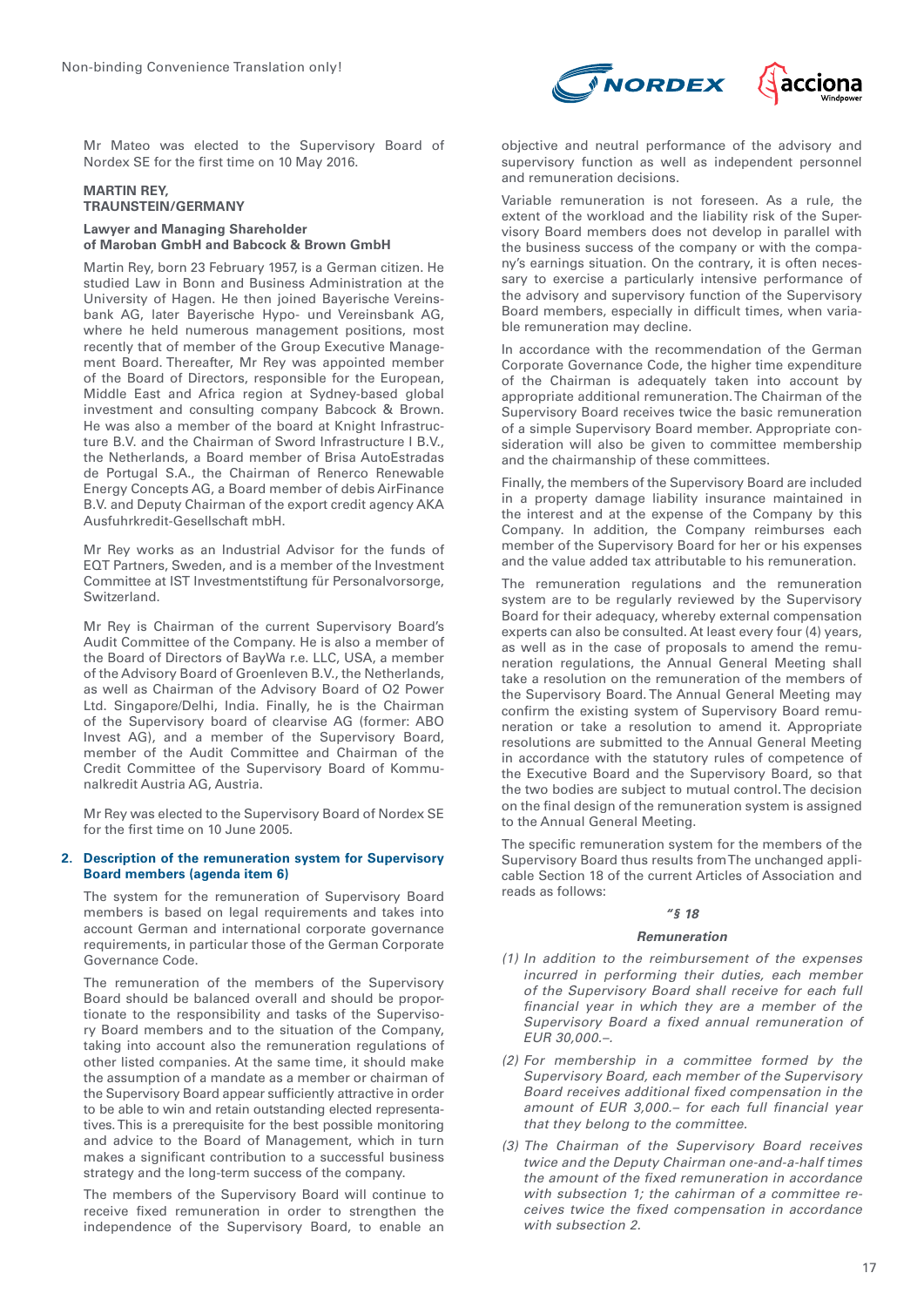- (4) Members of the Supervisory Board, whose member*ship was less than a full year, receive a twelfth of the total fixed remuneration per each month of their membership.*
- (5) *In addition to the reimbursement of expenses and the fixed remuneration pursuant to para (1) to (4) incurred turnover taxes will be reimbursed. As far as the Company has effected a D&O insurance (Vermögensschaden-Haftpflichtversicherung) for members of the Managing or Supervisory Board and the insurance also refers to the members of the Supervisory Board, the Company bears the insurance premium.*
- (6) *The remuneration is due and payable at the end of each business year."*

**3. Description of the Remuneration System for the Management Board (agenda item 7)**

**Remuneration System for the Management Board of Nordex SE**

**1. Guidelines and principles of the Remuneration System**

The Nordex Group develops, produces and distributes onshore wind turbines, i.e. turbines for the generation of onshore wind energy, which are installed worldwide. Its service organization currently supports more than 8,383 wind turbines worldwide with a nominal output of 21.0 gigawatts. Thus, the products and services of the Nordex Group are already an essential part of environmentally and climate-friendly power generation.

Nordex SE's corporate strategy is aimed at creating a competitive and global company with long-term sustainable and positive future prospects – with innovative products decarbonization of the economy shall be promoted and a significant contribution to the fight against climate change shall be made. This way, also an increase in the value of the company for its shareholders shall be achieved on a sustainable basis. The success of this development is measured using financial and non-financial performance criteria and is also considered accordingly in the remuneration system for the company's Management Board (in the following referred to as the **Remuneration System**). The remuneration structure shall provide effective incentives for the Management Board to implement the corporate strategy successfully. Therefore, the remuneration paid to Nordex SE's members of the Management Board is to include variable components which reward achieving the targets set and which are reduced accordingly if the targets are not met and may even cease entirely in certain circumstances. This aims to establish a clear link between corporate success and remuneration.

When determining the remuneration of the Management Board, the Supervisory Board shall consider the following principles in particular:





**2. Procedures for establishing, implementing and reviewing the Remuneration System** 

#### **2.1 Establishment and implementation of the Remuneration System**

The Remuneration System is determined by the Supervisory Board in accordance with sections 87 (1), 87a (1), 107 (3) sentence 7 of the German Stock Corporation Act (**AktG**). The Supervisory Board is supported in this by the Executive Committee, which as the Personnel and Nominations Committee draws up proposals and recommendations on the structure and further development of the Remuneration System.

The remuneration conditions of the employees of Nordex SE employed in Germany and its German group companies are taken into account in determining the remuneration of the Management Board by means of a vertical comparison (see section 3.2.2); other employment conditions of the employees of Nordex SE or its worldwide Group companies are not taken into account when determining the Remuneration System.

With regard to the avoidance of potential conflicts of interest, the general requirements of the German Stock Corporation Act and the German Corporate Governance Code in the version of 16 December 2019 (**GCGC**) are being considered in the determination and implementation as well as the review of the Remuneration System.

If necessary, external advisors can be consulted to determine the Remuneration System. In the context of mandating remuneration consultants, attention is paid to their independence.

The Remuneration System adopted by the Supervisory Board will be submitted to the Annual General Meeting for approval in accordance with section 120a (1) sentence 1 AktG. If the Annual General Meeting does not approve the Remuneration System, a revised Remuneration System will be submitted for a resolution to the next Annual General Meeting at the latest.

This Remuneration System shall apply to all new management board member service contracts to be concluded or management board member service contracts to be extended effective after 5 May 2021. Service contracts concluded with members of the Management Board who were already appointed at that time shall continue to apply unaffected within the framework of the statutory transitional provisions until a possible extension of the service contract; however, they may be adapted to the provisions of this Remuneration System by mutual agreement.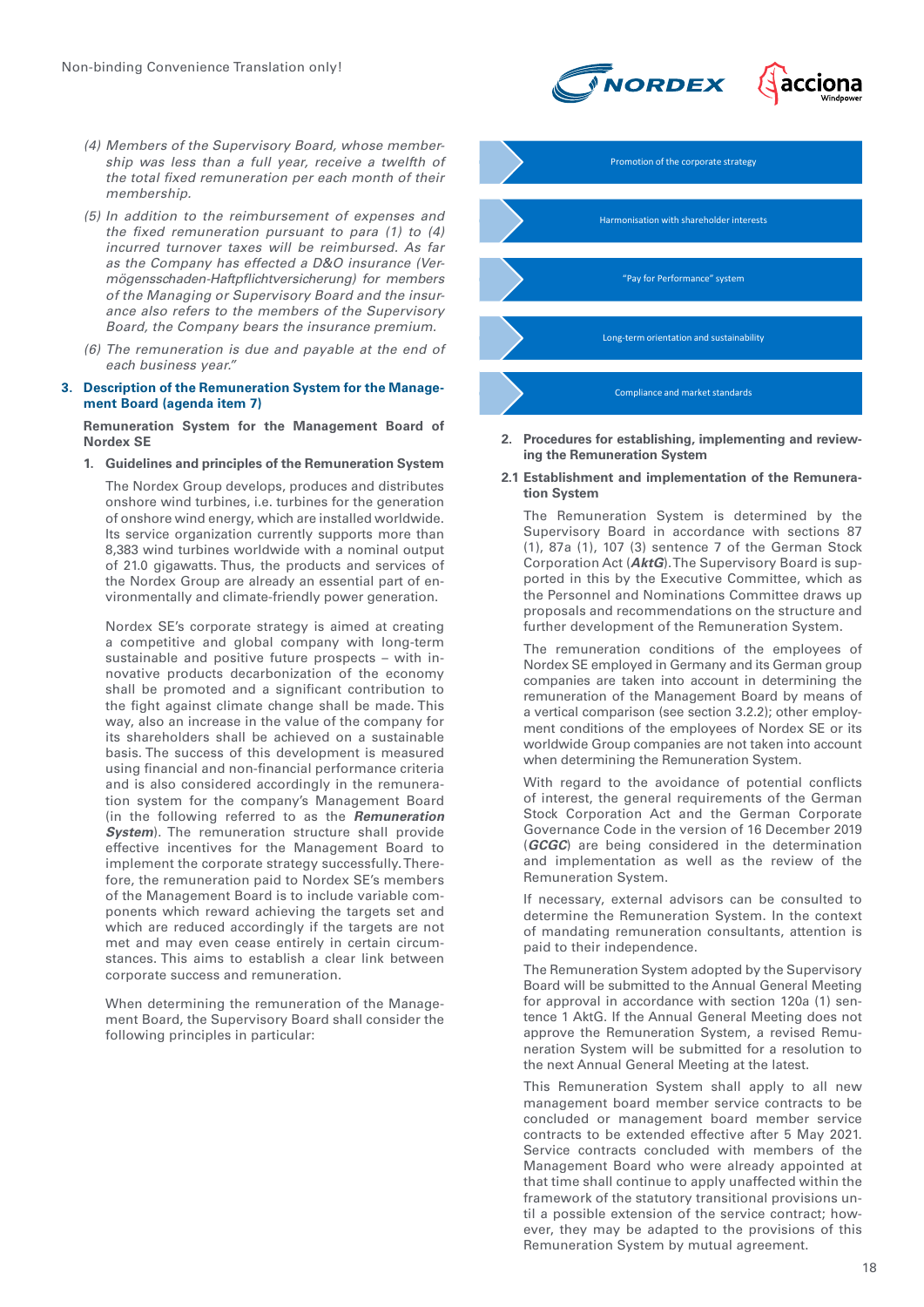#### **2.2 (Regular) review of the Remuneration System**

Based on the preparation and recommendations of the Executive Committee, the Supervisory Board regularly reviews the Remuneration System for the Management Board with regard to any need for adjustment or further development. In case of significant changes, but no later than every four years, the Remuneration System for the Management Board is again submitted to the Annual General Meeting for approval.

#### **3. Determination of the remuneration of the Management Board**

In accordance with the provisions of the German Stock Corporation Act, when determining the remuneration of the members of the Management Board, the Supervisory Board ensures that the remuneration is in an appropriate proportion to the tasks and performance of the member of the Management Board and the situation of the company, is geared towards the long-term and sustainable development of the company and does not exceed the customary remuneration without special reasons.

# **3.1 Appropriateness**

The function and area of responsibility of the individual members of the Management Board are taken into account when determining the amount of the total target remuneration. The Supervisory Board may therefore, at its reasonable discretion, make function-specific differentiations in the remuneration of the members of the Management Board, taking into account criteria such as market practice, the experience of the member of the Management Board, the length of service on the Management Board and the area of responsibility of the member of the Management Board.

#### **3.2 Customary practice**

In assessing the customary nature of the remuneration of the Management Board, both horizontal compatibility with reference companies and vertical compatibility with the remuneration structures of the staff employed in Germany of Nordex SE and its German group companies are taken into account.

#### **3.2.1 Horizontal comparison**

In the horizontal – external – comparison, a group of companes suitable in terms of Nordex SE's market position (in particular sector, size (revenues, number of employees worldwide, market capitalization), country (headquarter location and reach of operations)) is used to assess market standards (**Peer Group**). These are other companies from relevant stock market segments (currently MDAX, SDAX, or RENIXX) as well as a comparable group consisting of international listed companies from the energy and mechanical engineering sectors and comparable industries.

# **3.2.2 Vertical comparison**

The vertical comparison takes into account the ratio of the remuneration of the Management Board to the remuneration of senior management in the sense of the first and second management levels below the Management Board, as well as the relevant total workforce. For purposes of the vertical comparison, all employees of Nordex SE employed in Germany and its German group companies are considered



to be the relevant total workforce. In addition to the current ratios of the remuneration of the two comparison groups to the remuneration of the Management Board, the Supervisory Board also takes into account the development of the remuneration of the groups described over time.

#### **4. Components, structure and limitation of the remuneration of the Management Board**

#### **4.1 Components and structure**

#### **4.1.1 Remuneration components**

The remuneration of the members of the Management Board consists of fixed (hereinafter also referred to as **fixed remuneration**) and variable (hereinafter also **variable remuneration**) components.

The fixed remuneration is granted irrespective of Nordex SE's performance and consists of the annual base salary, non-cash benefits and other emoluments (hereinafter also referred to as **fringe benefits**).

On the one hand, the variable remuneration consists of a short-term variable remuneration in the form of a so-called *Short Term Incentive*  (hereinafter also referred to as **STI**) with a oneyear assessment basis. On the other hand, a long-term variable remuneration with a multiyear assessment basis is provided as a so-called *Long Term Incentive* (hereinafter also referred to as **LTI**).

#### **4.1.2 Relative shares of the remuneration components**

The annual base salary together with the STI and LTI, assuming a degree of target achievement of 100% each, plus the value of the fringe benefits together constitute the total target remuneration of a member of the Management Board. With regard to the total target remuneration of a member of the Management Board, the variable remuneration components generally outweigh the fixed remuneration components.

Among the variable remuneration components, in turn, the share of long-term variable remuneration prevails within the target remuneration structure (i.e. in the case of 100% target achievement).

The annual base salary together with STI and LTI, assuming a degree of target achievement of 100% each – however without considering fringe benefits – constitutes the target direct remuneration. Depending on the member of the Management Board, the annual base salary is approximately between 30% and 45% of the target direct remuneration of a member of the Management Board, while the variable remuneration therefore corresponds to approximately 70% to 55% of the target direct remuneration.

The share of all fixed remuneration of the total target remuneration for one year is, between approximately 31% and 46% depending on the member of the Management Board, while the variable remuneration (STI and LTI in the case of 100% target achievement) accounts for between approximately 69% and 54% of the total target remuneration.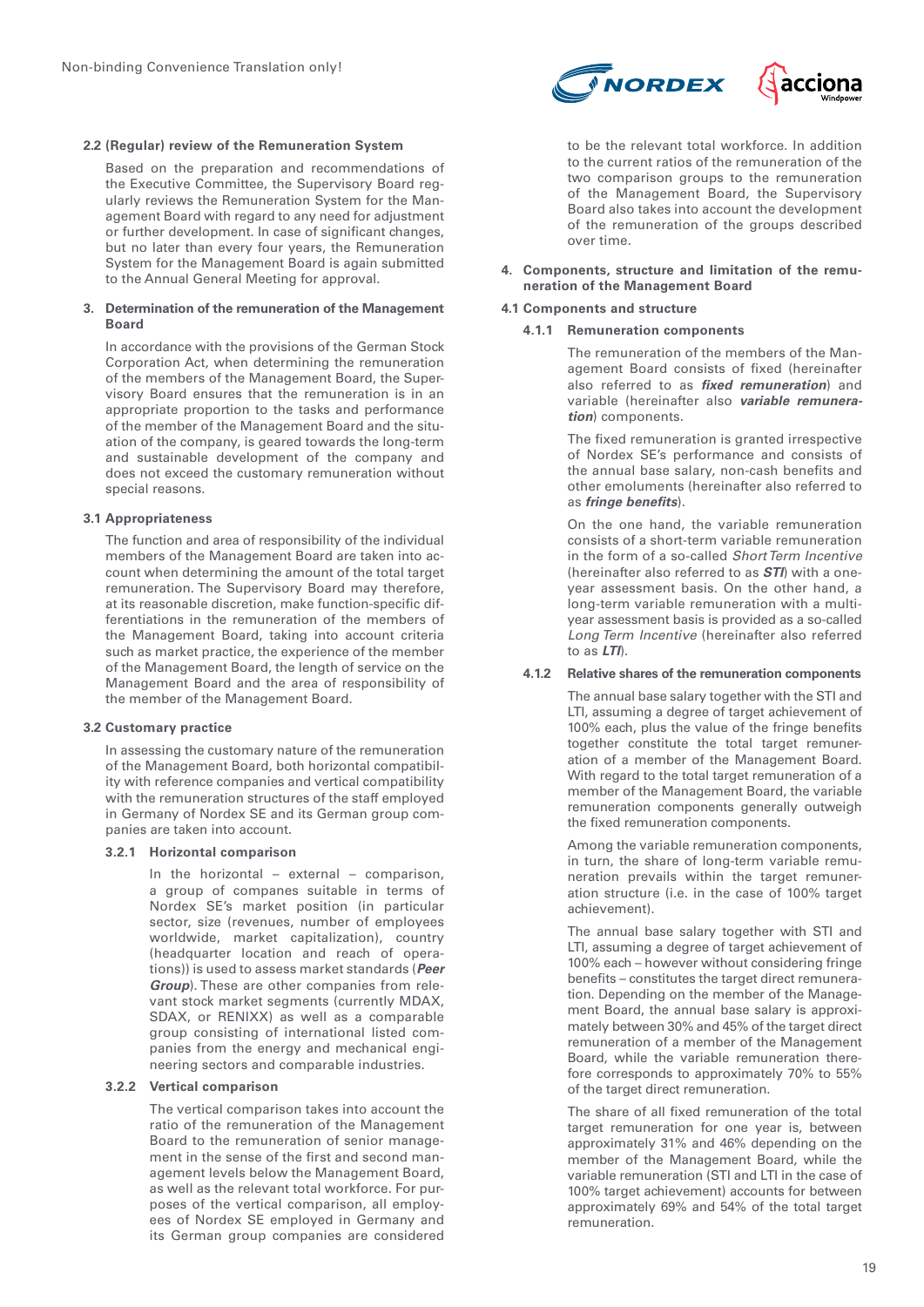



The relative proportions of the fixed and variable remuneration components in relation to the total target or target direct remuneration may differ for the individual members of the Management Board with regard to their portfolio, responsibilities and duties, among other things.

For purposes of the abovementioned particulars of the relative proportions, fringe benefits were taken into account as part of the fixed remuneration at a total flat rate of 5% of the respective annual base salary. Due to the fluctuating valuation of fringe benefits, slight shifts of a few percentage points in the aforementioned relative proportions may occur.

#### **4.2 Overview of the Remuneration System**

The following chart provides an overview of the regular components of the Remuneration System:



mary form in the overview table in *Annex 1*. The respective purpose and contractual form of all compensation components can also be found in sum-

#### **4.3 Maximum remuneration**

The variable remuneration components are each capped in amount. The STI payout is capped at 200% of the target amount. The LTI payout amount is capped at 300% of the target amount.

In addition, the Supervisory Board has determined an overall cap for all remuneration components that may accrue to a member of the Management Board for one year of Management Board activities (in the following also referred to as **maximum remuneration**). This consists of the fixed remuneration and all short-term and long-term variable remuneration components. When determining the maximum remuneration, a certain buffer has been taken into account, among other things, with a view to possible fluctuations or adjustments of remuneration components. The determined maximum remuneration is therefore not identical with the sum of the maximum achievable remuneration agreed on the basis of the service contracts. The maximum remuneration specified in this Remuneration System does not release the Supervisory Board from reviewing the appropriateness of the specific remuneration limits when determining the individual remuneration of a member of the Management Board. Furthermore, the maximum remuneration does not represent a budget to be distributed annually, but rather a financial limit that may not be exceeded by the Supervisory Board when determining the remuneration of the members of the Management Board.

The maximum remuneration for the Chairman of the Management Board is set at EUR 5 million gross p.a. For the other members of the Management Board, the maximum remuneration is set at EUR 3.5 million gross p.a. each. The determination of the maximum remuneration for the members of the Management Board of Nordex SE is based on the median remuneration of the remuneration systems published by MDAX companies at the time the Remuneration System was prepared.

Payments under the LTI in accordance with a so-called Performance Share Unit Plan (in the following also referred to as **PSUP**) are allocated to the year to which the underlying tranche of performance share units (**PSU**) is attributed. Fringe benefits are recognised at the monetary benefit for tax purposes. If the sum of the benefits for a financial year exceeds the specified maximum remuneration, the amount paid out under the PSUP for that financial year will be reduced by the exceeding amount.

Any severance payments in the event of premature termination of a service relationship of a member of the Management Board and other special benefits that do not serve as consideration for the services of a member of the Management Board but may be granted by the Supervisory Board on an occasionrelated basis (e.g. relocation expenses, compensation payments for bonus losses at the previous employer, non-compete compensation) are not included in the maximum remuneration and are not limited by it. Any payments made to members of the Management Board by third parties which are not subsidiaries of Nordex SE (e.g. shareholders) are also not included in the maximum remuneration and are not subject to the requirements of this Remuneration System. This does not affect their disclosure pursuant to section 162 (2) No. 1 AktG.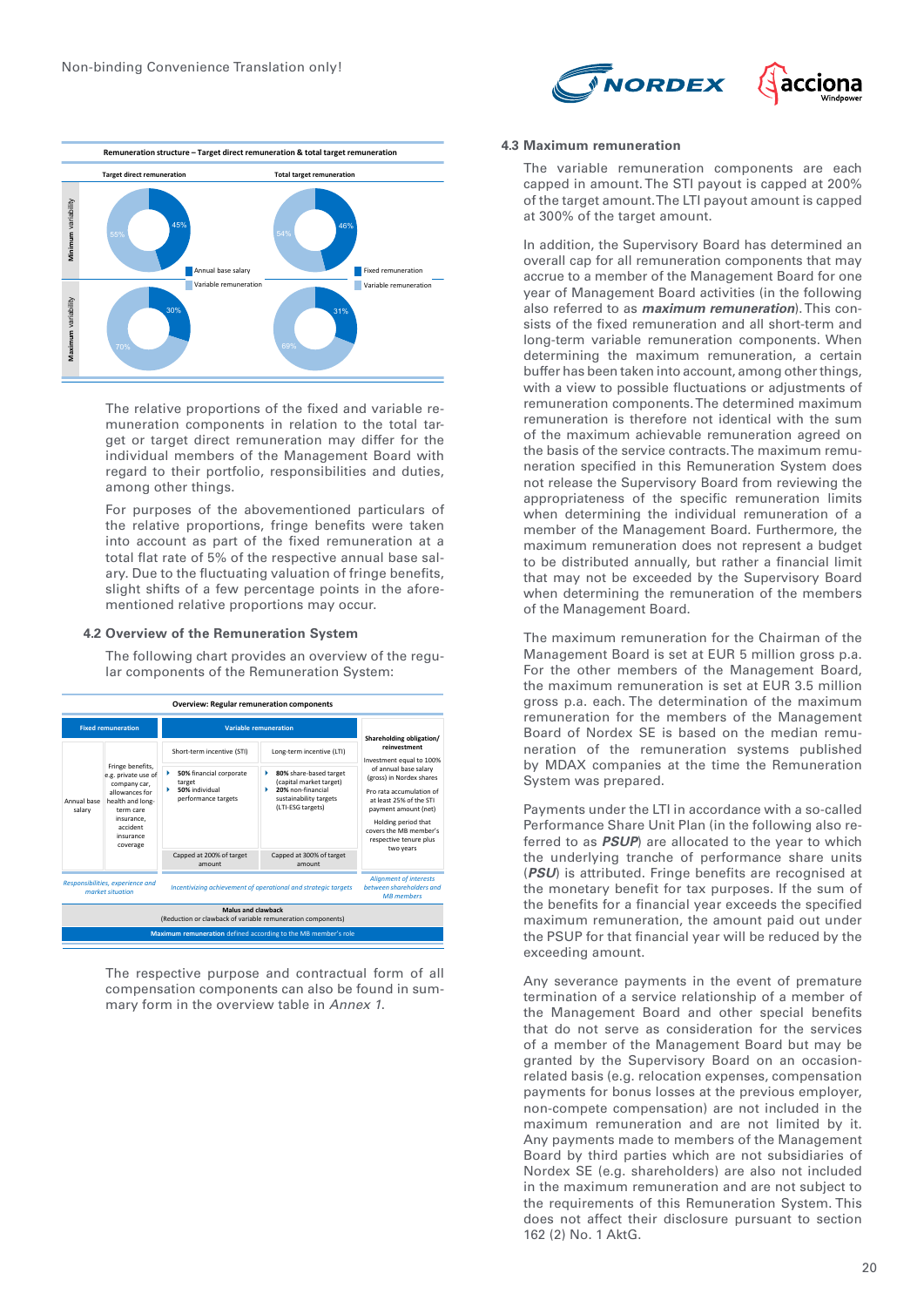# **5. Remuneration components in detail**

### **5.1 Fixed remuneration**

# **5.1.1 Annual base salary**

The annual base salary is a fixed cash payment based on the calendar year, which is paid in twelve equal monthly instalments.

# **5.1.2 Fringe benefits**

In addition, each member of the Management Board receives non-cash benefits and other emoluments in line with market conditions as fringe benefits. Fringe benefits include:

- Private use of a company car provided by the company in accordance with Nordex's internal company car regulations with a fixed monthly leasing rate or, at the choice of the member of the Management Board, use of an economically comparable rental car subscription. The private use of the company car is taxed as a non-monetary benefit, the tax is borne by the member of the Management Board. The costs associated with the operation of the company car are borne by Nordex SE.
- Contributions to health and long-term care insurance up to the amount of the employer's contribution to statutory health and long-term care insurance.
- Continued payment of remuneration in the event of illness for six months.
- In the event of death, continued payment of the annual base salary for up to six months.
- Conclusion of accident insurance for the member of the Management Board against work-related and private accidents.
- Inclusion in the insurance coverage of the D&O insurance (market standard, taking into account the statutorily required deductibles) taken out by the company including criminal law protection, if applicable.

In principle, all members of the Management Board are entitled to the same fringe benefits, although they may vary in individual cases depending on the personal situation and utilization, particularly in terms of the amount. The Supervisory Board may grant other or additional fringe benefits customary in the market, such as the assumption of costs for an additional place of residence at the place of employment in the case of new hires.

# **5.2 Variable remuneration**

# **5.2.1 Short-term variable remuneration: STI**

A certain target amount is contractually stipulated for the STI, which corresponds to the pay-out amount if 100% of the target is achieved. The specific amount of the STI depends on two equally weighted performance criteria, firstly (i) the achievement of a specific financial corporate target set for the whole Management Board and secondly (ii) the performance evaluation of the member of the Management Board based on specific individual performance criteria. The financial



corporate target is based on the development of a profitability indicator, either EBITDA, EBIT or EBT, which is set by the Supervisory Board before the beginning of the financial year. The individual performance criteria include nonfinancial performance criteria linked to operational management ratios, which also focus on the fundamentals of future corporate development (order intake margin, quality and product costs), and may also include targets from the areas of occupational safety and health or from the areas of environment, social issues and good corporate governance (in the following also referred to as **ESG targets**), insofar as these are not already used for the assessment of the LTI. In addition to the non-financial individual performance criteria, the individual performance criteria set for the members of the Management Board may also include supplementary financial targets for all or only for individual members of the Management Board related to key indicators of capital commitment (Working-Capital-ratio) and/or free cash flow. The relevant individual performance criteria are determined by the Supervisory Board prior to the beginning of the relevant financial year. In principle, the targets and associated performance criteria are collectively derived from corporate planning, which ensures that the STI is linked to corporate strategy.



#### **Weighting/determination of target achievement**

equal weighting. The weighting of the individto the financial corporate target on the one The degree of target achievement with regard hand and with regard to the individual performance targets on the other is considered with ual targets within the individual performance criteria is determined by the Supervisory Board in the context of the setting the performance criteria.

a target value and a targeted range with a mini-In the case of measurable performance criteria, mum and a maximum value are defined, in order to determine the degree of target achievement. If the target value is reached, the degree of target achievement is 100% in each case; if the minimum value is reached or if the value falls below the minimum value, the degree of target achievement is 0%, and if the maximum value is reached or exceeded, the degree of target achievement is 200%. If a value between the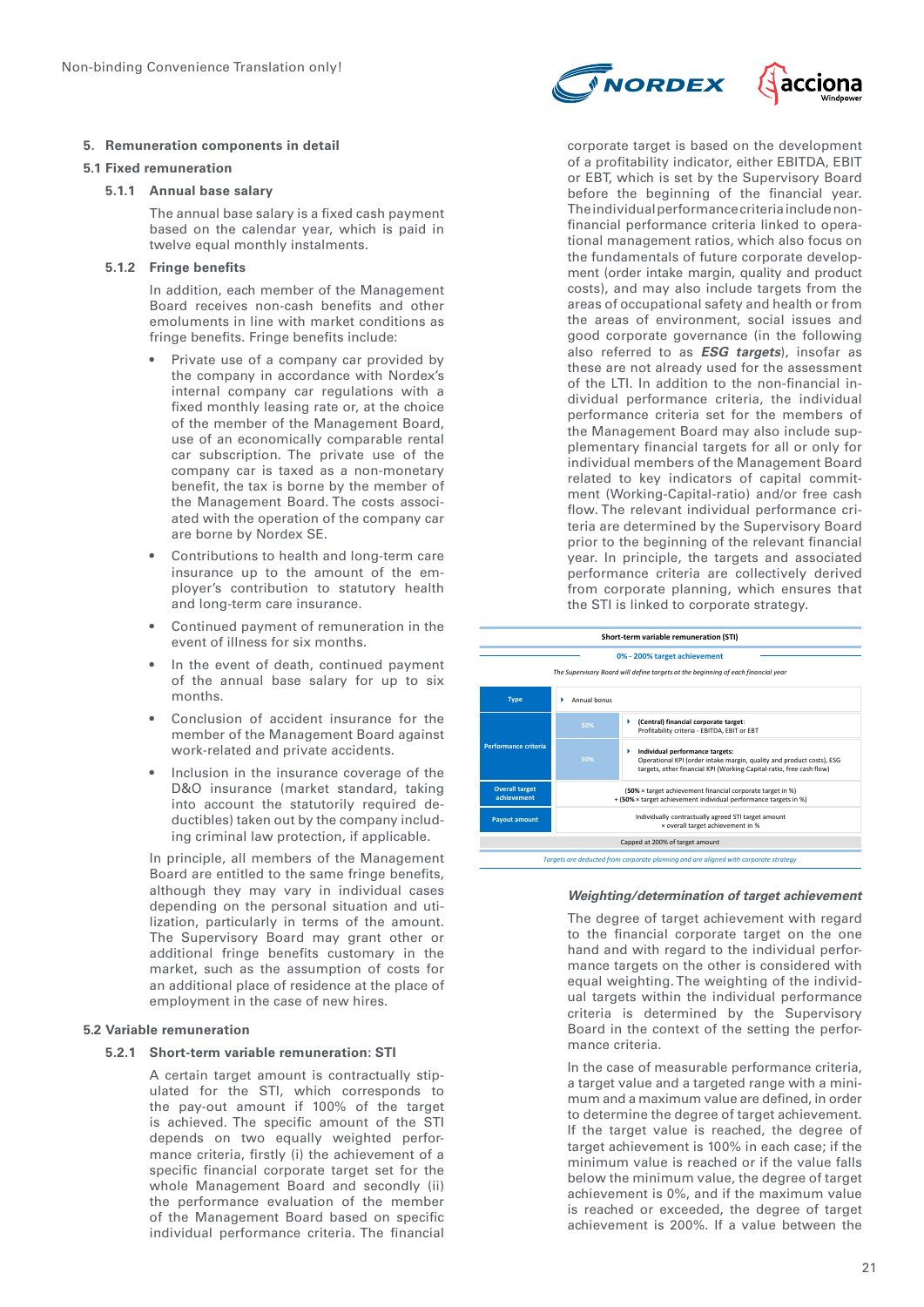minimum and target value and between the target and maximum value is reached, the degree of target achievement is determined by linear interpolation. Taking into account the general business development, the targeted ranges and the associated target achievement **50% (Central) financial corporate target**: curves can be adjusted by the Supervisory Board for the future.

Insofar as measurability of target achievement is – as an exception – not provided for, the Supervisory Board determines the degree of target achievement, within a targeted range of 0% to 200%, at its reasonable discretion. In the event that an assessment is made on the basis of reasonable discretion, the Supervisory Board shall ensure that the assessment is comprehensible.



The degree of overall target achievement for a financial year is determined taking into account each individual target achievement level and the weighting of the performance criteria in relation to each other. Based on the target amount specified in the service contract, the amount of the STI is calculated using the degree of overall target achievement, whereby the payment amount is in any case limited to 200% of the target amount in all cases.

Degree of overall target achievement in % =

(0.5 x degree of target achievement of financial corporate target in %) + (0,5 x degree of target achievement of individual performance targets in %)

STI payment amount =

Individually contractually defined STI target amount x degree of overall target achievement in % (limited to 200% of STI target amount)

The STI is paid out with the salary payment in the month following the Annual General Meeting of Nordex SE in each subsequent year.

#### **5.2.2 Long-term variable remuneration: LTI**

The LTI is granted on the basis of virtual shares in accordance with the applicable PSUP. In the service contract, each member of the Management Board is promised a certain target amount per year on the basis of which each member of the Management Board receives a tranche, i.e. a certain number of PSU, for each financial year depending on the share price of Nordex SE shares (in the following also referred to as **Nordex shares**). Depending on the achievement of the performance criteria set by the Supervisory Board in advance, the



final number of PSU is determined at the end of a four-year performance period and, in turn, converted into a pay-out amount depending on the price of Nordex shares at the end of the performance period.

#### **Performance criteria**

The number of PSU for a tranche that is decisive for the LTI pay-out amount depends on a share price-based target (in the following also referred to as **capital market target**) as well as on LTI-ESG targets as non-financial sustainability targets.

The so-called *Relative Total Shareholder Return* (hereinafter also referred to as **RTSR**) is used as the capital market target. The RTSR as a capital market target serves to provide special incentives for a sustained positive performance. For this purpose, the RTSR of the Nordex share during the performance period is compared with the arithmetic mean of the performance of suitable reference indices during this period. Common and publicly accessible share indices (DAX, MDAX, TecDAX or RENIXX) or suitable reference values of international listed companies in the renewable energy sector, which are defined by the Supervisory Board for these purposes before the beginning of a respective performance period, can serve as reference indices.

As part of the LTI-ESG targets, the Supervisory Board sets non-financial sustainability targets from the area of environmental, social issues and good corporate governance (i.e. relating to diversity, CO2 emissions, ISS-ESG rating and/or MSCI rating). The LTI-ESG targets from the catalogue of the aforementioned areas may vary from performance period to performance period. Particular attention is paid to the transparency and to the measurability of the targets.

| 0% - 200% target achievement                                                                                                             |  |  |  |  |  |
|------------------------------------------------------------------------------------------------------------------------------------------|--|--|--|--|--|
| The final number of PSU depends on a share price-based target as well as on LTI-ESG targets as non-financial sustainability targets      |  |  |  |  |  |
|                                                                                                                                          |  |  |  |  |  |
|                                                                                                                                          |  |  |  |  |  |
| RTSR compared to a tailored Peer Group (DAX, MDAX, TecDAX or RENIXX)                                                                     |  |  |  |  |  |
| environmental, social issues and good corporate governance (i.e. relating to                                                             |  |  |  |  |  |
| Target amount $\div \emptyset$ closing share price of Nordex on the last 20 trading days prior to the start of the<br>performance period |  |  |  |  |  |
| (80% x target achievement capital market target in %)<br>+ (20% x target achievement LTI-ESG targets in %)                               |  |  |  |  |  |
| Initial number of PSU of a tranche<br>$\times$ overall target achievement in %                                                           |  |  |  |  |  |
| Final number of PSU $\times$ Ø closing share price of Nordex on the last 20 trading days prior to the end<br>of the performance period   |  |  |  |  |  |
| Capped at 300% of target amount                                                                                                          |  |  |  |  |  |
|                                                                                                                                          |  |  |  |  |  |
|                                                                                                                                          |  |  |  |  |  |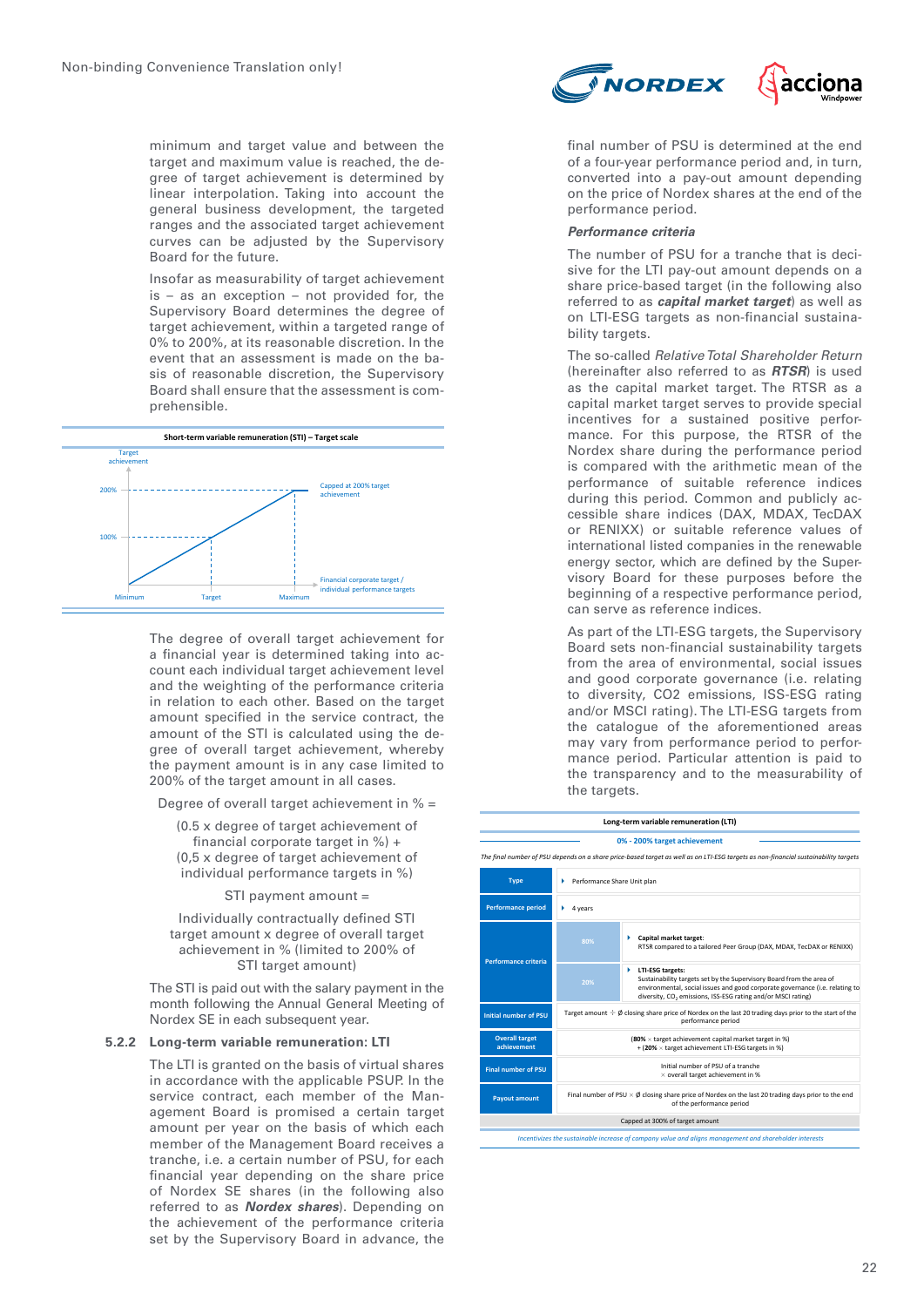

#### **Assessment period**

The assessment period for the LTI amounts to a total of four years (in the following also referred to as performance period).

#### **Target achievement/weighting**

Both for the LTI-ESG targets and the capital market target (RTSR) ambitious target achievement curves ranging from 0% to 200% are set. At the beginning of each performance period, the Supervisory Board determines a target **0% - 200% target achievement** value for each measurable performance criterion at which target achievement is 100%. In addition, a minimum and maximum value is always defined for the measurable performance criteria. If the actual value achieved reaches or remains below the minimum value, the target achievement is 0%. As of a value that corresponds to the maximum value, the target achievement is limited to 200%. In each case between the minimum value and the target settiven the minimitality value and the target value and **Indial 20 Target amount in the Last 20 trading share price of Nordex on the last 20 trading the maximum value, the target achievement is** determined by linear interpolation.

In the case of non-measurable performance criteria or targets, the Supervisory Board determines the degree of target achievement within a targeted range of 0% to 200% at its reasonable discretion after the end of the performance period and ensures that the assessment is comprehensible.



The LTI-ESG targets and the capital market target are linked additively, with the LTI-ESG targets weighted at 20% and the capital market target accordingly at 80%. The sum of the correspondingly weighted individual degrees of target achievement of the performance criteria therefore results in a degree of overall target achievement. The Supervisory Board determines the performance criteria and the weighting of the LTI-ESG targets amongst each before the beginning of a performance period depending on the current strategic targets of the company and a corresponding prioritization.

# **PSUP system**

The initial number of PSU in a tranche is equal to the target amount divided by the average closing price of the Nordex shares of the last 20 stock exchange trading days prior to the start of the performance period, rounded according to commercial practice to the nearest full unit. The final number of PSU at the end of the four-year performance period depends on the achievement of the described financial and non-financial performance criteria.

At the end of each performance period, the initial number of PSU of the tranche is multiplied by the degree of overall target achievement and rounded according to commercial practice to the nearest full unit. This multiplication results in the final number of PSU of the tranche. The final number of PSU is multiplied by the average closing price of the last 20 trading days before the end of the performance period. This multiplication gives the LTI payout amount (gross) in cash.

The LTI pay-out amount for each tranche of PSU according to the PSUP cannot exceed 300% of the target amount of the relevant tranche.

The LTI pay-out amount is disbursed with the salary payment in the month following the Annual General Meeting of Nordex SE in the year following the end of the performance period, at the discretion of the company in shares or in cash.

#### **5.2.3 Exceptional developments**

Exceptional developments during a performance period may be taken into account by the Supervisory Board at its reasonable discretion, with regard to all variable remuneration components; this may lead to an increase or a decrease in the respective variable remuneration, however, the respective relevant limitation of the pay-out amount cannot be exceeded even by such an adjustment. Exceptional developments during the year in this sense are special situations that are not sufficiently covered by the determined targets and are based on general conditions beyond the control of the company. In particular, untypically far-reaching changes in economic circumstances, inflation, significant changes in accounting and valuation methods, decline in earnings due to loss of reputation of the entire industry (e.g. due to scandal at a competitor), losses due to extreme natural disasters and significant fluctuations in exchange rates are taken into account, provided that these or their specific effects were not foreseeable and they have resulted in the relevant targets being met or exceeded (windfall profits) or missed entirely without own intervention of the member of the Management Board. On the other hand, usual market fluctuations are principally not considered to be exceptional developments. The possibility of reduction pursuant to section 87 (2) AktG remains unaffected.

# **5.2.4 Malus & clawback**

The service contracts of the members of the Management Board contain malus and clawback provisions which, in certain cases, allow the Supervisory Board to reduce or reclaim variable remuneration components at its reasonable discretion. This possibility exists if a member of the Management Board demonstrably violates his duties in a way that justify a legally effective termination for good cause or demonstrably intentionally or grossly negligently violates his material duties of care pursuant to section 93 AktG.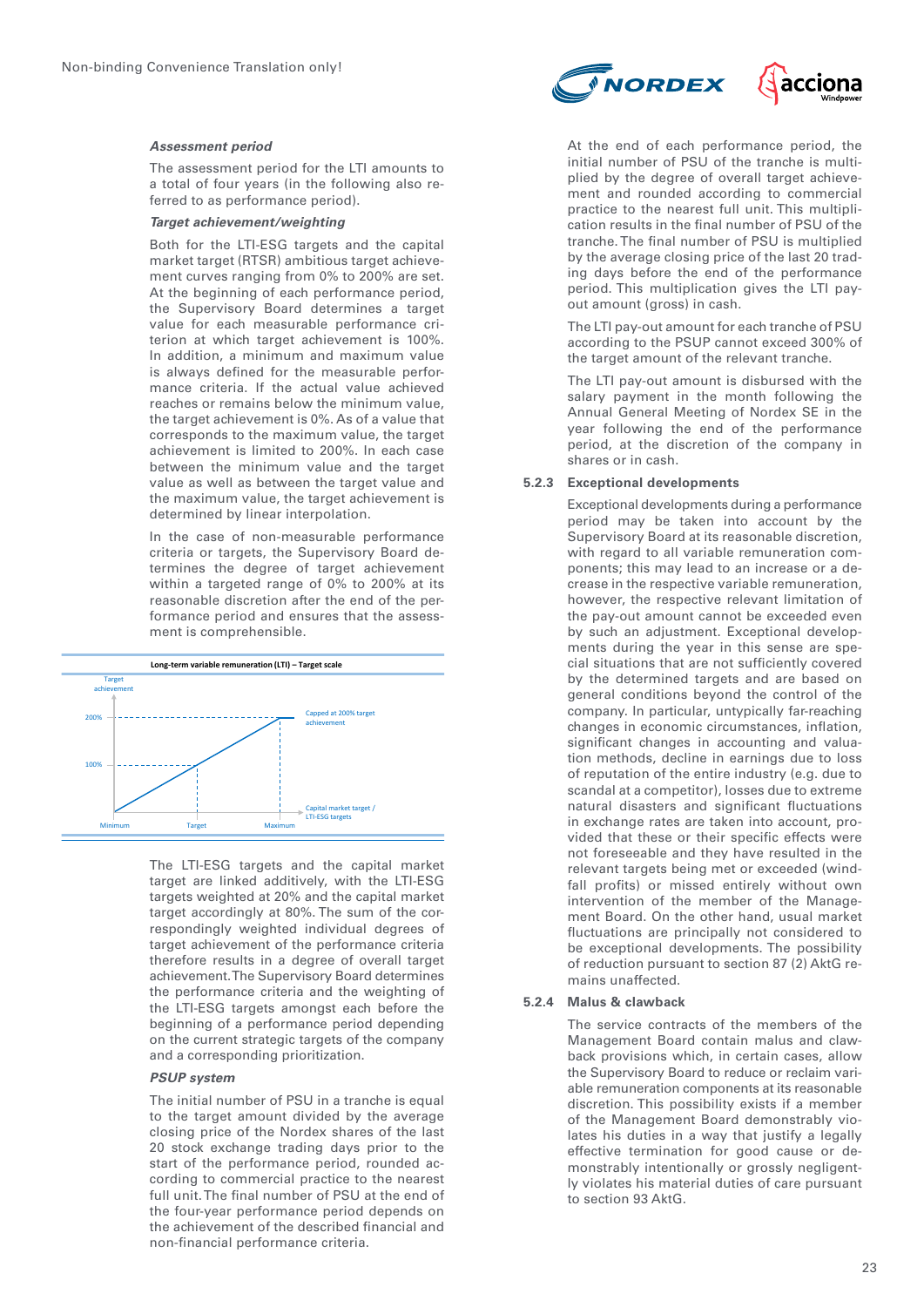If variable remuneration components are determined or paid out on the basis of incorrect data, e.g. incorrect consolidated financial statements, the Supervisory Board may correct the determination or reclaim remuneration components already paid out.

In the aforementioned cases, clawback is possible within three years after pay-out of the relevant variable compensation component.

# **6. Shareholding requirements/reinvestment**

The members of the Management Board are required to make a personal investment in Nordex shares with an investment amount which is equal to 100% of their respective annual base salary (gross) (this amount hereinafter also referred to as the **investment amount**). The share portfolio to be acquired with the investment amount is to be built up on a pro rata basis via a reinvestment of at least 25% of the net STI payout amount until the investment amount is reached. The purchase price at the time of the respective acquisition is decisive for the fulfilment of the share acquisition and holding obligation. The acquired shares must be held for the duration of the term of office of the member of the Management Board and two further years after its termination.

With the investment obligation of the member of the Management Board, the interests of the Management Board and the shareholders are further aligned and, moreover, the long-term successful development of the company is further incentivised.

#### **7. Third-party compensation**

The annual base salary generally covers all offices held by members of the Management Board for the company and its affiliated companies (in particular intragroup supervisory board mandates) as well as other supervisory board mandates and similar offices held at the request of the Supervisory Board in companies in which the company holds a direct or indirect interest, as well as activities in associations and similar groups to which the company belongs on account of its business activities. If a member of the Management Board receives remuneration for activities as a member of the Supervisory Board, Advisory Board or Administrative Board (*Verwaltungsrat*) of companies in which the company has a shareholding of at least 25%, it is generally offset against the annual base salary in accordance with this Remuneration System. In the case of remuneration for the exercise of supervisory board mandates outside the group and comparable offices, the Supervisory Board decides on a case-by-case basis whether and to what extent these are to be offset against the remuneration under this Remuneration System.



# **8. Term and termination of the Management Board service**

### **8.1 Contract period and term duration**

The service contracts are concluded for the duration of the term of office. As a rule, the term of office is three years for an initial term and regularly three to five years for every subsequent term. In accordance with the German Stock Corporation Act, the service contracts do not provide for the right to ordinary termination; the right of both parties to terminate the service contract without notice for good cause remains unaffected.

It also ends if the member of the Management Board becomes permanently incapacitated for work during the term of the service contract; in this case, the service contract ends at the end of the quarter in which the permanent incapacity for work is determined, but no later than the regular end of the service relationship. In addition, in the event that the appointment of the member of the Management Board is revoked, the company is entitled to terminate the service contract prematurely without good cause subject to a notice period in accordance with section 622 (2) of the German Civil Code (*Bürgerliches Gesetzbuch – BGB*) (in the following also referred to as **tie-in clause**).

# **8.2 Benefits in the event of (premature) termination**

# **8.2.1 Severance payment**

For any cases of premature termination, the service contracts of the members of the Management Board also provide that any severance payments are limited to a maximum amount of two years' remuneration but no more than the remuneration for the remaining term of the service contract (in the following also referred to as **severance payment cap**).

According to the service contracts, the severance payment cap is calculated on the basis of the total remuneration for the last financial year and, if applicable, the expected total remuneration for the current financial year. Pursuant to the service contracts, no severance payment will be made in the event of good cause for an extraordinary termination of the service contract by the company.

# **8.2.2 Payment of variable remuneration in the event of premature termination**

# **STI**

If the service contract of a member of the Management Board ends during the year, the STI is reduced *pro rata temporis,* whereby the assessment criteria and period remain unaffected.

In certain early termination situations (hereinafter also referred to as **Bad-Leaver-reasons**), no STI will be granted for the financial year of the termination.

# **LTI**

If the service contract of a member of the Management Board ends due to the lapse of time, death or disability, the initial number of PSU granted for the year in which the service contract ends is reduced *pro rata temporis* by 1/12 for each month that the service relationship ends before the end of the year in question. There shall be no reduction in the remaining tranches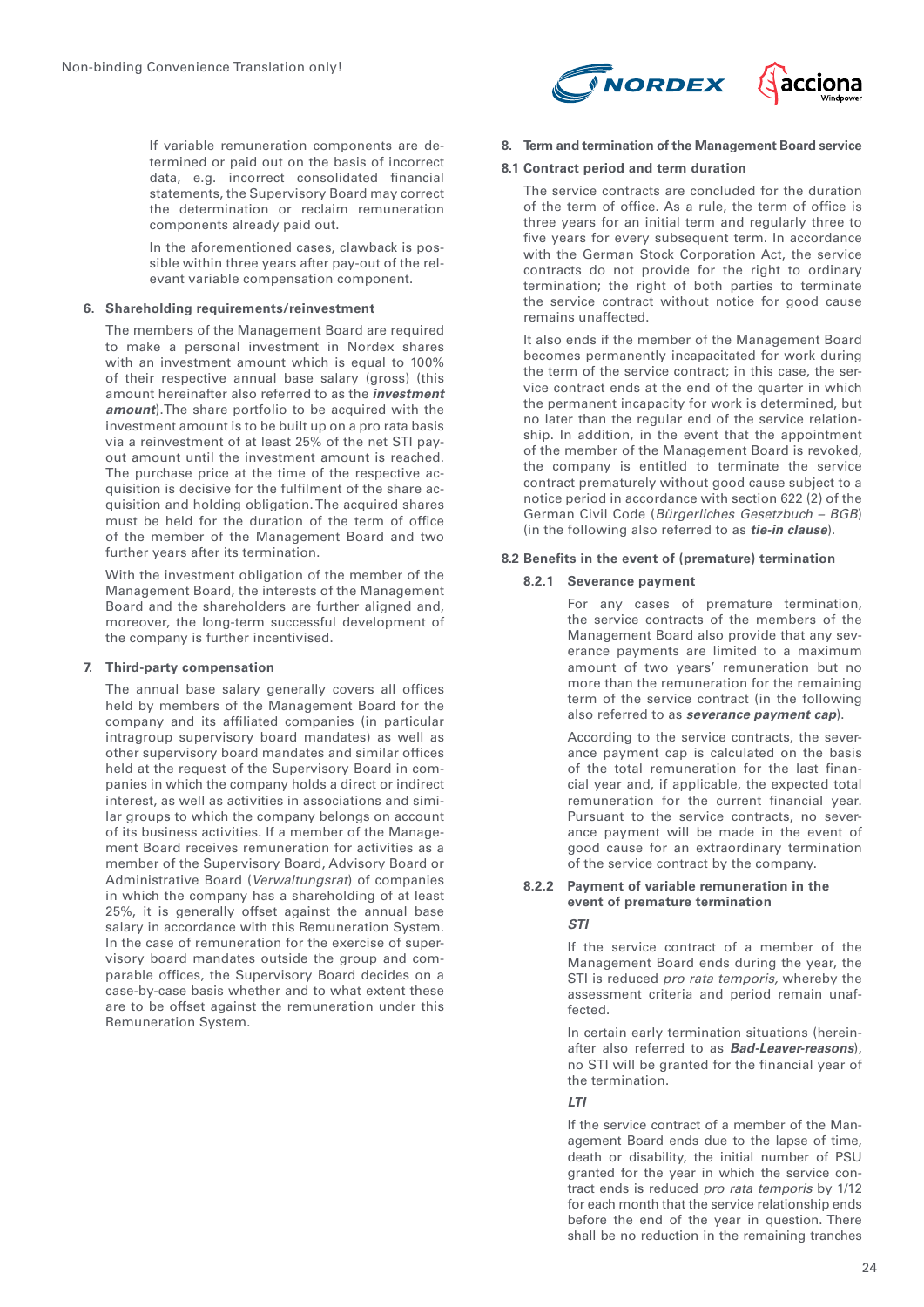and the assessment criteria and periods remain unaffected. An exception applies in the event of early termination of the service contract due to death or permanent incapacity, in which case PSU granted under the PSUP whose four-year performance period has not yet expired may exceptionally be converted into a pay-out amount and paid out early.

If the service contract ends before the end of a performance period, the PSUP differentiates according to the type of termination reason (in the following also referred to as **Bad- and Good-Leaver-reasons**). In the event of *Bad-Leaver-*reasons, all rights and entitlements under the PSUP shall cease with immediate effect and without compensation. This does not apply to the entitlements of PSU of the member of the Management Board that are no longer in the performance period at the time the service contract ends.

# **8.2.3 Compensation in case of death**

If the member of the Management Board dies during the term of the service contract, the service contract may provide for a provision entitling the surviving dependants to continued payment of the pro-rated annual base salary for the month of the death and for up to six subsequent calendar months.

# **8.3 Post-contractual non-competition obligation**

A post-contractual non-competition obligation can be agreed upon with members of the Management Board for a period of up to 24 months. In this case, appropriate compensation (in the following also referred to as **non-compete compensation**), to be determined on a case-by-case basis, shall be granted for this period. If a post-contractual non-competition clause is agreed upon, the service contracts provide that any severance payments due to the premature termination of a service contract of a member of the Management Board (cf. section 8.2.1) are fully offset against the non-compete compensation.

#### **9. Deviations due to requirements of the guarantee agreement**

Nordex SE has taken out a working capital loan guaranteed by the German federal government, the state of Mecklenburg-Western Pomerania and the Free and Hanseatic City of Hamburg (in the following also referred to as **public-sector guarantors**). The guarantee agreement (in the following also referred to as **guarantee agreement**) contains various requirements for the remuneration of the Management Board of Nordex SE which require certain deviations from this Remuneration System. The guarantee agreement specifies the following, among other things:

*"3. During the term of the parallel federal/state guarantee, board members of the borrower (including any group remuneration in the event of dual employment) may not be granted bonuses, or other variable or comparable remuneration components. Similarly, special payments in the form of share packages, bonuses or other separate remuneration in addition to the fixed salary, other remuneration components left to the discretion of the company and severance payments not required by law may not be granted.*



*Until at least 75% of the guaranteed loan has been finally repaid, no board member of the Borrower shall receive any base remuneration (including any group remuneration in the case of dual employment) in excess of the member's base remuneration as of 31 December 2019."*

The company complies with these requirements.

# **10. Temporary deviations**

In exceptional cases, the Supervisory Board may temporarily deviate from the Remuneration System if this is necessary in the interest of the long-term well-being of the company. Generally unfavourable market developments explicitly do not constitute exceptional circumstances in this sense. Far-reaching and exceptional changes in the economic situation, for example as a result of a severe economic crisis, may constitute exceptional circumstances. Furthermore, this may include, among other things, the alignment of the Remuneration System in the event of a significant change in corporate strategy in order to ensure that incentives are set appropriately.

A deviation from the Remuneration System is only possible through a corresponding Supervisory Board resolution on the proposal of the Executive Committee, which determines the exceptional circumstances and the necessity of a deviation. In addition, even in the event of a deviation from the existing Remuneration System, the remuneration must continue to be geared towards the sustainable and long-term development of the company and must not overburden its financial capacity.

The temporary possibility of deviation from the Remuneration System is limited to the following components: The amount of the defined maximum remuneration, the definition of the performance criteria for the STI and the LTI, ranges of possible target achievements for the individual components of variable remuneration and temporary expenses for exceptional fringe benefits and special benefits, as well as the relative proportions of the fixed and variable remuneration components. If it is not sufficient to restore the incentive effect of the remuneration of the Management Board by adjusting the existing remuneration components, the Supervisory Board has the option of temporarily granting additional remuneration components in the event of exceptional developments under the same conditions.

xxx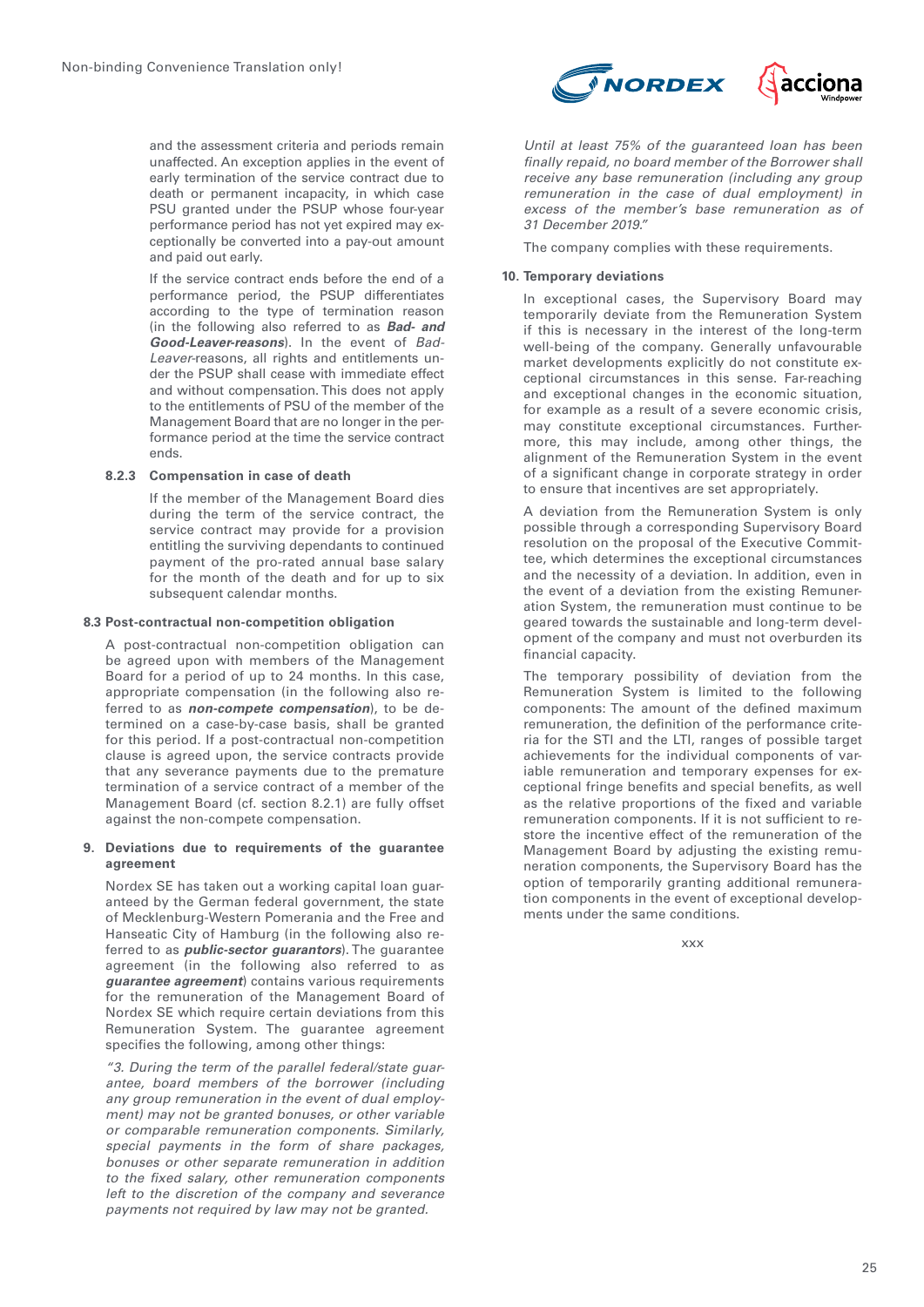



**Annex 1 Overview of the Remuneration System**

| Performance-unrelated components (fixed remuneration) |                                                                                                                           |                                                                                                                                                                                                                                                                                                                                                                                                                                                               |  |  |
|-------------------------------------------------------|---------------------------------------------------------------------------------------------------------------------------|---------------------------------------------------------------------------------------------------------------------------------------------------------------------------------------------------------------------------------------------------------------------------------------------------------------------------------------------------------------------------------------------------------------------------------------------------------------|--|--|
| <b>Remuneration component</b>                         | <b>Purpose</b>                                                                                                            | <b>Contractual design</b>                                                                                                                                                                                                                                                                                                                                                                                                                                     |  |  |
| <b>Annual base salary</b>                             | $\blacktriangleright$ Ensuring a reasonable<br>income                                                                     | $\triangleright$ Contractually agreed fixed remuneration, paid in twelve<br>equal monthly instalments                                                                                                                                                                                                                                                                                                                                                         |  |  |
|                                                       | $\triangleright$ Consideration of portfolio,<br>duties and experience<br>of the members of the<br><b>Management Board</b> |                                                                                                                                                                                                                                                                                                                                                                                                                                                               |  |  |
| <b>Fringe benefits</b>                                | Cost assumption/<br>compensation for<br>disadvantages                                                                     | $\triangleright$ Non-cash benefits and other emoluments; essentially<br>granting of private use of a company car or, alternatively,<br>a rental car subscription; subsidies for health and long-<br>term care insurance; provision of accident insurance;<br>inclusion in a D&O insurance taken out for the company,<br>if applicable, including criminal law protection; as well as<br>continued payment of remuneration in the event of illness<br>or death |  |  |

| Performance-related remuneration arrangements (variable remuneration) |                                                                                      |                           |                                                                                                                                                                                                                                                                                                                                                                                                  |  |
|-----------------------------------------------------------------------|--------------------------------------------------------------------------------------|---------------------------|--------------------------------------------------------------------------------------------------------------------------------------------------------------------------------------------------------------------------------------------------------------------------------------------------------------------------------------------------------------------------------------------------|--|
| <b>Remuneration component</b>                                         | <b>Purpose</b>                                                                       | <b>Contractual design</b> |                                                                                                                                                                                                                                                                                                                                                                                                  |  |
| Short-term<br>variable remuneration                                   | Achievement of financial<br>Þ.<br>corporate target for the<br>current financial year | Type                      | STI (paid in cash)<br>▶                                                                                                                                                                                                                                                                                                                                                                          |  |
|                                                                       |                                                                                      | Assessment period         | Financial year<br>Þ.                                                                                                                                                                                                                                                                                                                                                                             |  |
|                                                                       | Promotion of the<br>▶<br>corporate strategy                                          | Limitation/STI-Cap        | 200% of the target<br>Þ.<br>achievement                                                                                                                                                                                                                                                                                                                                                          |  |
|                                                                       | Incentive for the<br>ь<br>achievement of<br>operational corporate<br>key figures     |                           | 200% of the target amount<br>▶<br>at the time of payment                                                                                                                                                                                                                                                                                                                                         |  |
|                                                                       |                                                                                      | Performance criteria      | $\triangleright$ With a weighting of 50%:<br>Key figure-based financial<br>corporate target relating<br>to the respective financial<br>year measured on the<br>basis of a profitability<br>indicator (EBITDA, EBIT or<br>EBT) as determined by the<br><b>Supervisory Board</b>                                                                                                                   |  |
|                                                                       |                                                                                      |                           | With a weighting of 50%:<br>▶<br>Individual performance<br>criteria based on key<br>performance indicators<br>used in the company<br>(order intake margin,<br>quality and product costs<br>or occupational safety and<br>health), possibly also ESG<br>targets and supplementary<br>financial performance cri-<br>teria (capital commitment<br>(Working-Capital-ratio)<br>and/or free cash flow) |  |
|                                                                       |                                                                                      |                           | The specific performance<br>▶<br>criteria and the weighting<br>of the individual perfor-<br>mance criteria amongst<br>each other are redefined<br>for each financial year                                                                                                                                                                                                                        |  |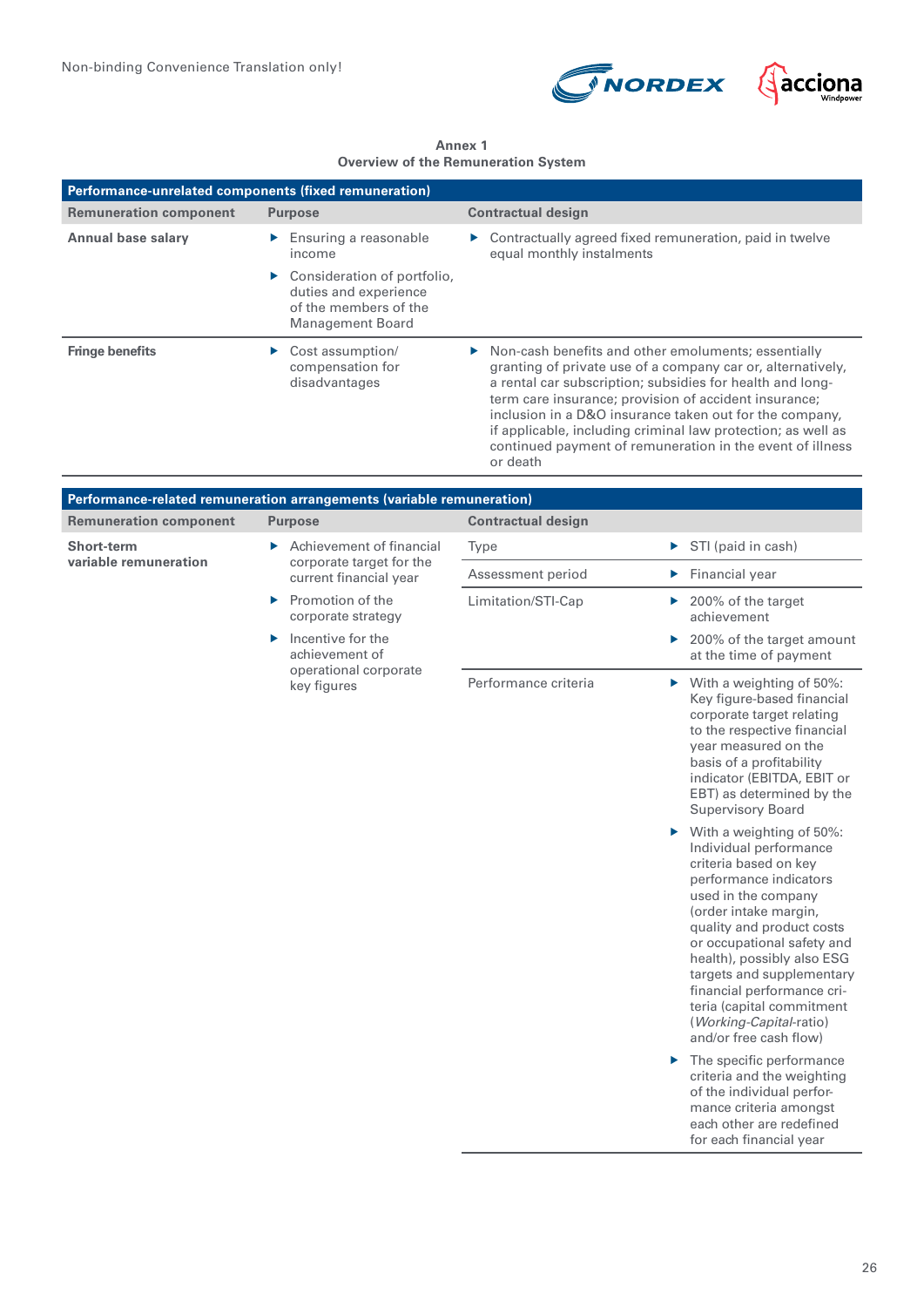

| Performance-related remuneration arrangements (variable remuneration) |                                                                                                                                                                                             |                                                                         |                                                                                                                                                                                                                                                                                                     |  |
|-----------------------------------------------------------------------|---------------------------------------------------------------------------------------------------------------------------------------------------------------------------------------------|-------------------------------------------------------------------------|-----------------------------------------------------------------------------------------------------------------------------------------------------------------------------------------------------------------------------------------------------------------------------------------------------|--|
| <b>Remuneration component</b>                                         | <b>Purpose</b>                                                                                                                                                                              | <b>Contractual design</b>                                               |                                                                                                                                                                                                                                                                                                     |  |
|                                                                       |                                                                                                                                                                                             | Possibility for adaption<br>in the event of exceptional<br>developments | Adaptation by reduction<br>▶<br>or increase at reasonable<br>discretion in the event<br>of exceptional develop-<br>ments, but limited in each<br>case by STI-Cap                                                                                                                                    |  |
|                                                                       |                                                                                                                                                                                             | Payment                                                                 | $\blacktriangleright$ In the following financial<br>year with the salary<br>payment of the month<br>following the Annual<br><b>General Meeting</b>                                                                                                                                                  |  |
| Long-term<br>variable remuneration                                    | Incentive to sustainably<br>▶<br>increase value of the<br>company<br>Alignment with<br>Þ.<br>shareholder interests<br>Linkage to the capital<br>▶<br>market development of<br>Nordex shares | Plan type                                                               | Virtual (forward-oriented)<br><b>PSUP</b>                                                                                                                                                                                                                                                           |  |
|                                                                       |                                                                                                                                                                                             | Assessment period                                                       | Four years<br>▶                                                                                                                                                                                                                                                                                     |  |
|                                                                       |                                                                                                                                                                                             | Limitation/LTI-Cap                                                      | 200% of the<br>Þ.<br>target achievement                                                                                                                                                                                                                                                             |  |
|                                                                       |                                                                                                                                                                                             |                                                                         | 300% of the target amount<br>▶<br>at the time of payment                                                                                                                                                                                                                                            |  |
|                                                                       |                                                                                                                                                                                             | Performance criteria                                                    | $\triangleright$ With a weighting of 80%:<br>Performance of Nordex<br>shares as capital market<br>target, measured on basis<br>of the RTSR versus a suita-<br>ble comparison group or a<br>suitable benchmark index                                                                                 |  |
|                                                                       |                                                                                                                                                                                             |                                                                         | $\triangleright$ With a weighting of 20%:<br>LTI-ESG targets (diversity,<br>CO2 emissions, ISS-ESG<br>Rating and/or MSCI-rating)                                                                                                                                                                    |  |
|                                                                       |                                                                                                                                                                                             |                                                                         | $\blacktriangleright$ The weighting of the per-<br>formance criteria amongst<br>the LTI-ESG targets is deter-<br>mined by the Supervisory<br>Board depending on the<br>current strategic objectives<br>and corresponding prioriti-<br>zation                                                        |  |
|                                                                       |                                                                                                                                                                                             | Possibility for adaption<br>in the event of exceptional<br>developments | $\blacktriangleright$ Adaptation by reduction<br>or increase at reasonable<br>discretion in the event<br>of exceptional develop-<br>ments, but limited by<br>LTI-Cap                                                                                                                                |  |
|                                                                       |                                                                                                                                                                                             | Payment                                                                 | $\triangleright$ Within the scope of the<br>statutory requirements, at<br>the discretion of the com-<br>pany, payment in shares<br>or in cash with the payroll<br>of the month following<br>the Annual General Meet-<br>ing of the financial year<br>following the end of the<br>performance period |  |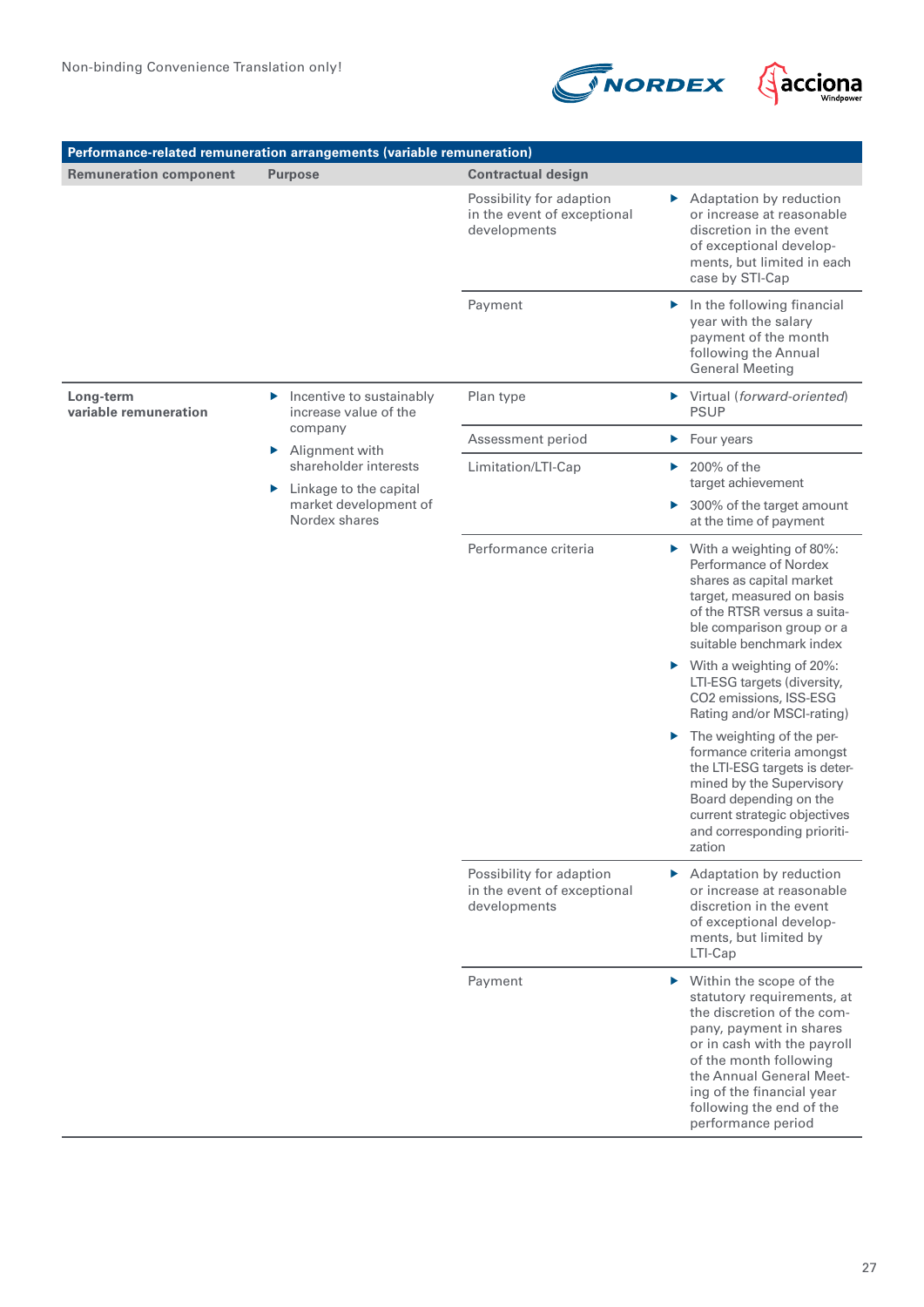

| <b>Other remuneration arrangements</b>                    |                                                                                                                                                                                |                                                                                                                                                                                                                                                                                                                                                                                                                                                                                                                                                                                                                   |  |
|-----------------------------------------------------------|--------------------------------------------------------------------------------------------------------------------------------------------------------------------------------|-------------------------------------------------------------------------------------------------------------------------------------------------------------------------------------------------------------------------------------------------------------------------------------------------------------------------------------------------------------------------------------------------------------------------------------------------------------------------------------------------------------------------------------------------------------------------------------------------------------------|--|
| <b>Remuneration component</b>                             | <b>Purpose</b>                                                                                                                                                                 | <b>Contractual design</b>                                                                                                                                                                                                                                                                                                                                                                                                                                                                                                                                                                                         |  |
| <b>Maximum remuneration</b>                               | Effective limitation of the<br>ь.<br>granted remuneration for<br>a financial year                                                                                              | $\blacktriangleright$ The maximum remuneration for the Chairman of the<br>Management Board is set at EUR 5 million gross p.a.<br>For the other members of the Management Board,<br>the maximum remuneration is set at EUR 3.5 million<br>gross p.a. each                                                                                                                                                                                                                                                                                                                                                          |  |
| <b>Malus and clawback</b>                                 | $\blacktriangleright$ Incentive to prudent<br>behaviour<br>Correction of erroneous<br>▶<br>bases                                                                               | ▶ Partial or full reduction (malus) or clawback of variable<br>remuneration in the event of variable remuneration being<br>determined on the basis of incorrect data or in the event<br>of intentional or grossly negligent breach of duty<br>▶ Clawback is possible within three years after pay-out of<br>the relevant variable compensation component                                                                                                                                                                                                                                                          |  |
| Shareholding obligation/<br>reinvestment                  | Sustained alignment with<br>shareholder interests                                                                                                                              | The members of the Management Board will be obliged<br>to acquire shares of the company with a total value of<br>one annual base salary (gross) and to hold them for the<br>duration of their term of appointment and for two further<br>years after its termination. A minimum annual investment<br>amount of 25% of the net pay-out from the STI applies<br>until the full investment volume is reached                                                                                                                                                                                                         |  |
| <b>Contract termination</b>                               | $\triangleright$ Cause for termination in<br>addition to expiry of the<br>regular term period                                                                                  | $\triangleright$ Tie-in clause (in the event of revocation of the appointment<br>of the members of the Management Board, the company<br>is entitled to terminate the service contract prematurely<br>without good cause, subject to the relevant notice period<br>pursuant to section 622 (2) of the German Civil Code<br>(Bürgerliches Gesetzbuch - BGB)<br>If the member of the Management Board becomes<br>permanently incapacitated for work during the term of<br>the service contract, the service contract ends at the<br>end of the quarter in which the permanent incapacity<br>for work was established |  |
| Benefits granted in the event<br>of premature termination | Eimitation of unreasonably<br>high severance payments/<br>benefits in the event of<br>(premature) contract ter-<br>mination                                                    | Service contracts provide for limits on any severance<br>▶<br>payments, according to which a severance payment may<br>not exceed the value of two years' remuneration and<br>may not remunerate more than the remaining term of the<br>service contract<br>Forfeiture provisions (for Bad-Leaver constellations) in<br>▶<br>relation to outstanding PSU and STI-payments                                                                                                                                                                                                                                          |  |
| Post-contractual<br>non-compete compensation              | Compensation for<br>▶<br>non-compete period<br>following termination<br>if a post-contractual<br>non-competition<br>obligation is agreed<br>in the interests of<br>the company | ▶ Post-contractual non-competition obligation can be agreed<br>for a period of up to 24 months<br>In this case, an appropriate non-compete compensation<br>will be granted for this period<br>If a post-contractual non-competition obligation is agreed,<br>▶<br>the service contracts shall provide that any severance<br>payments shall be fully offset against the non-compete<br>compensation                                                                                                                                                                                                                |  |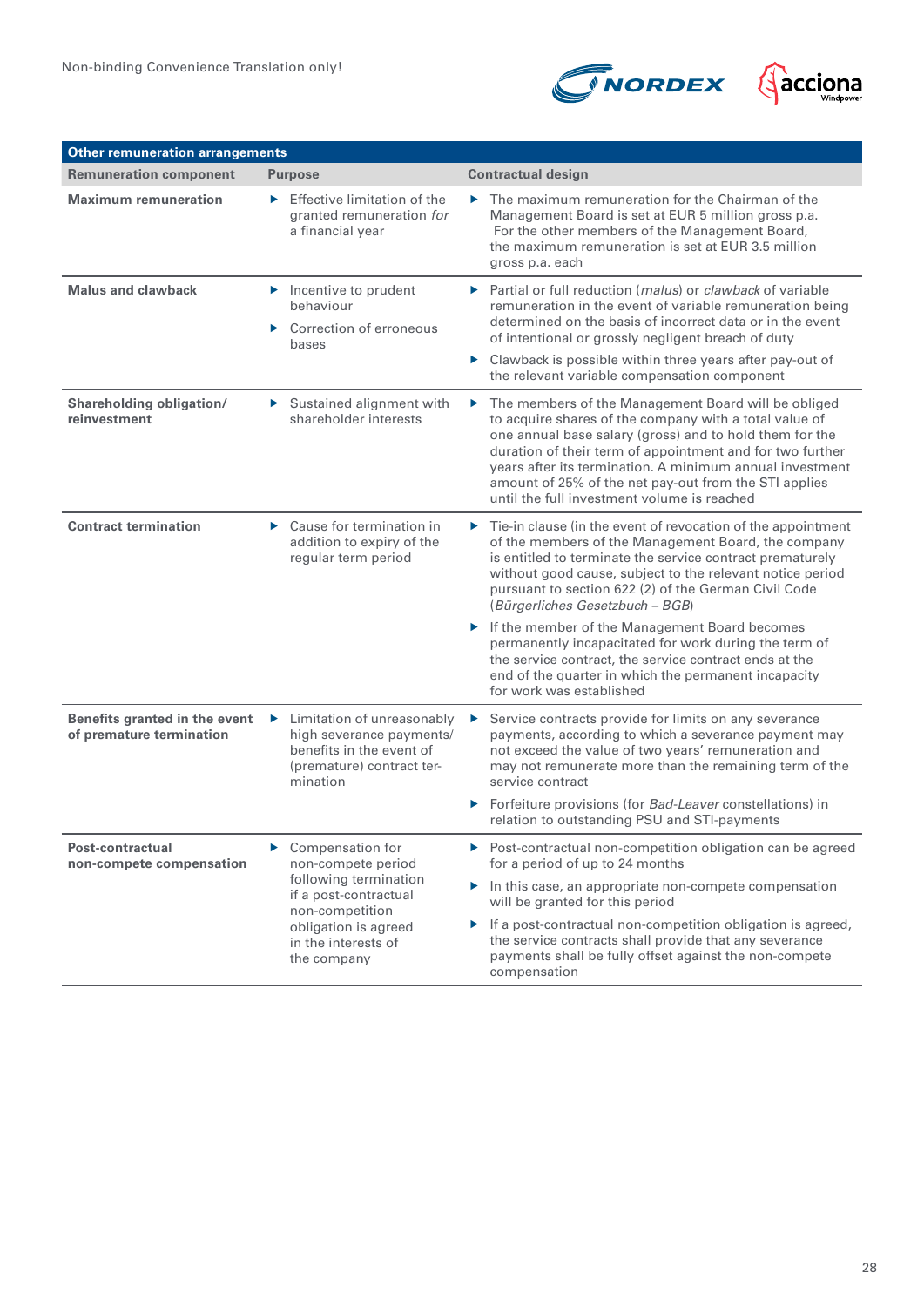#### **4. Report by the Management Board pursuant to Article 52 para 2 Alt. 1 SE-VO in conjunction with §§ 203 para 2, sentence 2 in conjunction with 186 para 4, sentence 2 of the German Stock Corporation Act (AktG) authorising the Management Board to exclude the subscription rights of shareholders in agenda item 8 of the agenda**

Regarding item 8 of the agenda, the Management Board has submitted a written report to the Annual General Meeting pursuant to Article 52 para 2 Alt. 1 SE-VO in conjunction with Section 203 para 2, sentence 2 in conjunction with § 186 para 4, sentence 2 of the German Stock Corporation Act (AktG) on the reasons for the authorization to exclude the subscription rights for the Authorised Capital I proposed here. The principal contents of this report are announced as follows:

# **Reasons for the authorization to exclude subscription rights**

*The Authorised Capital I comprises the authorization of the Management Board to exclude subscription rights of shareholders in certain cases with the approval of the Supervisory Board. Such authorization is intended to enable the Company to react flexibly and rapidly to any requirements occurring in the market.*

- *a) The exclusion of the subscription right for fractional amounts with respect to the Authorised Capital I is necessary in order to arrive at a technically feasible subscription ratio. The shares excluded from the shareholders' subscription right as free fractions will be made use of either by being sold on the stock exchange or disposed of in another manner in the best interest of the Company. The possible dilution effect is small due to the restriction to fractional amounts. For these reasons, the Management Board and Supervisory Board consider the exclusion of the subscription right to be justified and reasonable vis-à-vis the shareholders.*
- *b) Furthermore, the subscription right shall be subject to a possible exclusion with respect to the Authorised Capital I if the volume as stipulated and the remaining requirements for the exclusion of the subscription right pursuant to Section 186 para 3, sentence 4 of the German Stock Corporation Act (AktG) in conjunction with Article 5 SE-VO are fulfilled. The possibility of excluding the subscription right is intended to enable the Management Board, with the approval of the Supervisory Board, to take advantage of any shortterm favorable stock exchange situations with a view to achieving as high as possible an issue amount, and thus the maximum strengthening of equity by pricing in line with the market. Experience shows that due to the possibility of acting faster, such a capital increase results in a higher inflow of funds than a comparable increase in capital with subscription rights for shareholders, and saves transaction costs. It is thus in the legitimate interest of the Company and the shareholders. The exclusion of the subscription right does indeed result in the reduction of the relative equity ratio and relative voting ratio for the existing shareholders. However, this reduction is limited in the amount due to the 10 percent threshold. This 10% threshold applies uniformly to all authorizations for subscription rights exclusions granted under Authorized Capital I. It therefore applies only once in the case of cash capital increases and capital increases in kind, subject to the exclusion of subscription rights. Shareholders who wish to retain their relative equity holding and relative voting share have the possibility of acquiring the number of shares needed for this via the stock exchange.*



*In order to further protect shareholders from dilution in influence or value, the authorization for the exclusion of subscription rights is limited by the fact that other capital measures – when having the effect of a cash capital increase without subscription rights – are counted against the maximum amount of 10% of the share capital up to which a cash capital increase can be made under the exclusion of subscription rights in accordance with Article 5 SE-VO in conjunction with Section 186 para 3 sentence 4 AktG. For example, the authorization provides that new or previously acquired treasury shares, which are issued or sold during the term of the authorization to the exclusion of the subscription right in accordance with or in accordance with Art. 5 SE-VO in conjunction with Section 186 para 3 sentence 4 AktG, reduce the maximum amount as well as a future issuance of warrants and/or convertible bonds against cash deposits, insofar as the subscription rights of the shareholders in accordance with Art. 5 SE-VO in conjunction with section 186 para 3 sentence 4 AktG are excluded.*

*The resolution proposal under item 8 of the agenda stipulates that whenever new shares are included and counted against the maximum amount in exercise of authorization(s) to (i) issue new shares according to Article 5 SE-VO in conjunction with Section 203 para 1 sentence 1, para 2 sentence 1 and Section 186 para 3 sentence 4 of the German Stock Corporation Act (AktG) and/or (ii) dispose of own shares according to Article 5 SE-VO in conjunction with Section 71 para 1 no. 8 and Section 186 para 3 sentence 4 of the German Stock Corporation Act (AktG) and/or (iii) issue convertible and/or warrant-linked bonds according to Article 5 SE-VO in conjunction with Section 221 para 4 sentence 2 and Section 186 para 3 sentence 4 of the German Stock Corporation Act (AktG), such inclusion shall be no longer effective if and to the extent the General Meeting reissues the respective authorization(s) in accordance with applicable law. The reason for this is that in such case(s), the General Meeting has resolved on the possibility of a facilitated exclusion of shareholders' subscription rights again and hence the reason for the inclusion has ceased to exist. To the extent (i) new shares may be issued again under facilitated exclusion of subscription rights in accordance with another authorized capital, (ii) convertible and/or warrant-linked bonds may be issued again under facilitated exclusion of subscription rights or (iii) own shares may be disposed again under facilitated exclusion of subscription rights, such options shall apply to the Authorized Capital I as well. Upon the entry into force of the new authorization regarding the facilitated exclusion of shareholders' subscription rights, however, the suspension of the corresponding authorization as part of the Authorized Capital I resulting from utilization of the authorization to issue new shares or convertible and/ or warrant-linked bonds respectively from the disposal of own shares terminates. The majority requirements for such resolution are identical with those for the establishment of the Authorized Capital I with the option of a facilitated exclusion of shareholders' subscription rights. Consequently, the new authorization to (i) issue new shares according to Article 5 SE-VO in conjunction with Section 203 para 1 sentence 1, para 2 sentence 1 and Section 186 para 3 sentence 4 of the German Stock Corporation Act (AktG) and thus the new authorized capital, (ii) issue convertible and/or warrant-linked bonds according to Article 5 SE-VO in conjunction with Section 221 para 4 sentence 2 and Section 186 para 3*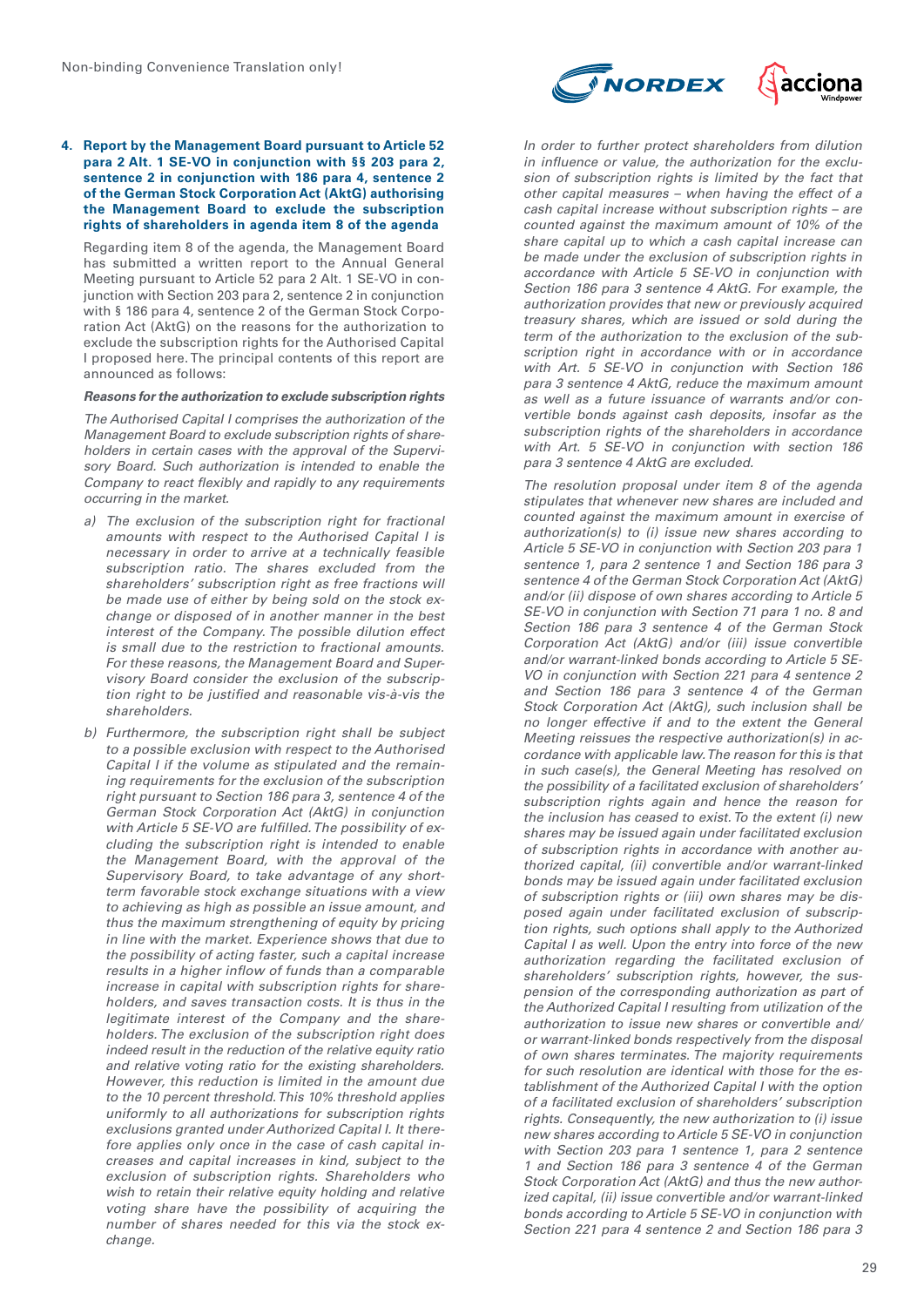*sentence 4 of the German Stock Corporation Act (AktG) or (iii) dispose own shares according to Article 5 SE-VO in conjunction with Section 71 para 1 no 8, Section 186 para 3 sentence 4 of the German Stock Corporation Act (AktG) is to be regarded as a confirmation of the resolution to issue new shares from the Authorized Capital I in accordance with Article 5 SE-VO and Section 203 para 2 in conjunction with Section 186 para 3 sentence 4 of the German Stock Corporation Act (AktG). Hence, when the authorization to exclude the shareholders' subscription rights is executed again in direct or indirect application of Article 5 SE-VO in conjunction with Section 186 para 3 sentence 4 of the German Stock Corporation Act (AktG) again, the respective shares have to be counted towards the maximum amount accordingly.*

*c) Finally, the Management Board is to be authorised to exclude subscription rights with the approval of the Supervisory Board in the event of increases in capital in the form of non-cash contributions for granting shares for the purpose of purchasing companies, corporate divisions and equity interests, receivables or other assets. This authorization to exclude the subscription right is intended to make it possible to purchase companies, corporate divisions and equity interests or other assets (including receivables) in return for shares in the Company. In a global competitive setting the Company must be in a position to acquire companies, corporate divisions and equity interests or other assets rapidly and flexibly in order to improve its competitive position. The optimal implementation of this possibility in the interest of shareholders and the Company is, in individual cases, to purchase a company, corporate division and equity interest or other asset by granting shares in the purchasing company. This is considered standard procedure in acquisition. Experience shows that the owners of attractive candidates for acquisition or potential strategic partners frequently require voting shares in the Company in return for a sale or strategic holding. In order to be able to purchase such companies, corporate divisions and equity interests or other assets, the Company must have the possibility of granting its own shares in return and to increase its share capital against contribution in kind under exclusion of subscription rights on short notice. Further, the Company will be able to acquire such assets without overstraining its own liquidity. The proposed authorization to exclude subscription rights is intended to give the Company the necessary flexibility to take rapid and flexible advantage of any opportunities that may arise to acquire companies, corporate divisions and equity interests or other assets. The exclusion of the subscription right does indeed result in the reduction of the relative equity ratio and relative voting ratio for the existing shareholders. However, if the subscription right were granted, the purchase of companies, corporate divisions and equity interests or other assets would not be possible and the concomitant advantages for the Company and shareholders could not be achieved. At the moment there are no concrete acquisition plans for which this possibility is to be used. If the possibility to acquire companies, corporate divisions and equity interests or other assets becomes concrete, the Management Board shall carefully look into whether use is to be made of the Authorized Capital I for the purpose of purchasing companies, corporate divisions and equity interests in return for the issue of new shares. It will only do this if the acqui-*



*sition of companies, corporate divisions and equity interests or other assets is in the legitimate interest of the Company. Only if this prerequisite is fulfilled will the Supervisory Board give the necessary approval. In order to avoid excessive dilution of shares, the maximum amount of 10% of the share capital shall be taken into account according to lit. b) above.*

*The Management Board will report the details of the respective exercise of the Authorized Capital I in the Annual General Meeting following the issuance of the Company's shares from the Authorized Capital I.*

*In light of the foregoing, the authorization to exclude the shareholders' subscription rights is required and appropriate in all preceding cases a) to c) and essential to protect the interests of the Company."*

#### **5. Report of the Management Board pursuant to Article 52 subpara. 2 alternative 1 SE Regulation (SE-VO) in conjunction with Sections 203 para. 1 sentence 1, para. 2; 186 para. 4 sentence 2 AktG on agenda item 9**

The Management Board has submitted a written report pursuant to Article 52 subpara. 2 alternative 1 SE Regulation in conjunction with sections 203 para. 1 sentence 1, para. 2; 186 para. 4 sentence 2 AktG on item 9 on the agenda of the Annual General Meeting on the reasons for the authorization to exclude subscription rights under the new Authorized Capital III. The main contents of the report are published as follows:

*"In principle, shareholders shall be granted subscription rights when utilizing Authorized Capital III. In order to facilitate processing, this may also be done by issuing the new shares to a credit institution with the obligation to offer the new shares to the shareholders in accordance with their subscription right (indirect subscription right, Sections 203 para. 1 sentence 1, 186 para. 5 AktG).*

*The requested authorization of the Management Board to exclude shareholders' subscription rights with the consent of the Supervisory Board is intended to enable the Company to react flexibly and promptly to market requirements in the following cases:*

*a) It shall be possible to exclude the subscription right in the event that the Company intends to issue 1.5 million employee shares to executives and employees of the Company and its affiliated companies in Germany and abroad ("Nordex Group"), as well as to members of the management boards of Nordex Group companies which are not members of the Management Board of the Company, who are to be bound to the Company ("Beneficiaries").*

*In contrast to stock options, under such programs the Beneficiaries already have to make a certain personal investment when acquiring the shares and become shareholders of the Company; this is of particular importance for the perception of incentives by the beneficiaries. With their own investments, the beneficiaries are exposed to the same price fluctuations and risks as other shareholders of the Company, while with stock options the focus is primarily on the opportunity of a future price development.*

*Such a plan for employee shares can also be implemented with treasury shares repurchased on the market, which could, however, lead to a potentially undesirable burden on the Company's liquidity in the respective situation and would otherwise only be permissible if a reserve in the amount of the expenses were possible at the time of acquisition without re-*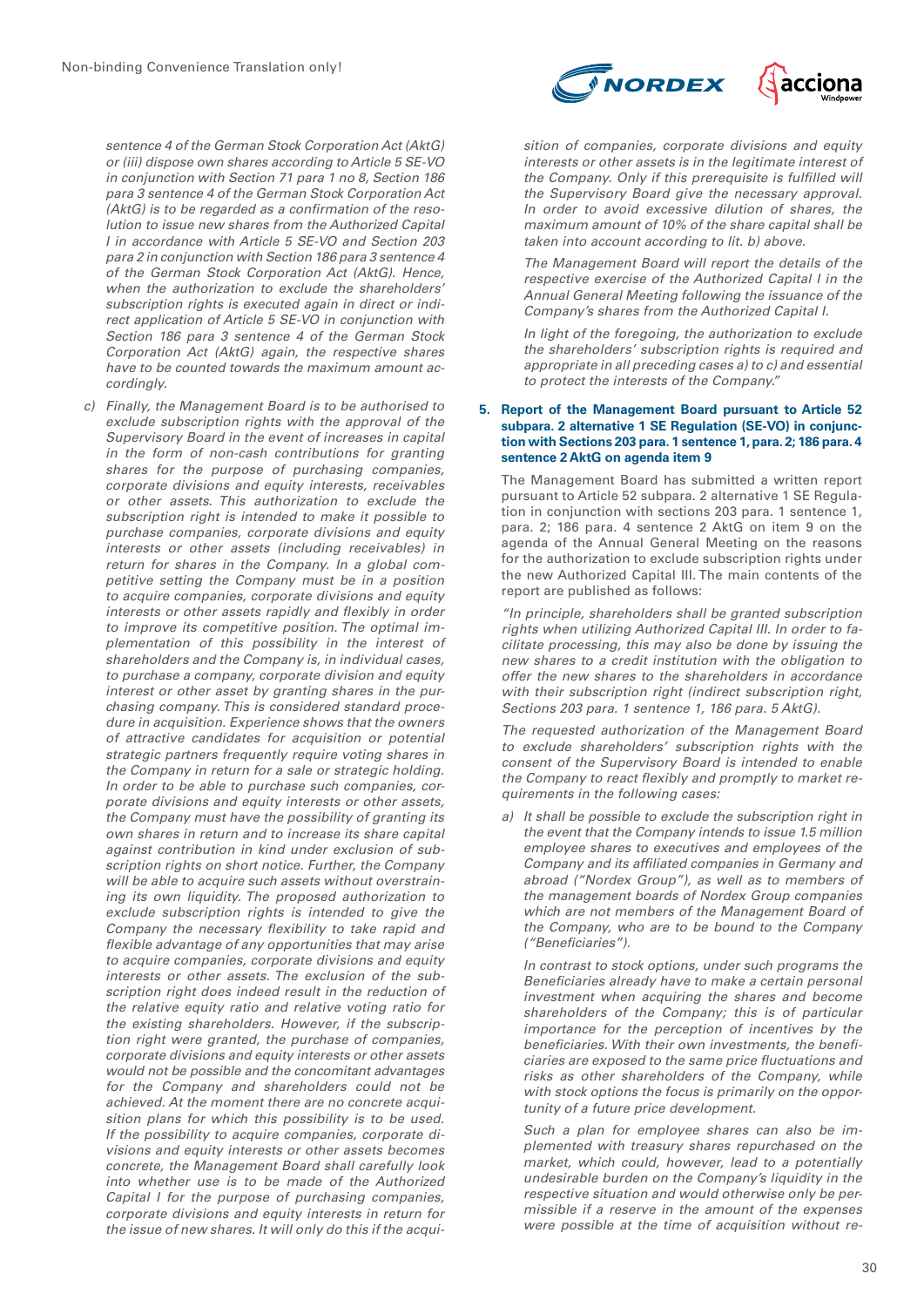



*ducing the share capital or a reserve to be formed in accordance with the law or the Articles of Association. Therefore, in the opinion of the Management Board, it is preferable to create appropriate authorized capital for the implementation of such a plan for employee shares.*

*The authorization to exclude subscription rights is in tended to enable the Company to use an employee shares plan as a long-term instrument to motivate and retain executives and employees. In such an employee shares plan, the Management Board and Supervisory Board will ensure that the issue price is in an appropriate proportion to the personal invest ment to be made by the beneficiaries and the respec tive total remuneration. In addition, the share sale associated with the exercise is relatively small, given the limited volume of 1.5 million shares.*

- *b) In addition, the Management Board shall be authorized, with the consent of the Supervisory Board, which thus has the right of final decision in relation to the subscription by members of the Management Board, to exclude the subscription right in the event that the Company intends to issue 1 million salary shares each to members of the Management Board of Nordex SE and/or executives of Nordex Group against remuneration claims in the form of bonuses, royalties and other compensation claims against the Company or affiliated companies. The aim is to make it possible for the aforementioned persons, in particular, not to receive variable remuneration components in cash, but to reinvest them into new shares in the Company. In this respect, too, the Management Board and Supervisory Board will ensure that the issue amount is proportionate to the own investment to be provided by the beneficiaries to the respective total remunera tion, and in the case of members of the Management Board will be guided solely by the stock market price. Such a conversion of salary claims into new shares of the company is also advantageous from the Com pany's point of view and justifies the exclusion of subscription rights, since it saves the company the payment of remuneration in a liquidity-saving manner and incentivises the employees entrepreneurially for the Company through their own investment. In addi tion, the share sale associated with exploitation is rel atively small, given the limited volume of two million shares.*
- *c) The Management Board is to be authorized, with the consent of the Supervisory Board, to exclude frac tional amounts from the shareholders' subscription rights. The exclusion of the subscription right for frac tional amounts with Authorized Capital is necessary in order to achieve a technically feasible subscription ratio and an unburdened process regarding the issue of subscription rights. The shares excluded from the shareholders' subscription right as free fractions will be made use of either by being sold on the stock exchange or disposed of in another manner in the best interest of the Company. The possible dilution effect is small due to the restriction to fractional amounts.*

*In consideration of all the circumstances mentioned, the Management Board and the Supervisory Board consider the exclusion of the subscription right in the aforemen tioned cases to be objectively justified and appropriate for the reasons indicated, even taking into account the dilution effect to the detriment of the shareholders."*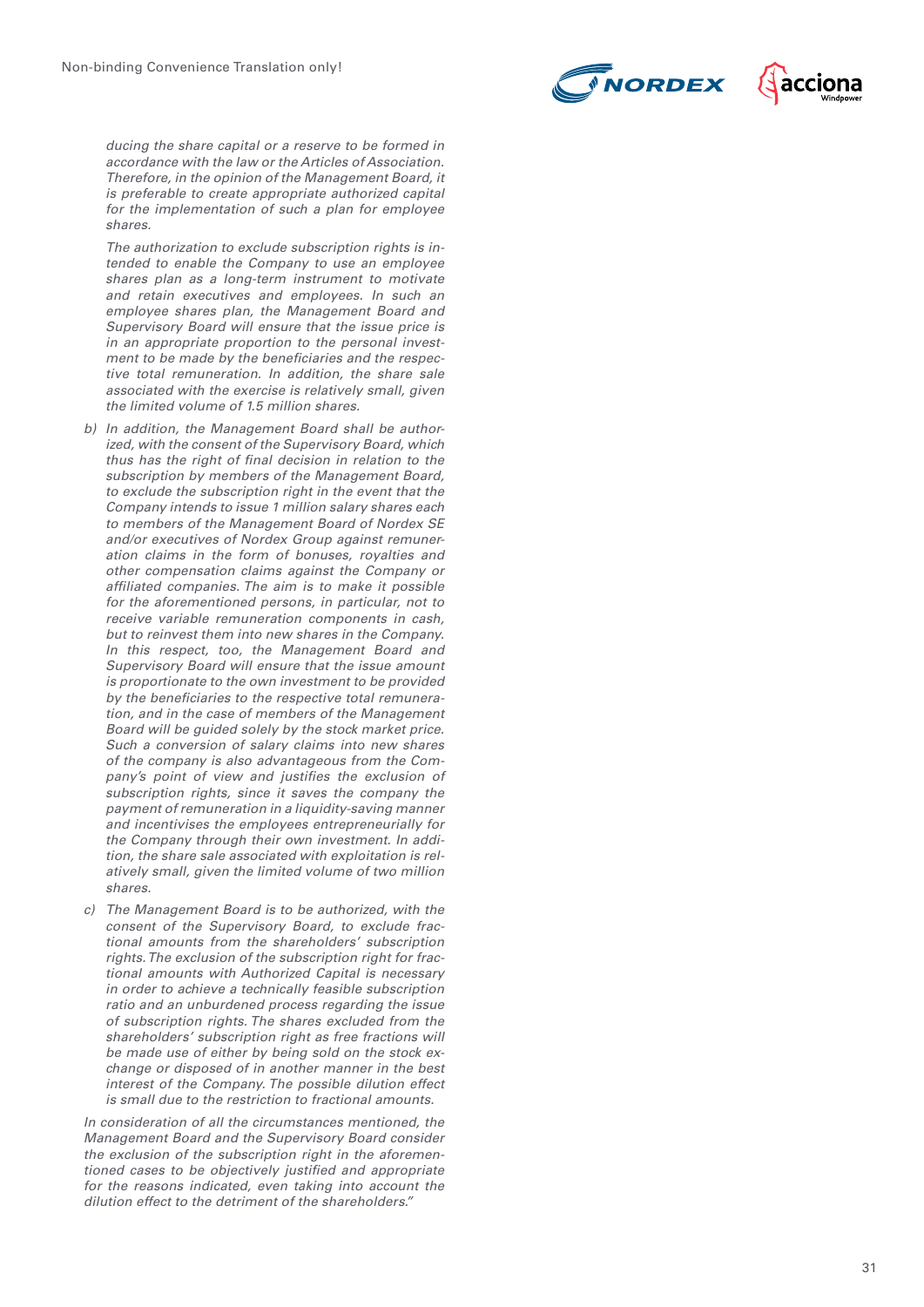

#### **III. Available Documents for Shareholders**

From the time of convening the virtual Annual General Meeting the following documents are available on the Company's website under

**http://ir.nordex-online.com/websites/Nordex/ English/7000/annual-general-meeting.html:**

- the adopted annual financial statements and the approved consolidated financial statements for fiscal year 2020;
- the Management Board's proposal for the appropriation of net profit for the financial year 2020
- the combined Company and Group management report for the fiscal year 2020 and the Supervisory Board's report as well as the Explanatory Report of the Management Board relating to the Details pursuant to Sections 289a (1), 315a (1) of the German Commercial Code (HGB);
- the Management Board's report submitted with regard to Item 8 of the agenda according to Article 52 (2) Alt. 1 SE-VO in conjunction with Section 203 (2) sentence 2 and Section 186 (4) sentence 2 of the German Stock Corporation Act (AktG) on the reasons to authorize the Management Board to exclude the shareholders' subscription rights (Authorized Capital I);
- the Management Board's report submitted with regard to Item 9 of the agenda according to Article 52 (2) Alt. 1 SE-VO in conjunction with Section 203 (2) sentence 2 and Section 186 (4) sentence 2 of the German Stock Corporation Act (AktG) on the reasons to authorize the Management Board to exclude the shareholders' subscription rights (Authorized Capital III);
- the Management Board's report on the exercise of Authorised Capital I for the creation of 10,668,068 new shares of Nordex SE against cash contribution while excluding the subscription right;
- the draft profit transfer agreement between Nordex SE and the future Nordex International GmbH (previously: Nordex Energy B.V.);
- the further annual and consolidated financial statements of Nordex SE as well as the consolidated management reports for Nordex SE and the Group for the financial years 2018 and 2019;
- the annual financial statements of Nordex Energy B.V. for the financial years 2017, 2018 and 2019;
- the joint report of the Management Board of Nordex SE and the Board of Directors of Nordex Energy B.V. pursuant to Sections 295 (1), 293a AktG;
- the draft profit transfer agreement between Nordex SE and the future Nordex Germany GmbH (to be split off from Nordex Energy SE & Co. KG);
- the annual financial statements of Nordex Energy GmbH for the financial years 2018, 2019 and Nordex Energy SE & Co. KG for the financial year 2020 (the companies were exempted from the obligation to draw up an annex and a management report for each of these financial years in accordance with Section 264 (3) of the German Commercial Code (HGB); and
- the joint report of the Management Board of Nordex SE and the Board of Directors of Nordex Energy SE & Co. KG as legal predecessor of the future Nordex Germany GmbH pursuant to Section 295 (1), 293a AktG.

The same applies to the information to be published pursuant to § 124a of the German Stock Corporation Act (AktG) as well as the further explanations of rights of shareholders pursuant to Sections 122 (2), 126 (1), 127, 131 (1) of the Stock Corporation Act (AktG). The results of the voting will be announced under the same internet address after the Annual General Meeting.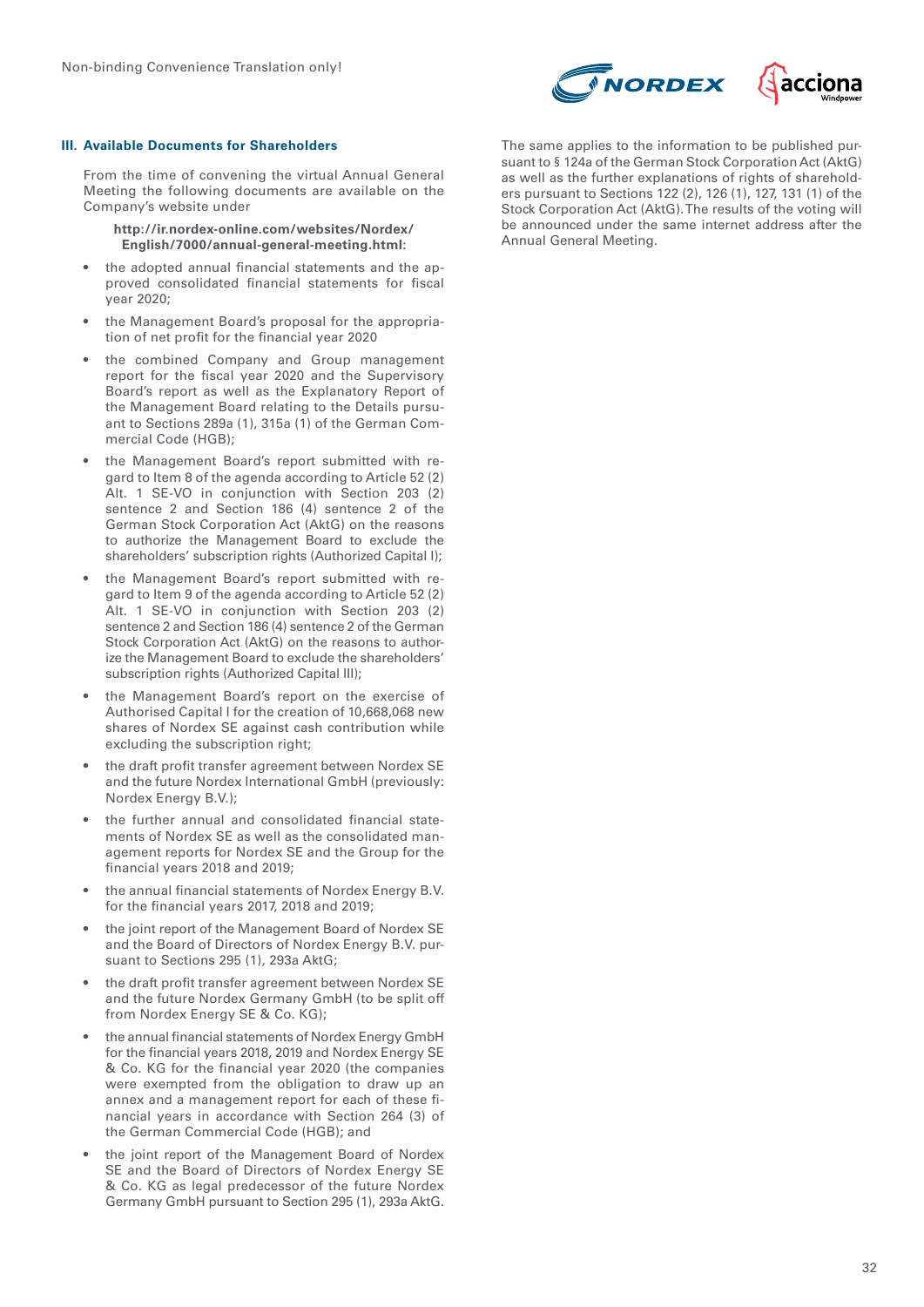#### **IV. Further information and details concerning participation and exercise of voting rights**

#### **1. Virtual Annual General Meeting without physical presence of Shareholders or their representatives**

Pursuant to § 1 (1), (2) of the German Law on Measures Under Company, Cooperative, Association, Foundation and Property Ownership Law to Combat Effects of the COVID-19 Pandemic (COVID-19 Act), the Management Board, with the approval of the Supervisory Board, has resolved that the Annual General Meeting be held in the form of a virtual shareholders' meeting without the physical presence of shareholders or their proxies and that shareholders' participation and votes during the virtual General Meeting be cast by electronic means. The Annual General Meeting will take place in a conference room at the headquarters of the Management Board, Langenhorner Chaussee 600, 22419 Hamburg, in the presence of the Chairman of the Supervisory Board, the Chairman of the Management Board, further members of the Supervisory Board and the Management Board – the latter partly participating by video conference. A notary in charge of keeping the record of the Annual General Meeting will also be present.

The entire Annual General Meeting will be broadcasted in audio and video over the password-protected Online Portal (**"Investor Portal"**), accessible via a link under **http://ir.nordex-online.com/websites/Nordex/English/ 7000/annual-general-meeting.html** Registered shareholders can attend the entire virtual Annual General Meeting on 5 May 2021 in the Investor Portal. An admission ticket containing the necessary access data is required to attend the Annual General Meeting. After the Annual General Meeting, the report of the Management Board will also be available under the above mentioned web address.

Holding the Annual General Meeting in the form of a virtual Annual General Meeting under the COVID-19 Act results in modifications to Annual General Meeting procedures and to shareholders' rights. Shareholders will be able to exercise their voting rights by electronic means (electronic absentee voting) and issue proxies, submit questions by electronic means and – subject to having cast their vote – declare any objections to resolutions of the General Meeting by electronic means.

**We ask that our shareholders pay special attention to the following information on registering for the Annual General Meeting and exercising voting rights as well as on other shareholder rights.**

#### **2. Participation in the virtual Annual General Meeting and proof of shareholding**

Only those shareholders are entitled to participate in the virtual Annual General Meeting and to exercise their voting right who have registered with the Company no later than at the end of the seventh day before the date of the virtual Annual General Meeting, i.e. no later than at the end of 28 April 2021, 12 p.m. (last day of registration) in text form (§ 126b of the German Civil Code (Bürgerliches Gesetzbuch; BGB)) in the German or English language at the following address:

# **Nordex SE**

c/o Computershare Operations Center 80249 München Fax: +49 (0)89 30903-74675 E-mail: anmeldestelle@computershare.de



The evidence of the shareholding must refer to the beginning of the twelfth day prior to the date of the Annual General Meeting, i.e. the beginning of Wednesday, 14 April 2021, 12 a.m. (*Nachweisstichtag*). The evidence of a shareholding in text form (§ 126b of the German Civil Code (*Bürgerliches Gesetzbuch; BGB*)) drawn up by the last intermediary is sufficient. Such evidence must be provided in the German or English language.

The respective date of evidence of the shareholding (*Nachweisstichtag*) is the date that determines the extent to which participation and voting rights may be exercised in the Annual General Meeting. With regard to the participation in the Annual General Meeting and the exercise of voting rights, only that shareholder is considered shareholder in relation to the Company that has provided evidence of the shareholding on the date of evidence of the shareholding (*Nachweisstichtag*). With the respective date of evidence of the shareholding no bar of transaction for such shareholding is connected. Even in case of a complete or partial sale of the shareholding after the date of evidence of the shareholding (*Nachweisstichtag*) only the shareholding of a shareholder on that respective date (*Nachweisstichtag*) is decisive; that means that sales of shares after the date of evidence of the shareholding have no influence on the right to participate and the extent of the votes. The same is applicable for a purchase of shares after the date of evidence of the shareholding (*Nachweisstichtag*). Persons who at the date of evidence of shareholding do not already possess shares and only later become a shareholder are not entitled to participate nor vote. The date of evidence of shareholding is not relevant for the entitlement to receive dividends, if any.

Following receipt of the registration and evidence of the shareholding by the Company, admission tickets, containing the number of votes and the required login information for the Investor Portal will be sent to the shareholders.

#### **3. Participation in the virtual Annual General Meeting and exercise of voting rights and further rights regarding the Investor Portal**

Pursuant to Section 1 (1), (2) of the COVID-19 Act, the Management Board has resolved, with the approval of the Supervisory Board, that the Annual General Meeting to be held in the form of a virtual Annual General Meeting without the physical presence of shareholders or their proxies and that shareholders' participation and votes during the virtual General Meeting be cast primarily by electronic means.

On the day of the Annual General Meeting, shareholders can participate in the virtual Annual General Meeting via the Investor Portal in accordance with the information provided under IV. by watching the audio-visual transmission of the virtual Annual General Meeting. They can also exercise their voting rights and authorize proxies to exercise their voting rights using the selection fields provided there. The Investor Portal is accessible at **http://ir.nordex-online.com/websites/Nordex/English/ 7000/annual-general-meeting.html.** The possibility to ask questions is explained under 7. and the possibility to declare an objection under 8.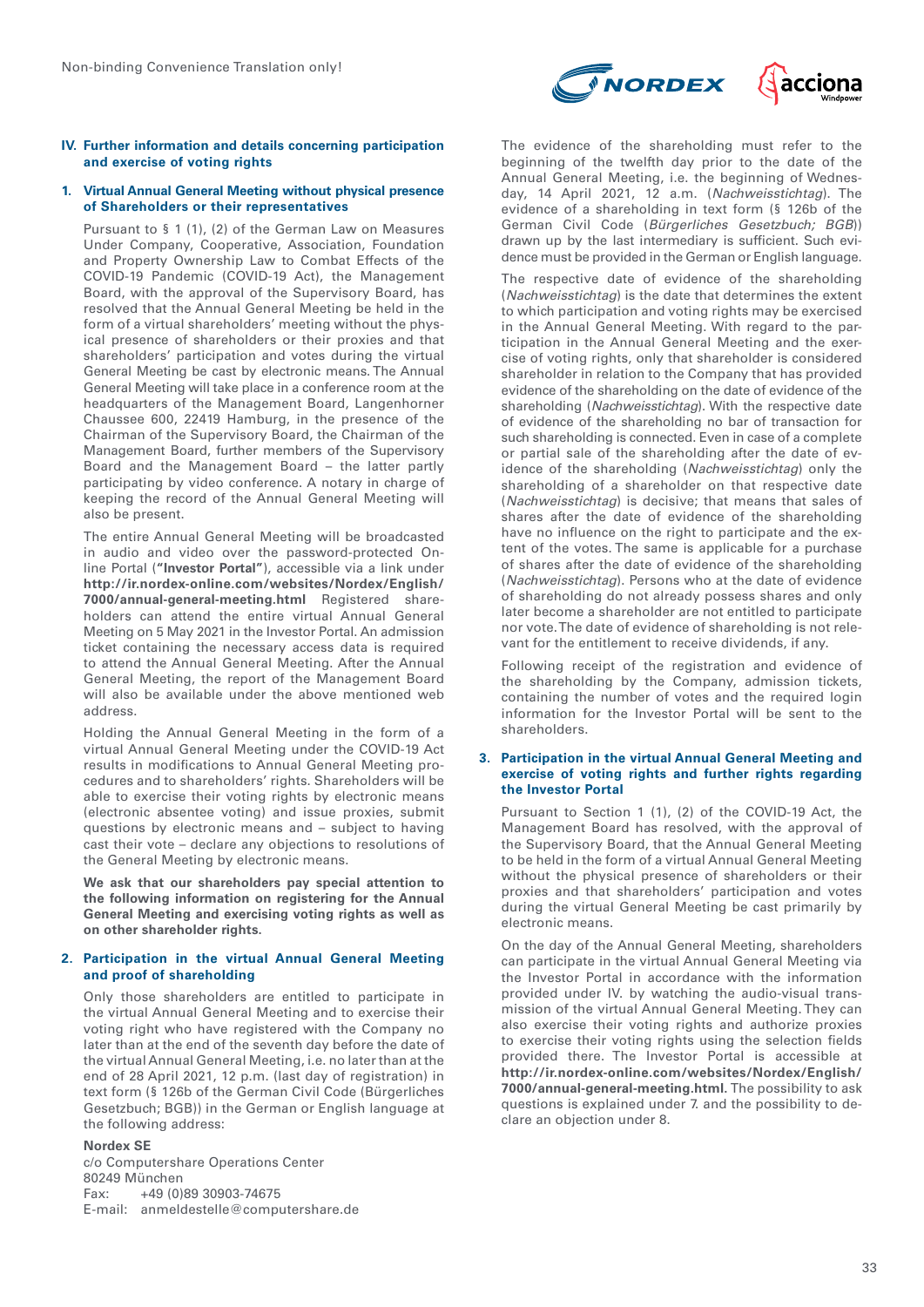# **4. Voting by proxy or electronic absentee voting**

#### **a) Voting by proxy**

Shareholders who do not take part in the Annual General Meeting can have their voting right and other rights exercised in the Annual General Meeting by an authorized representative (proxy). A timely attendance registration and timely evidence of the shareholding in accordance with the aforementioned conditions is also required in the event of the appointment of a proxy. If a shareholder authorizes more than one person, the Company may deny admission to one of these persons.

Voting rights and other rights may be exercised in the Annual General Meeting by a proxy, e.g. by a credit institution, a shareholders' association (*Aktionärsvereinigung*) or any other person the shareholder may elect. The grant of the proxy, its revocation as well as its evidence towards the Company require text form (§ 126b of the German Civil Code (*BGB*)). To authorize a proxy, we ask our shareholders to use the proxy form provided on the admission ticket or the proxy form available on the Investor Portal. A proxy form will also be sent to shareholders by the Company upon request.

Insofar as authorization is granted to a credit institution, shareholder's association or other comparable individual or institution pursuant to the provisions of § 135 Stock Corporation Act (*AktG*), shareholders are asked to turn to the person to be authorized on time with regard to the applicable form requirement.

Shareholders may also have their voting rights exercised by proxies nominated by the Company. This year we are again offering our shareholders the opportunity to authorize proxies nominated by the Company to exercise their voting rights prior to the beginning of the Annual General Meeting already. Insofar as the proxies nominated by the Company are granted power of proxy, they must be given instructions for the exercise of the respective voting rights. The proxy is invalid without such instructions. The proxies are obligated to vote according to the instructions; they cannot exercise the voting rights at their own discretion. Insofar as no instructions for exercising voting rights are given, the Company-nominated proxy will abstain from casting the vote. The templates for a proxy for the Annual General Meeting provided in the Investor Portal by the Company will contain the possibility to issue instructions.

Shareholders who want to make use of this procedure are required to submit the completed and signed authorization using the proxy templates to the below mentioned address or to the specified fax number or e-mail address (e.g. file in pdf-format) until 4 May 2021 (12:00 p.m. CEST) at the latest.

#### **Nordex SE**

Hauptversammlung 2021 c/o Computershare Operations Center 80249 München Fax: +49 (0)89 30903-74675 E-mail: anmeldestelle@computershare.de

If the authorization is not submitted in due time as described above using the proxy form, the following applies with regard to an authorization granted to the proxy: By using the Investor Portal, the proxy declares that he has been duly authorized. In this case,



evidence of the authorization must be sent to the Company until 4 May 2021 (12:00 p.m. CEST) (receipt by the Company). To submit this evidence, please use the above mentioned fax number or e-mail address.

Shareholders can also use the Investor Portal to grant authorizations to third parties and the Companynominated proxies. Authorizations, evidence of authorization and the issuing of instructions to the Company-nominated proxies can be transmitted, revoked and changed via the Investor Portal even beyond 4 May 2021, even during the Annual General Meeting, until the voting is closed by the chairman of the Annual General Meeting.

# **b) Electronic absentee voting**

Shareholders may also exercise their voting rights by electronic absentee voting. Even in the case of electronic absentee voting via the Investor Portal during the Annual General Meeting, timely registration and submission of evidence of the shareholding, as explained above, is required.

Electronic postal votes can only be cast, i.e. transmitted, revoked or amended, by electronic means via the Investor Portal until the voting is closed by the chairman of the Annual General Meeting. In order to be able to transmit electronic postal votes via the Investor Portal, the admission ticket, on which the necessary login data is printed, is required.

#### **5. Applications for the amendment of the agenda demanded by a minority pursuant to Article 56 SE-VO, Sections 50 (2) SE-AG, § 122 (2) Stock Corporation Act (AktG)**

Shareholders whose shares embody a quota of EUR 500,000.00 of the share capital, this equals 500,000 shares, may demand in writing (§ 126 of the German Civil Code (BGB)) that certain items may be added to the agenda and will be published. Any new item must be combined with a reason or a proposal for a resolution. The written demand muss be delivered to the Management Board of the Company by the end of 4 April 2021 (12:00 p.m. CEST). Shareholders are requested to use the following address:

**Nordex SE,** – Vorstand –, Langenhorner Chaussee 600, 22419 Hamburg.

An amendment of the agenda to be published, if any, will be published in the Federal Gazette in due time after receipt of such application by the Company and will be forwarded to such media for publication which can be assumed to distribute the information throughout the entire European Union. Such amendment will also be made available in the Internet under **http://ir.nordex-online.com/websites/Nordex/English/7000/annual-general-meeting.html.**

#### **6. Countermotions and election proposals from shareholders pursuant to Sections 126, 127 of the German Stock Corporation Act (AktG)**

In analogous application of Sections 126 (1), 127 of the German Stock Corporation Act (AktG), shareholders may send the Company countermotions to proposals of the Management Board and/or Supervisory Board on specific items of the agenda as well as election proposals.

Countermotions, election proposals and other inquiries from shareholders regarding the Annual General Meeting that are to be made accessible are to be addressed solely to the following address: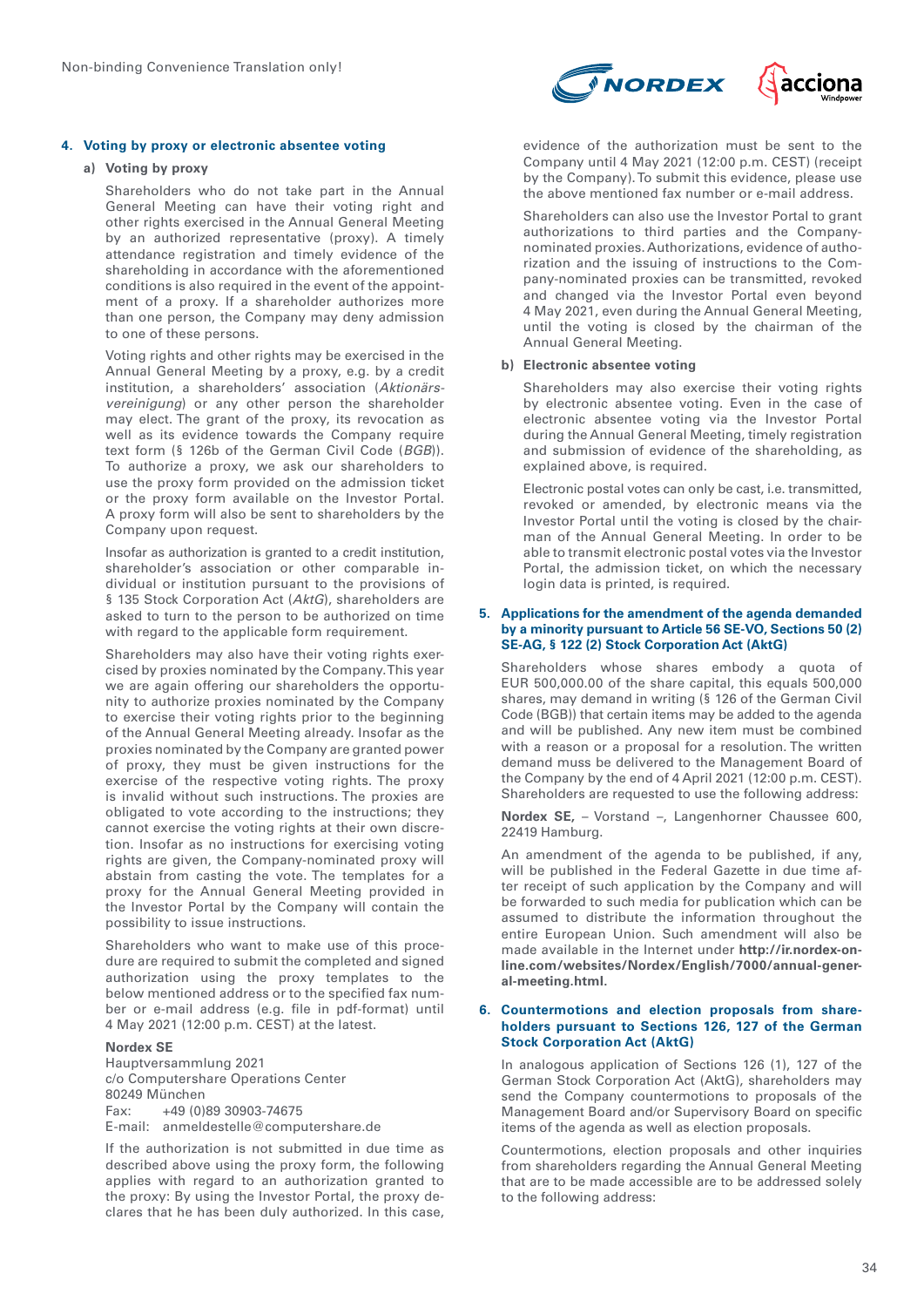

**Nordex SE,** – Rechtsabteilung – Langenhorner Chaussee 600  $22419$  Hamburg<br>Eax:  $+49-(0)$ Fax: +49-(0)40-30030-1555 E-mail: hv2021@nordex-online.com

Countermotions to be made available and election proposals that have been delivered to the Company by the end of 20 April 2021 (12:00 p.m. CEST) will be made available including the name of the respective shareholder and – in case of countermotions – the respective reasons, to the other shareholders on the Internet under **http://ir.nordexonline.com/websites/Nordex/English/7000/annualgeneral-meeting.html** without any delay. Any comment of the administration of the Company, if any, will also be made available under this internet address.

Under certain conditions the Company is not obliged to make available a countermotion and its reasoning. This is the case,

- if the Management Board of would render themselves liable for prosecution because of such availability;
- if the countermotions would result in a resolution infringing the law or the articles of associations;
- if the reasoning contains materially false or misleading facts or contains insults;
- if a countermotion based on the same facts was made available for a shareholder meeting according to Section 125 Stock Corporation Act (AktG);
- if the same countermotion with a substantially identical reasoning was made available in the last five years to at least two shareholder meetings pursuant to Section 125 Stock Corporation Act (AktG) and in such meetings less than five percent have voted for such countermotion;
- if a shareholder gives rise to the assumption that he will not appear at the shareholder meeting and will not be represented; or
- if the shareholder has not actually submitted a countermotion during the last two years in two general meetings in person or by a representative.

The reasoning for a permissible countermotion does not need to be made available, if and to the extent it contains more than 5,000 characters.

With regard to election proposals the above remarks apply by analogy with the exception that such proposals do not require any reasoning (Section 127 German Stock Corporation Act (*AktG*)). The proposal of candidates pursuant to Section 127 of the German Stock Corporation Act (*AktG*) do not have to be made available if the proposal of candidates does not include the name, profession and place of residence of the proposed auditor respectively Supervisory Board member proposed for election and if, in the case of proposals of candidates to be elected to the Supervisory Board, these do not additionally include information about memberships in other legally mandated supervisory boards.

Counterproposals and nominations to be made accessible shall be deemed to have been submitted at the Annual General Meeting if the shareholder submitting the application or proposing the nomination is duly legitimized and registered to the Annual General Meeting.

# **7. Submission of questions by electronic means**

Pursuant to Section 1 (1), (2) of the COVID-19 Act, shareholders are offered the opportunity to submit questions by electronic means. The Management Board has stipulated that any questions must be submitted by electronic means two days prior to the Annual General Meeting at the latest.

Shareholders who have registered to participate in the virtual Annual General Meeting may submit their questions to the Company until

#### **Monday, 3 May 2021 (12:00 p.m. CEST)**

exclusively via the Investor Portal (see 1.). Questions received later than this will not be considered. No questions can be asked during the virtual Annual General Meeting.

The Management Board shall decide at its discretion, after due consideration, which questions it answers and how its answers them. We hereby point out that in the context of answering questions, the name of the shareholder submitting the question may also be mentioned.

# **8. Opportunity to object the resolutions of the Annual General Meeting**

Shareholders who have exercised their voting rights by electronic means or through the issuance of a proxy are offered the opportunity to declare their objection to resolutions of the Annual General Meeting. Any such objections may be declared – from the start of the virtual Annual General Meeting until the chairman closes the virtual Annual General Meeting – exclusively via the Investor Portal (see 1.).

# **9. Total number of shares and voting rights**

The share capital (*Grundkapital*) of the Company as of the time of convoking the Annual General Meeting amounts to EUR 117,348,759.–, divided into 117,348,759 shares. Each share provides for one vote at the virtual Annual General Meeting. At this time, the Company does not hold any treasury shares.

Hamburg, March 2021

#### **Nordex SE**

#### **The Management Board**